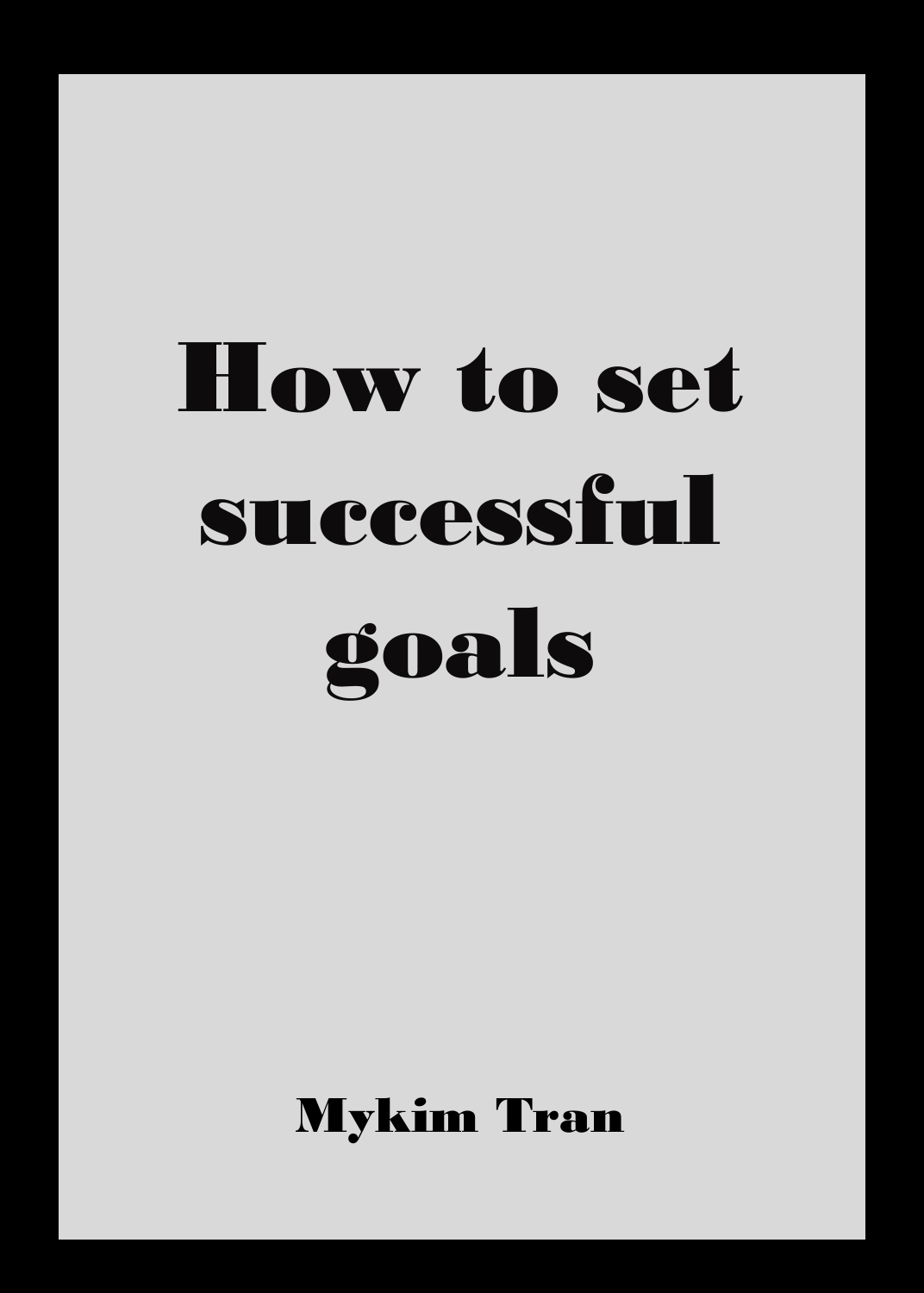# **How to set successful goals**

### Mykim Tran

Copyright 2019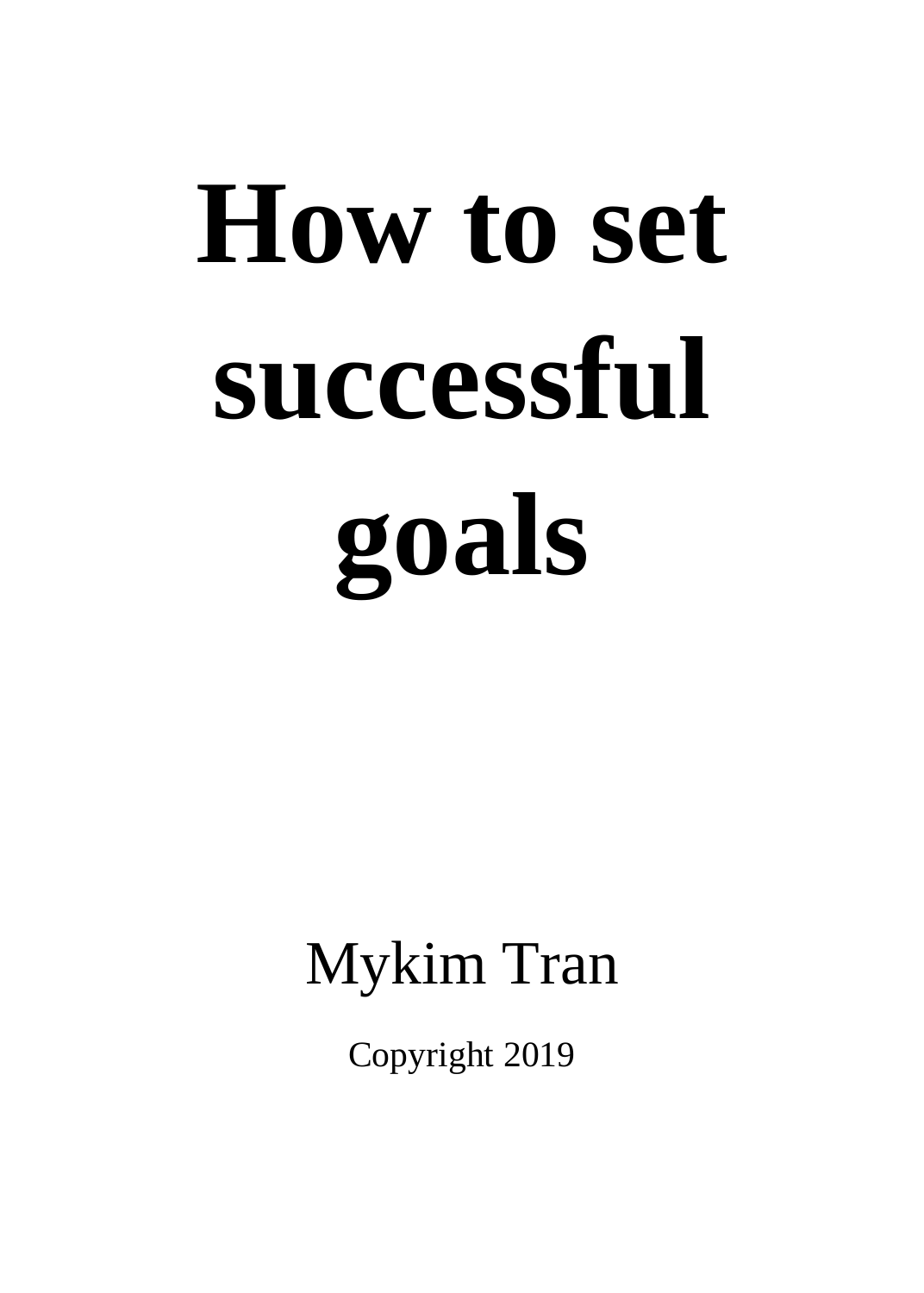#### **Table of Contents**

- 1. Why set goals?
- 2. The benefits of goal setting
- 3. Make your life counts
- 4. Be clear on what you want
- 5. Set goal correctly
- 6. Set immediate goals
- 7. Short and long term goals
- 8. Goals for all life areas
- 9. Goal setting is a lifestyle
- 10. Set goals that motivate and inspire you
- 11. Set specific goal statements
- 12. Set a specific date for your goal
- 13. What is your goal purpose?
- 14. Action steps for your goals
- 15. Goals and beliefs
- 16. Create a vision board
- 17. Reinforce your goals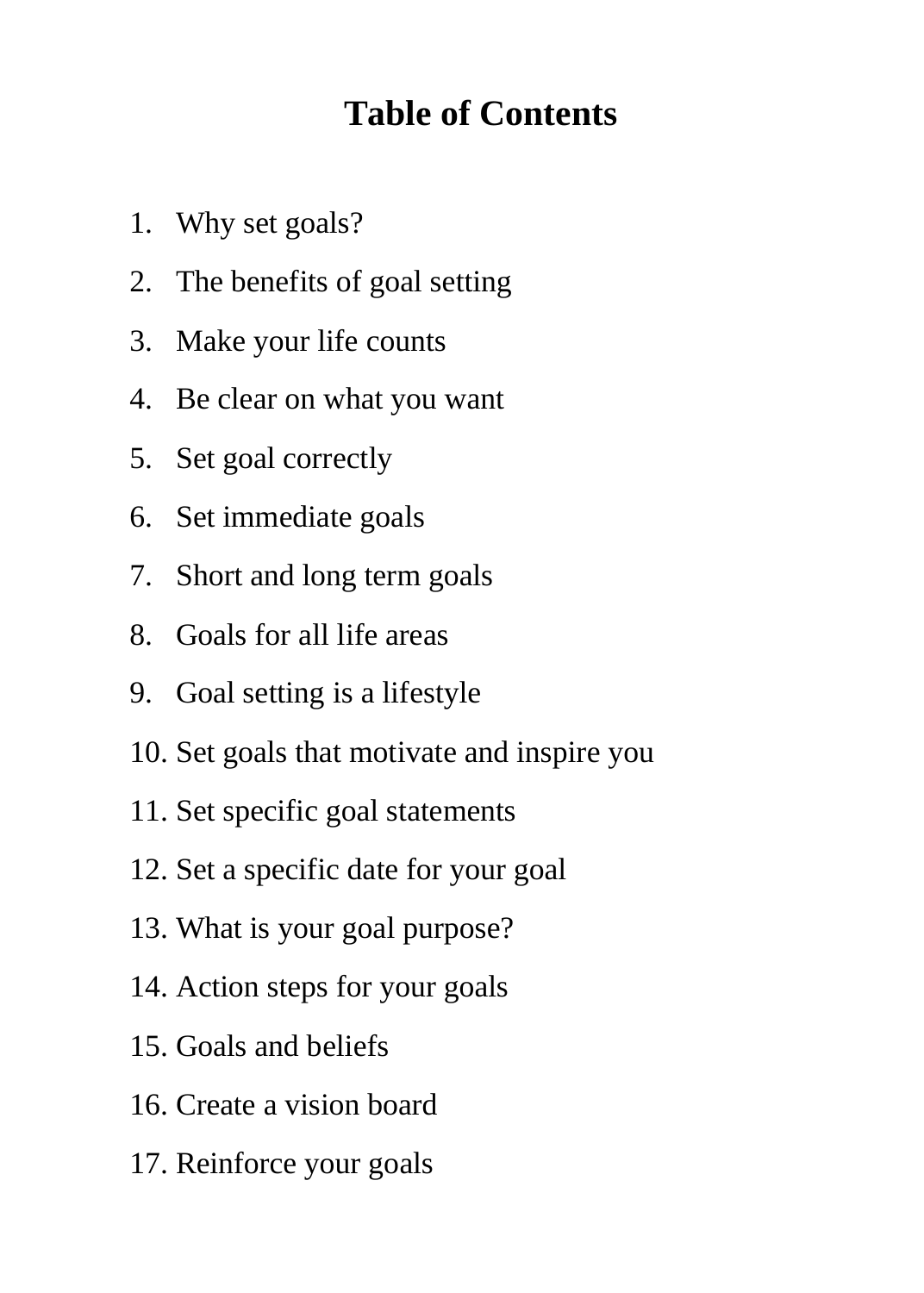- 18. Celebrate your successes
- 19. It is easier than what you think
- 20. Do not limit yourself
- 21. Everything is learnable and achievable
- 22. Adjust as you go
- 23. Do you need to let your goal go?
- 24. Focus on three goals at a time
- 25. Goal setting and opportunities
- 26. Goal setting decrease stress
- 27. Goal setting and being in control of your life
- 28. Increase your self-esteem
- 29. Control your emotions
- 30. Persistence
- 31. Ask for help
- 32. Be a good student
- 33. Master your small daily commitments
- 34. Start now
- 35. About the author --- Mykim Tran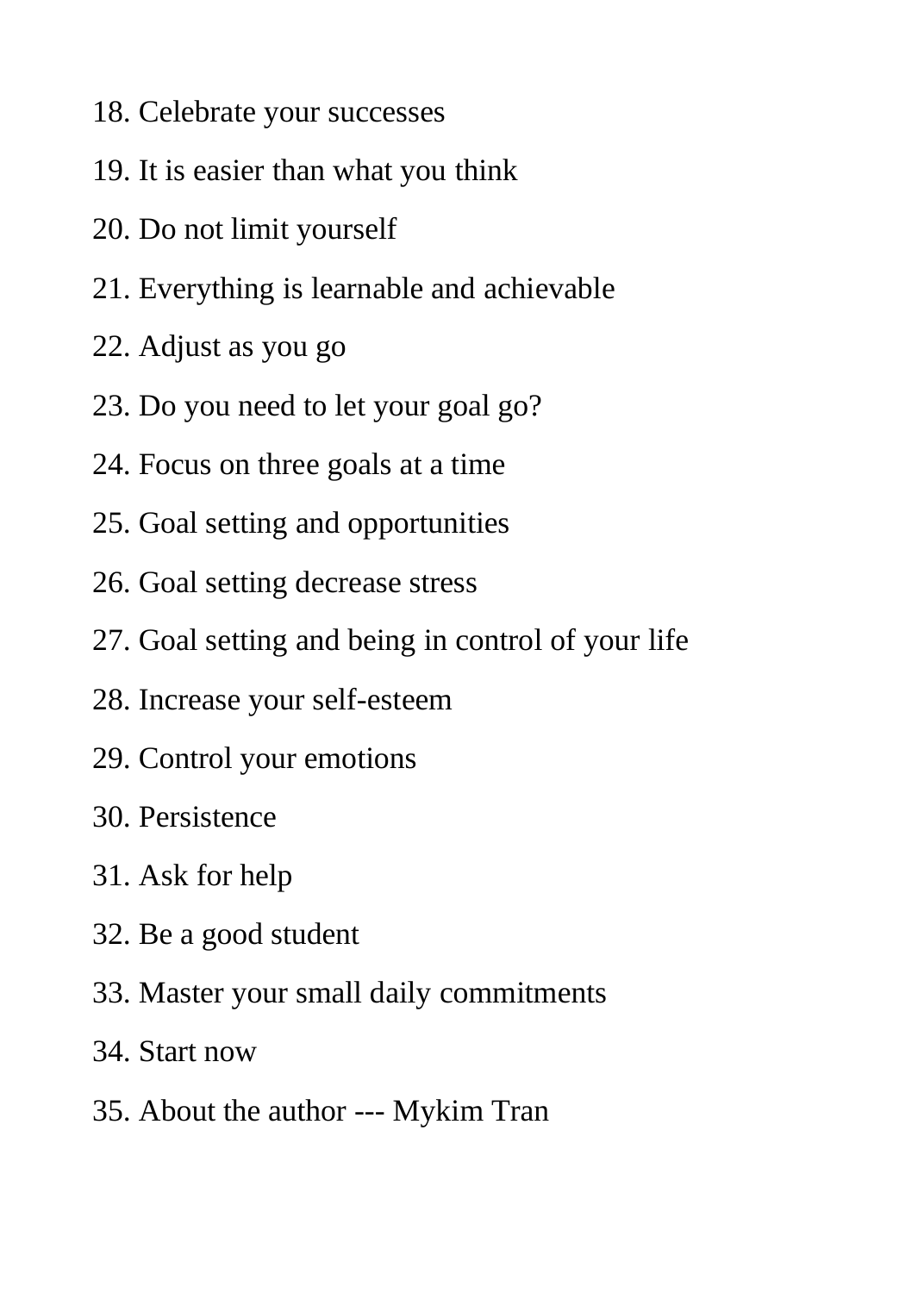#### **1. Why set goals?**

If you have ever felt bored with your life, it is time for you to set some goals. Every day when you wake up you should feel motivated and empowered to do and achieve great things. Goal setting will help you to achieve that. **Setting goals can also help you discover your strengths and talents, learn new skills and knowledge, create meaning and purpose in your life, and experience more joy, happiness, and fulfillment in life.**

If you have trouble coming up with goals, the following questions can help you to get started.

#### **Personal goals**

Do you want to quit smoking?

Do you want to quit drinking alcohol?

Do you want to eat healthier foods?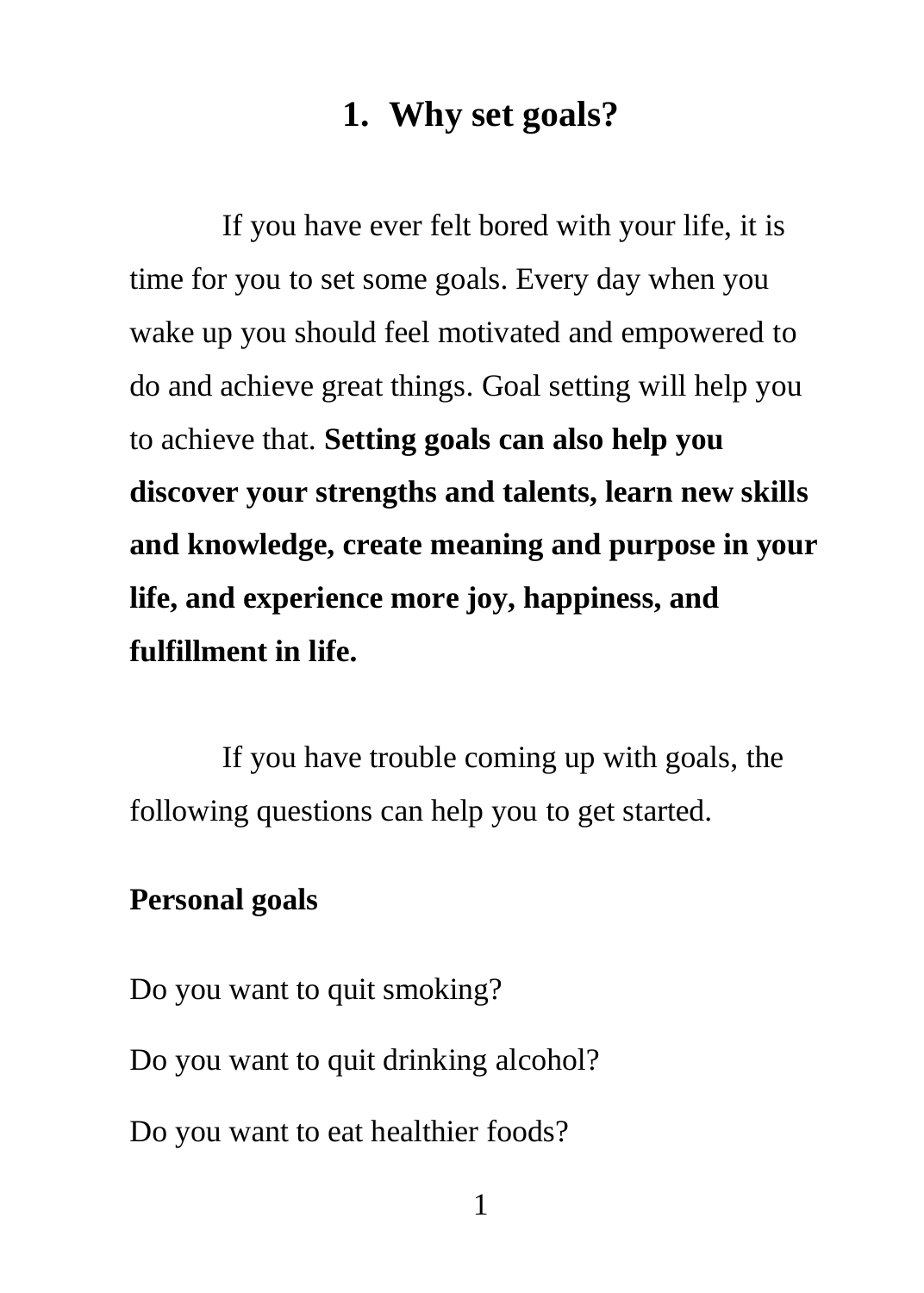Do you want to exercise more?

Do you want to be more organized?

Do you want to have more free time?

Do you want to develop a new skill?

Do you want to watch less television?

Do you want to return to school?

Do you want to write a book?

Do you want to improve your relationship with your spouse, family members, or friends?

Do you want to spend more time or take more vacation with your family and friends?

#### **Career Goals**

Do you want to find a more interesting or challenging job?

Do you want to start your own company?

Do you want to get more clients?

#### **Public goals**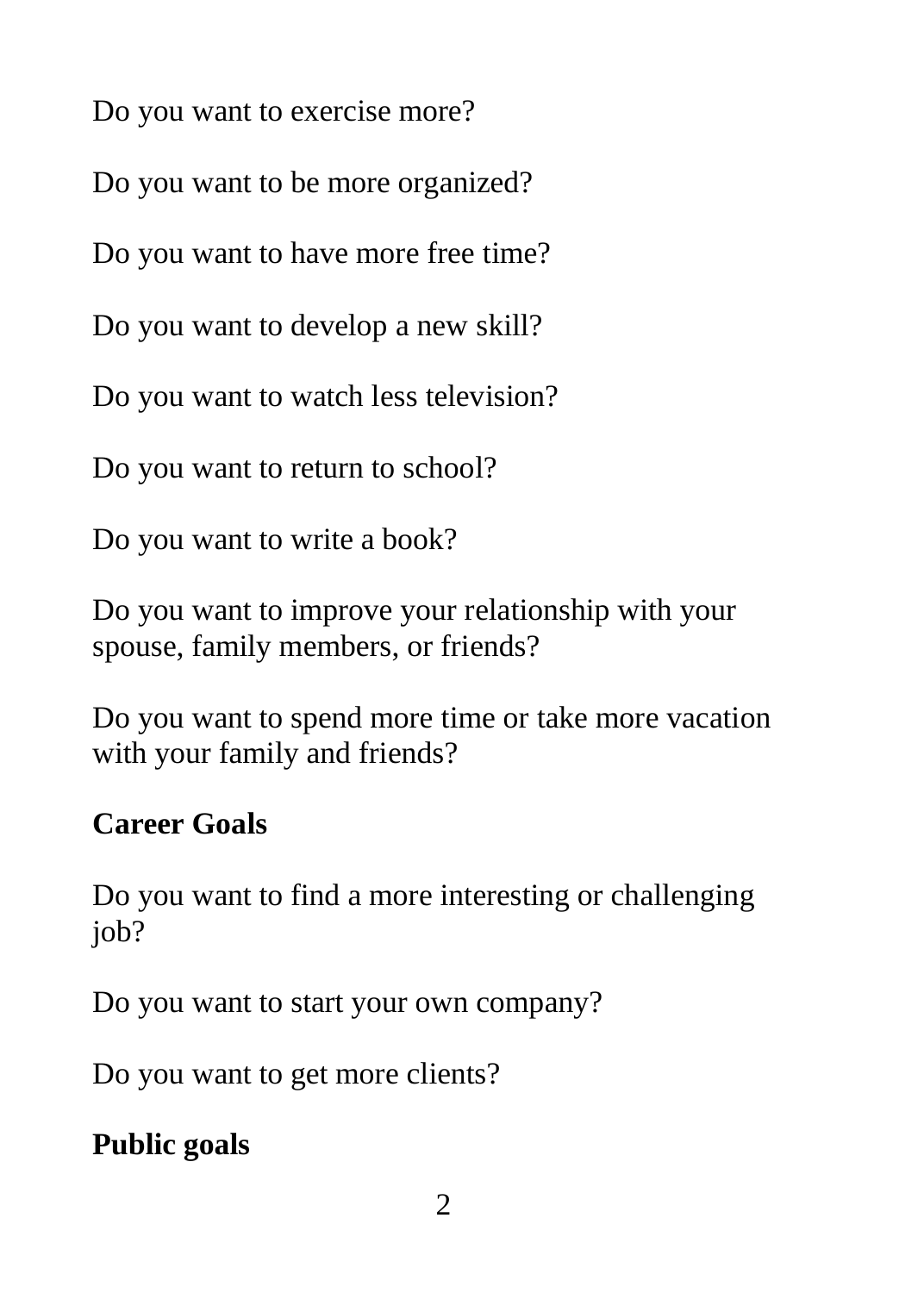Do you want to give more back to your community or society?

Do you want to volunteer?

**Basically, anything that you want to do or achieve in life can be turned into a goal.** 

#### **2. The benefits of goal setting**

**First, setting goals helps you grow, especially goals that require you to learn new knowledge or skills or get out of your comfort zone.** 

**Second, setting goals helps you understand more about yourself.** When you take the action steps to fulfill your goals, you will discover where your interests, strengths and talents are based on how easy or difficult it is for you to accomplish certain action steps. Sometimes, you may discover skills that you did not realize you have. The more you understand about yourself, the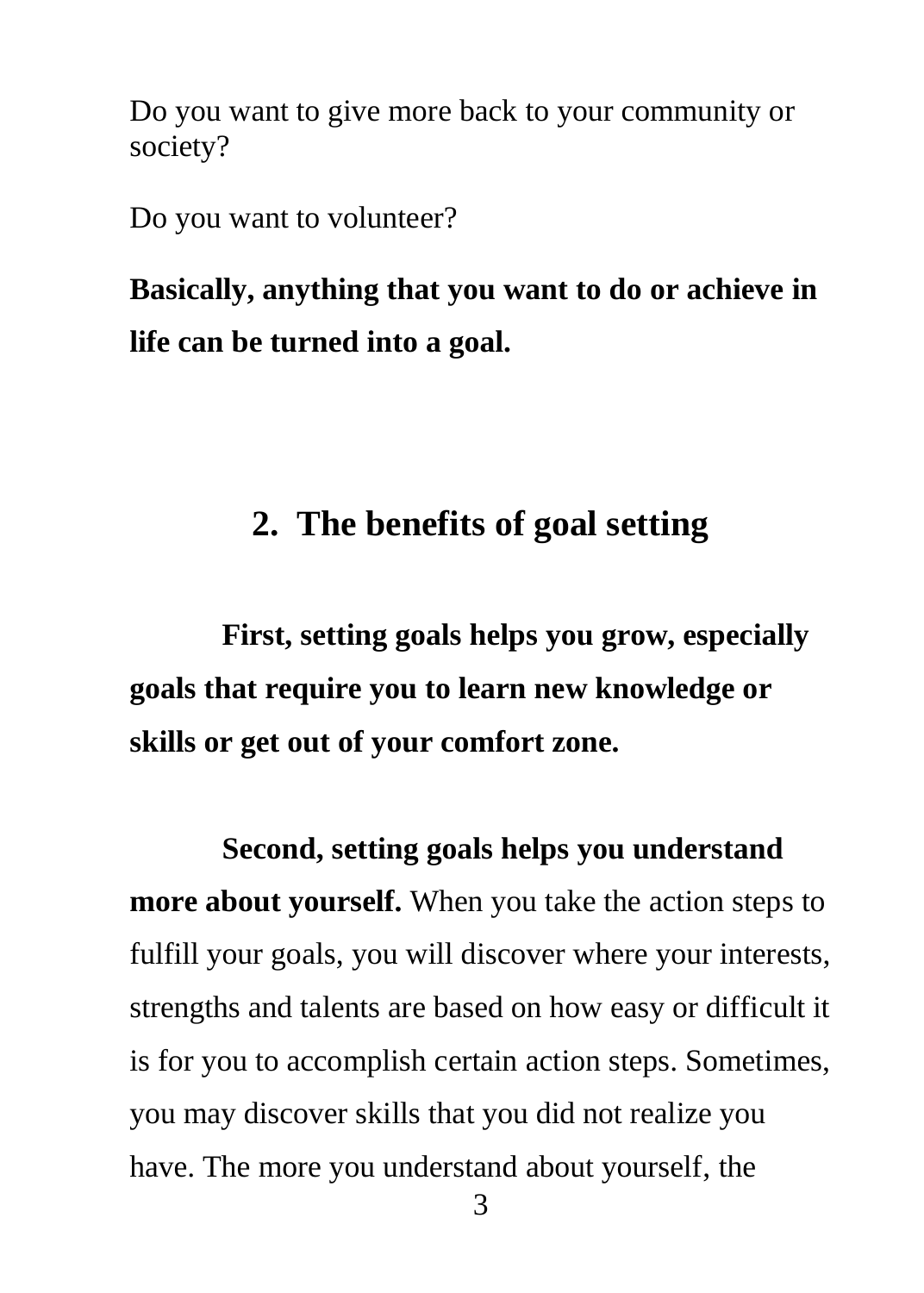better you will be able to set goals that align with who you are and what makes you feel happy and fulfilled.

**Third, goal setting helps you to look at and approach life with new eyes because you are doing something that you have never done before.** 

#### **3. Make your life count**

We have often heard that it is not the years that count, but the qualities and effort we put into our years. For example, you can live a long life, but if those years are not meaningful or fulfilling you might think that you have wasted your life. However, you could live a short life that is filled with meaning, joy, purpose, fulfillment, and happiness; and although it was short, it was meaningful.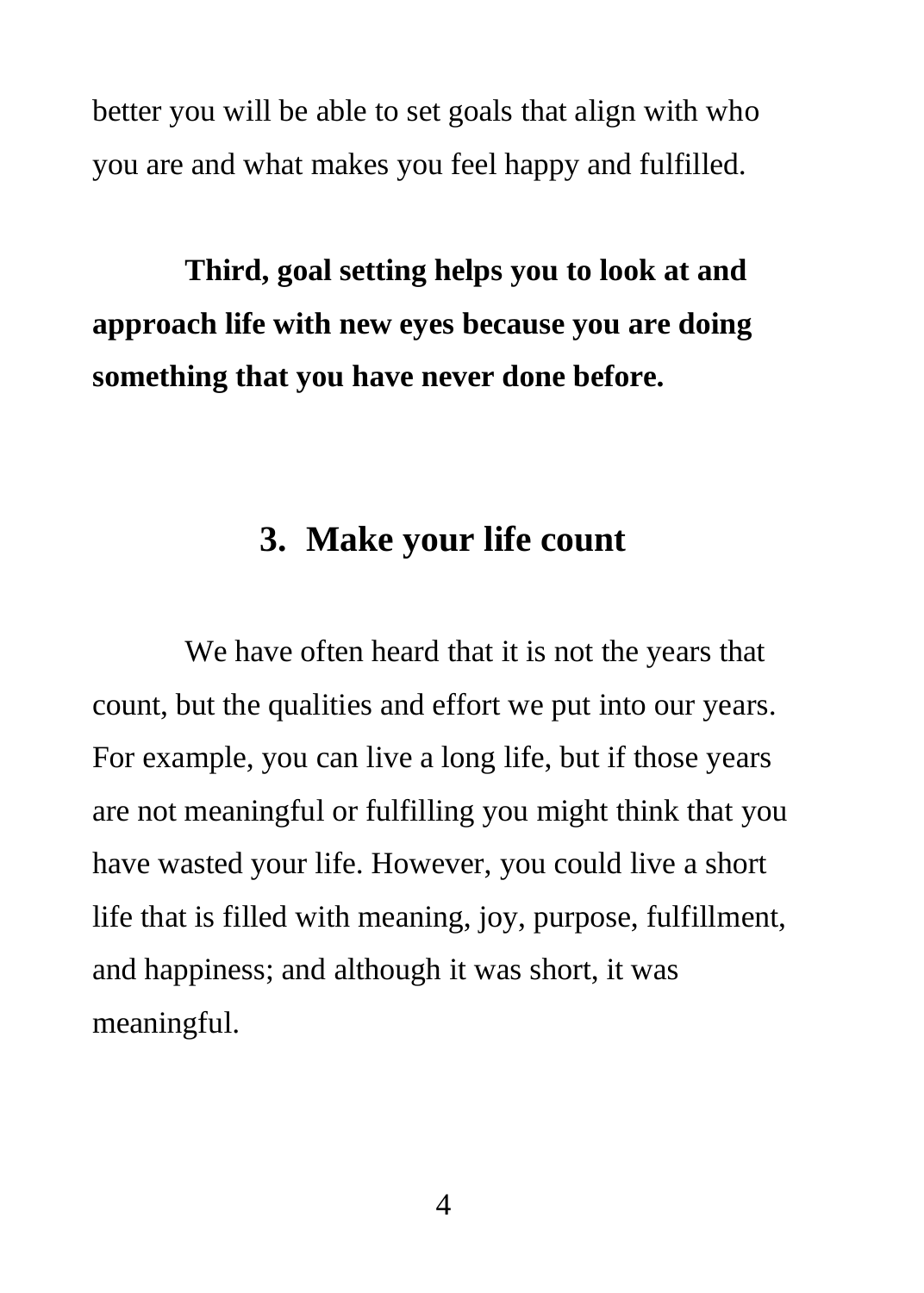The main reason why many people are afraid of death is that they have not lived the life they desired life, or there are things they haven't done or accomplished yet. When you think that you haven't lived the life you were meant to live, you are more likely to be afraid of dying.

**In this case, make sure you take action to fulfill your goals and dreams as soon as possible.** It does not matter how old you are—go ahead! Start fulfilling your goals and dreams. Even if you might not be able to accomplish all of your goals or dreams, or live the life you want by the time you pass away, **you will still feel better about your life when you have had the courage to go after your goals and dreams rather than not trying at all.**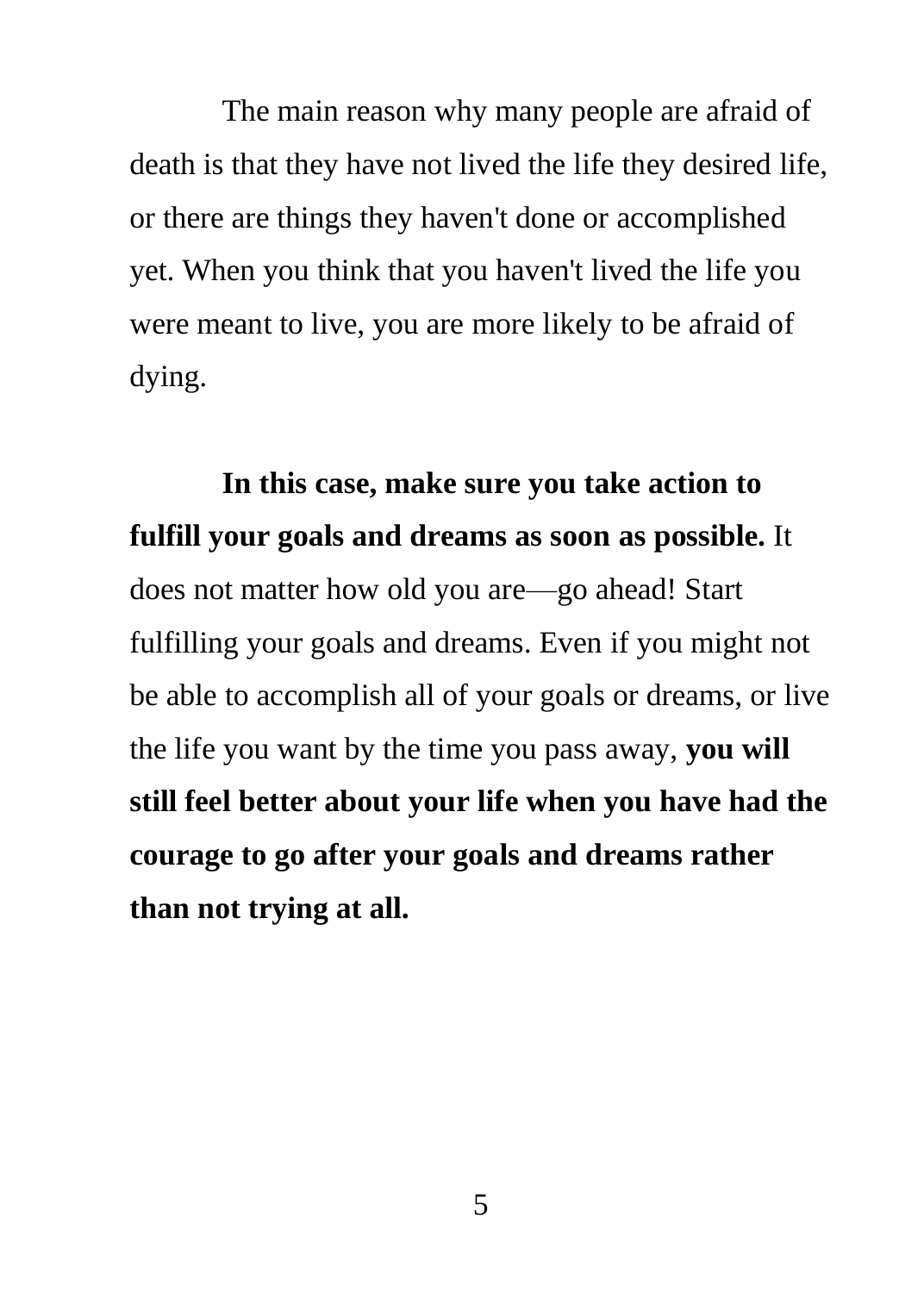#### **4. Be clear on what you want**

**Sometimes your goal has more than one purpose.** For example, if your goal is to reduce your weight, your purpose for weight loss could be to look more attractive or to become a healthier person. Even though those two goals correlate with each other at some level, they can have different action steps depend on your goal purpose.

For example, if your goal is to lose weight to become a healthier person, but you might try to lose weight through starvation. However, starvation would not improve your health because it causes muscle loss. In this case, when you starve yourself, you focus more on weight loss and are not trying to become a healthier person. To become a healthier person you would need to apply healthy habits, such as eating more nutritious food and eating less food with a high fat and sugar content. The good thing is that if you began to eat healthier foods and decrease your consumption of less healthy foods it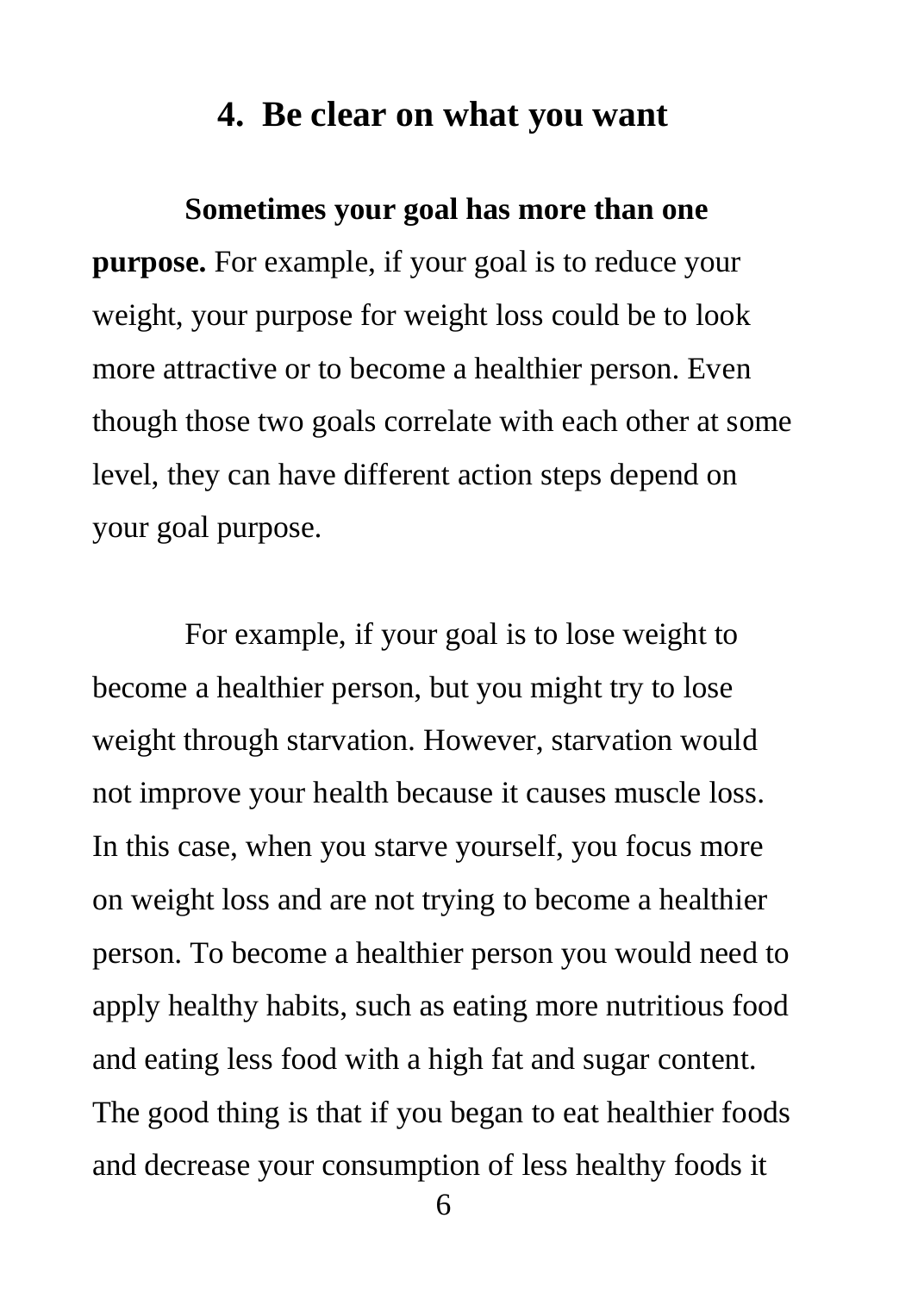would help you to lose weight in addition to making you healthier.

**Whatever your goal is, make sure that you are clear about the end result you want to achieve. Then set realistic action steps that will help you to achieve your goal.** 

#### **5. Set goal correctly**

There are wrong ways and right ways to set goals. If you set goals correctly, they will motivate and inspire you to take your action steps quicker compared to when you set your goals incorrectly. **Setting goals correctly helps your mind know exactly what kind of knowledge and skills you need to achieve your goals.**

If you have set goals before but were not motivated and inspired by them, you might not have set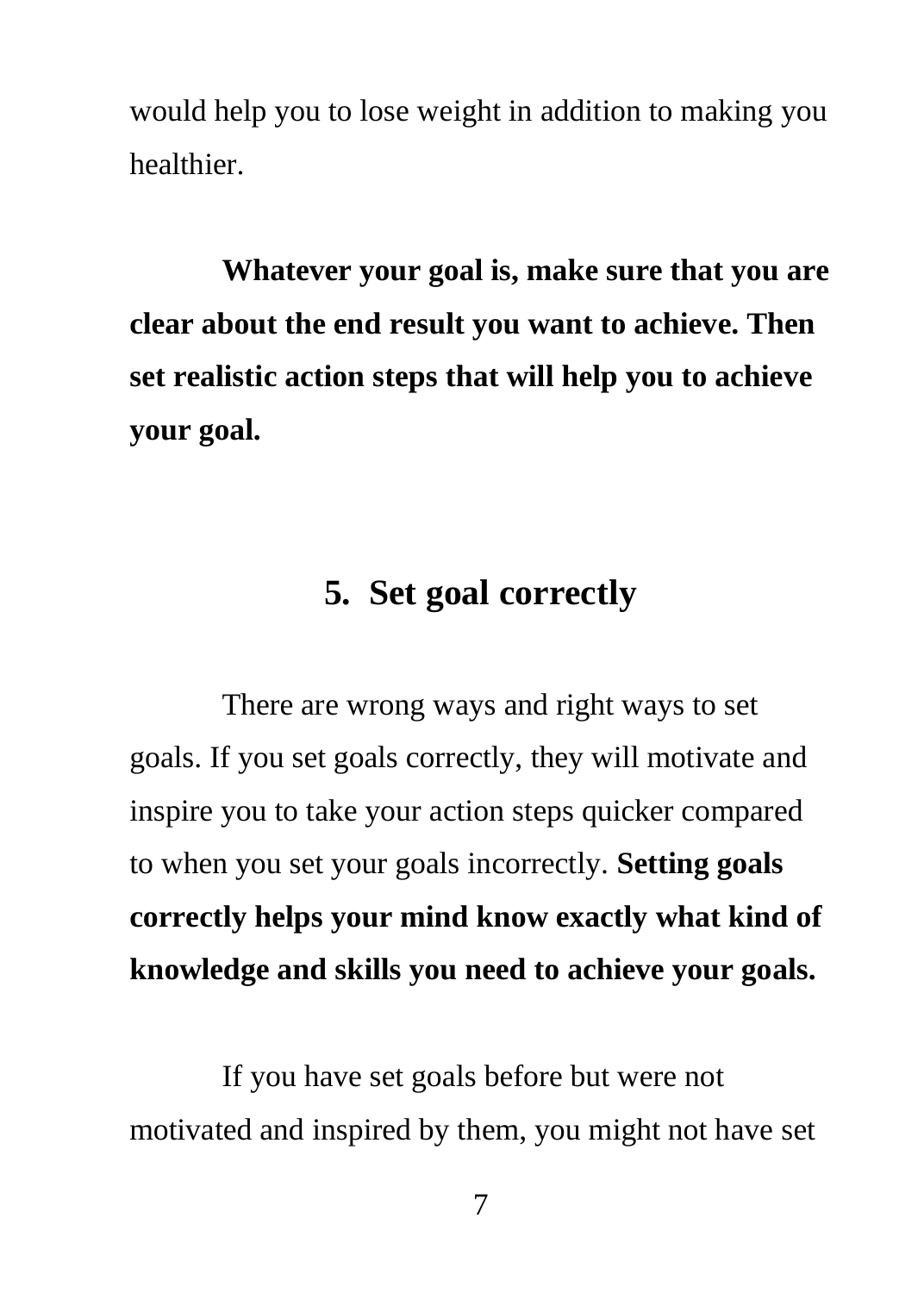your goals correctly. **Before you decide to quit on your goals, check to see if you have set your goal statement clearly and specifically.** Did you have the right purpose for your goal? Are your action steps realistic and achievable?

See if your goals need adjustment, and if so, refine them accordingly. Even if you have a small hiccup in your goal, it could prevent or slow you down from achieving your goals.

#### **6. Set immediate goals**

Immediate goals are goals you will achieve within three to six months. **They are easier to achieve and will give you the confidence and motivation to accomplish your short and long-term goals.** For example, sometimes short and long-term goals could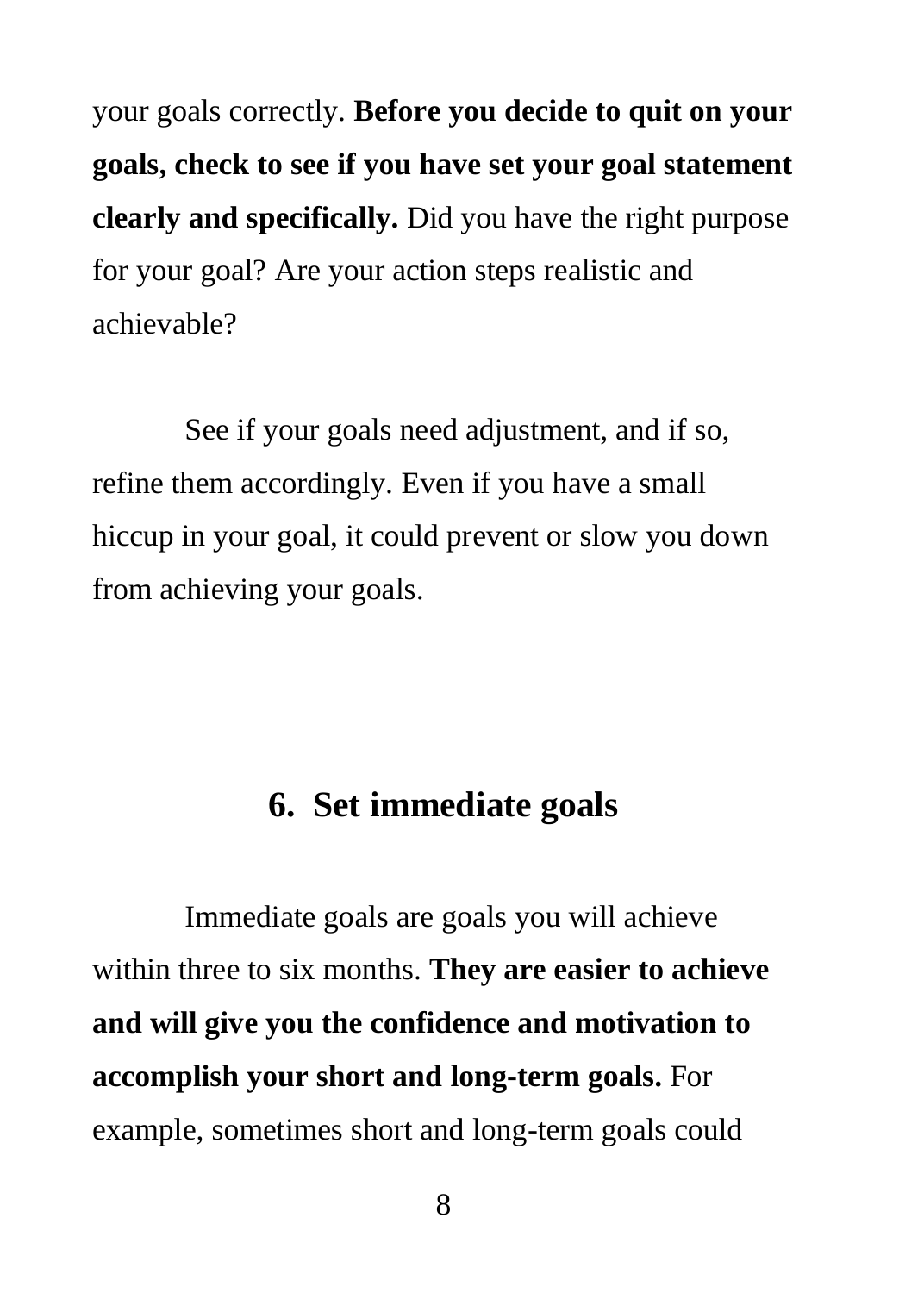make you feel frustrated because they may have longer and harder steps to accomplish. You will need more confidence and motivation to keep pushing yourself forward, and achieving your immediate goals can help to prepare you for you that.

#### **7. Short and long-term goals**

Short term goals are meant to be achieved within one year. Long-term goals will take more than one year. **Short and long-term goals will help you to stretch and grow.** Short and long-term goals require more skill, knowledge and persistence, which mean you will gain more courage and inner strength as you take action steps to work to accomplish them.

If you feel that your short or long-term goals are too much, you can also develop immediate goals within your short and long-term goals to help you stay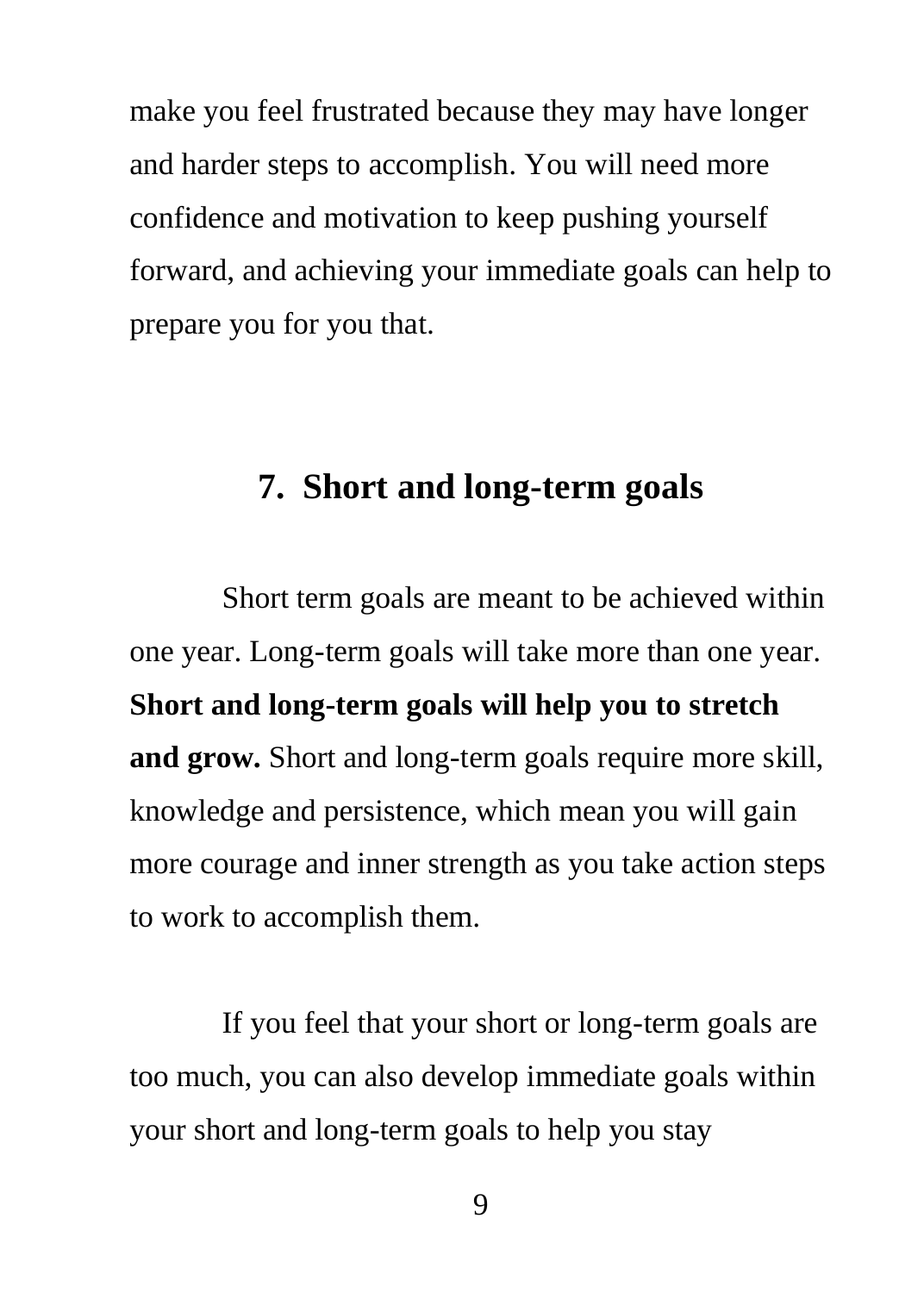motivated. For example, if you want to write your own book but you have too many other things to do, you can make a separate goal for each task. By setting smaller goals within a big goal, it will also help to build your self-confidence and motivation. **In life, goals are easier to accomplish when you break them down to smaller goals.** 

#### **8. Goals for all life areas**

Make sure you develop goals for all areas of y our life, including but not limited to your career, health, personal and relationships. **Many life areas need attention to help you achieve maximum happiness.**

**The great thing about having a wide variety of goals is that each goal will motivate you and inspire you to achieve your other goals.** Also, when you have different types of goals you are less likely to get bored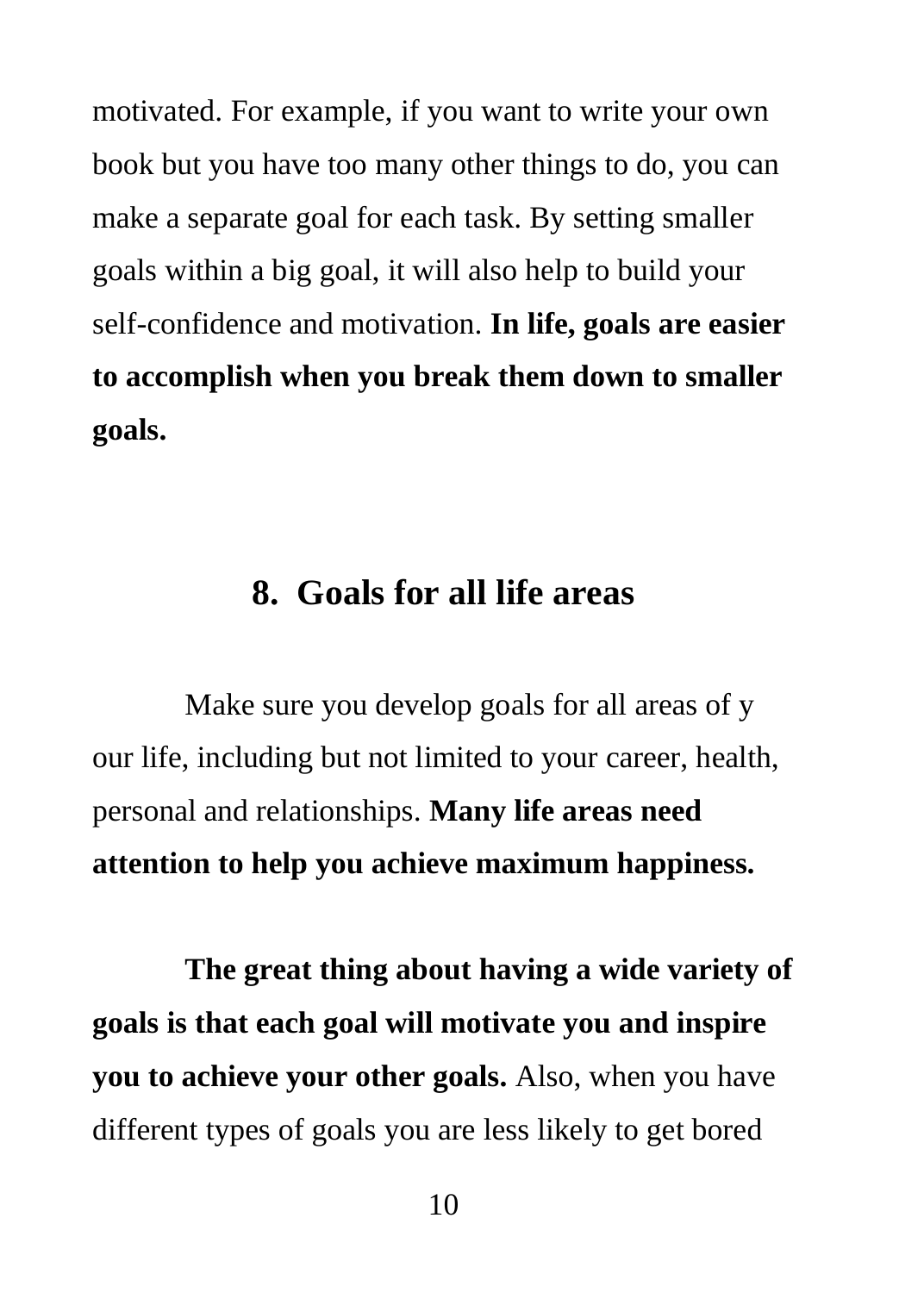because you are not focusing on the same goal all the time.

To help you get started, write down at least five different goals. For example, you could set a goal to exercise to improve your health, to eat more vegetables or fruits, or to drink more water. In your career area, you could set a goal to get a promotion or learn a new skill that would improve your career opportunities or to help you find another job. There are many things that you can set goals for.

#### **9. Goal setting is a lifestyle**

It does not matter where you are in life, there will always be something you can improve on or achieve, which means it can be turned into a goal. **Goal setting should always be a part of your lifestyle.**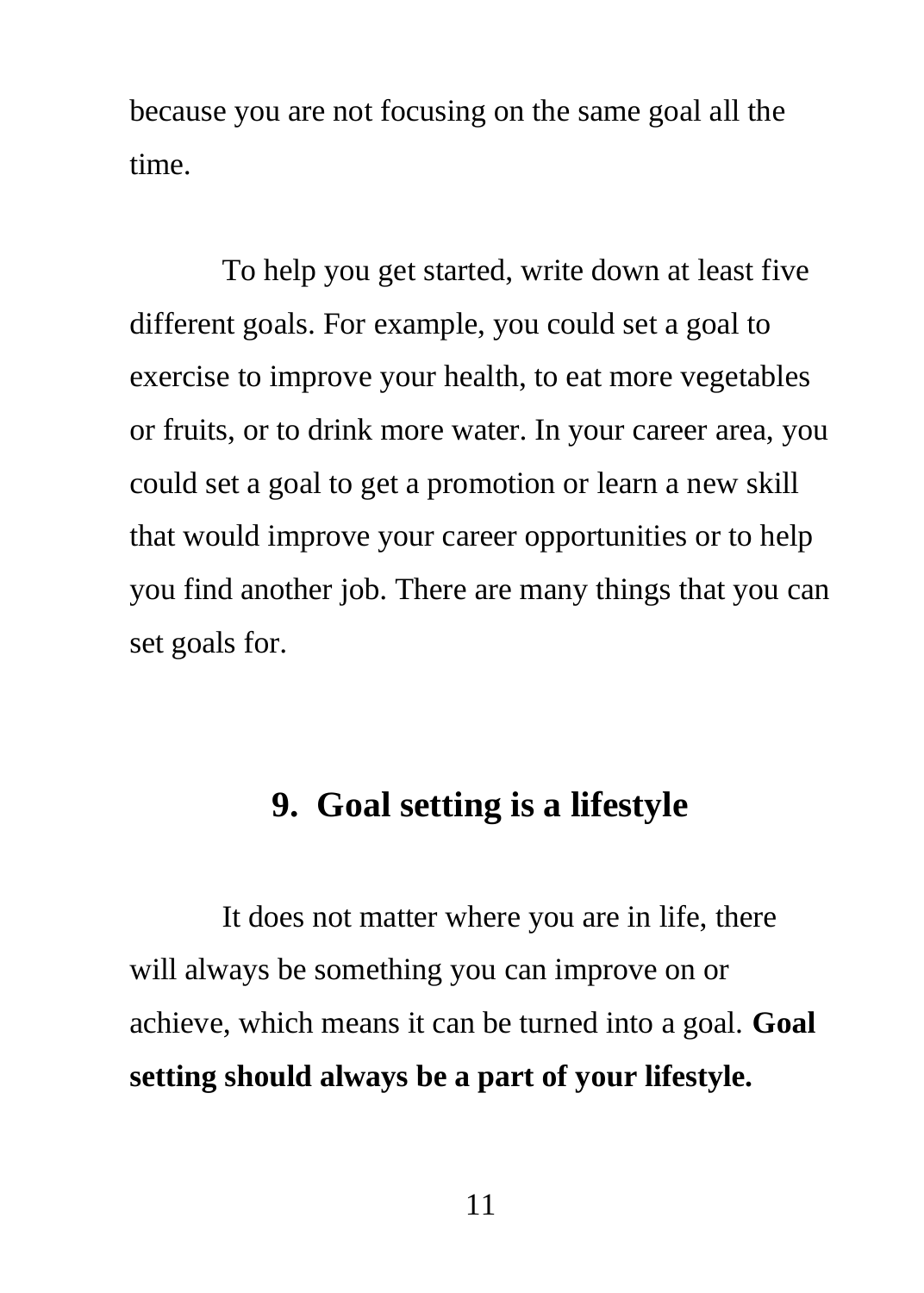**As long as you are alive, you may have the desire to achieve things, and the best tool to help you fulfill that human need is setting goals.** 

#### **Remember, anything can be turned into a**

**goal.** If you want to improve something, set a goal to do that. If you want to try something new, set a goal to try it. If you want to eliminate a habit, set a goal to get rid of it. If you want to develop a positive habit, set a goal to develop it. If you want to increase your self-esteem or happiness, set a goal for that too. There are an unlimited number of things that you can set goals to accomplish.

#### **10. Set goals that motivate and inspire you**

**Goals that motivate and inspire you will help to push you forward when you hit a roadblock or setback.** They will help you to keep striving when you need that extra push to move forward. When you reinforce these goals, they help fuel you with energy,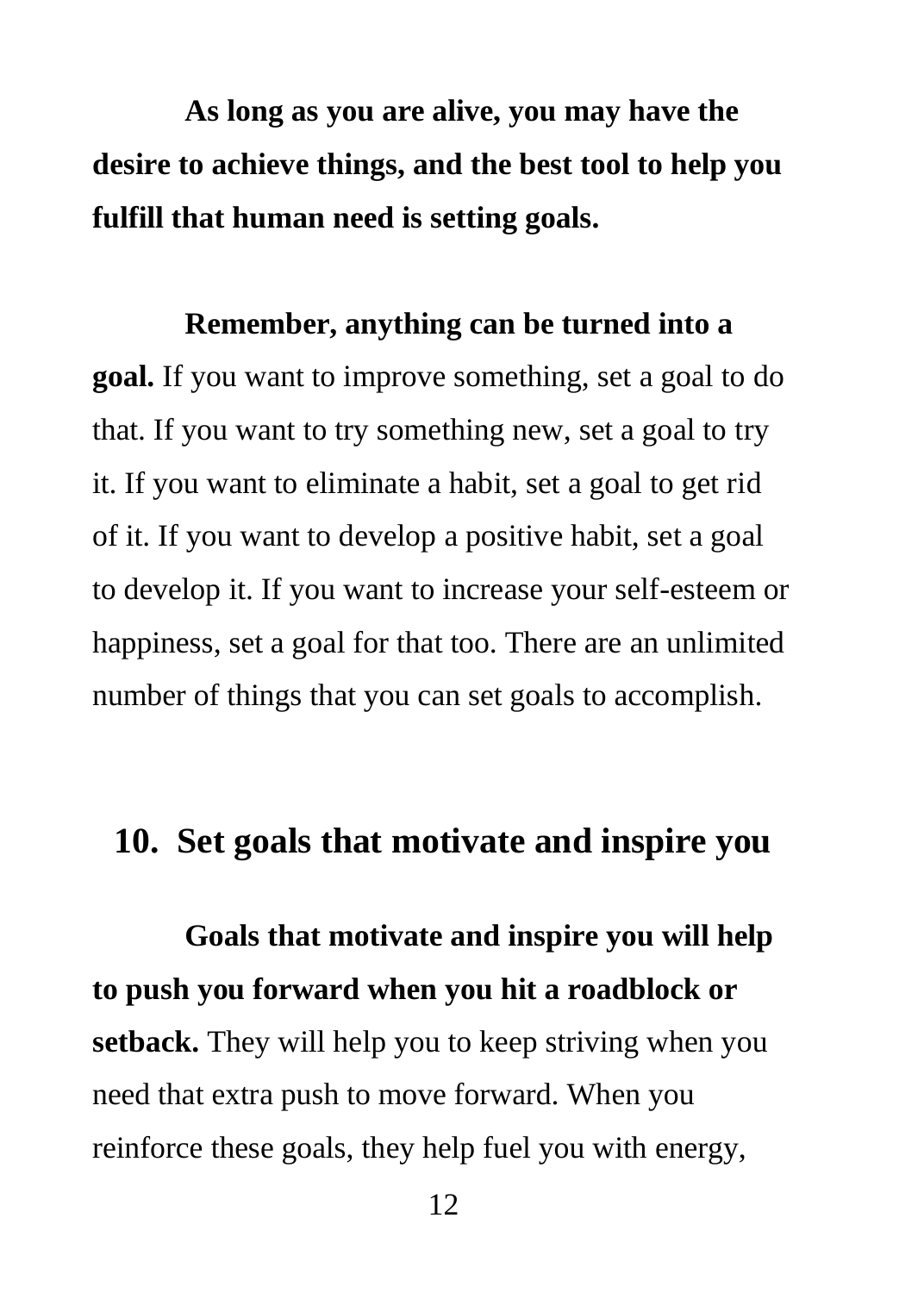motivation and inspiration. When you take steps to get closer to fulfilling these goals you will experience great happiness.

If you do not have goals that motivate and inspire you, it is time to develop some. **Each day when you wake up, you should feel excited about taking action to achieve your goals and to live your life.**

One way to help you set goals that motivate and inspire you is to pay attention to things that you are passionate about, things that you want to do to make a difference in yourself, your family, community, society, and the world. You can find examples from other people's lives that will inspire you. Or there may be things that you really care about or you may want to help others.

Do not doubt yourself. Give yourself permission to pursue and achieve your goads. Take a chance and work to make a difference!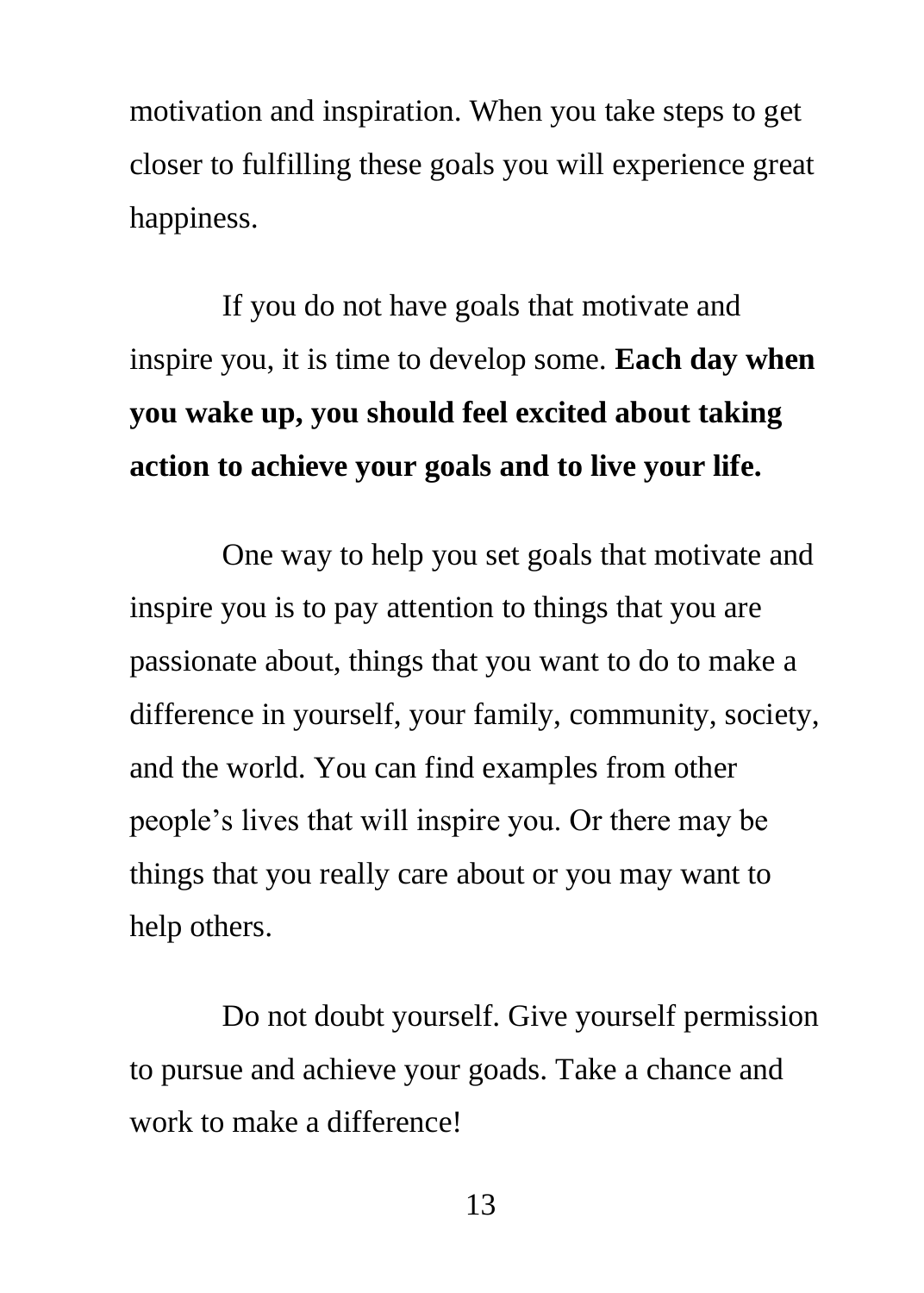#### **11. Set specific goal statements**

**Be as specific as possible with your goal statement.** This will help your brain to clearly understand you want to accomplish. For example, if your goal is to buy a red car, and your goal statement says, "I want a red car," then it will be difficult for your mind to find the red car for you because there are thousands of red cars available. Your mind does not know which red car you want.

However, if you have a more specific goal statement such as, "I want a red Toyota Corolla SE with four doors, a sun roof and leather seats," your mind knows exactly what you want and it will work harder to make sure you get it. The brain does a good job of getting what you want, but you have to make it easy and clear for your brain to see it.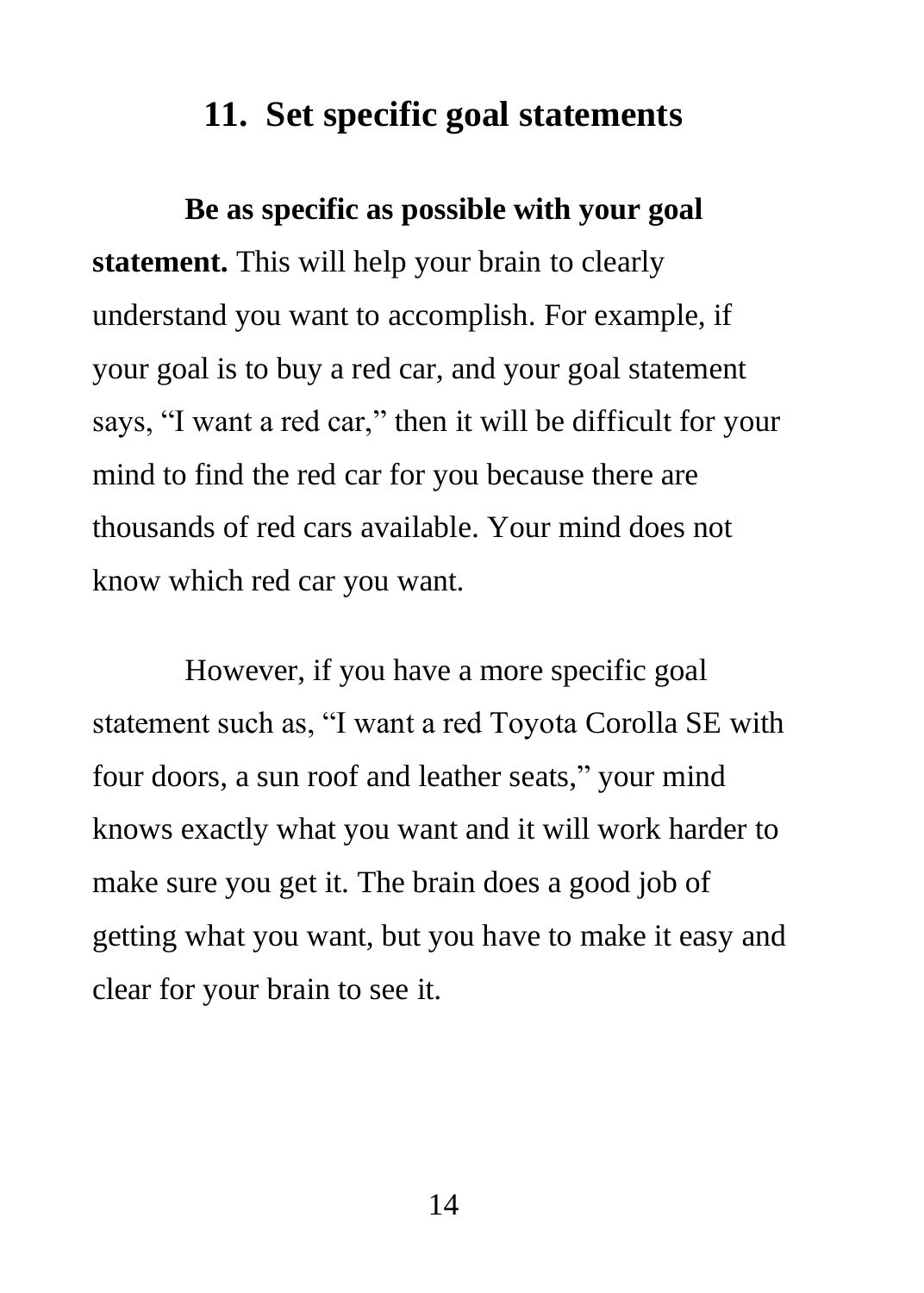#### **Write in the present tense**

**Write your goal statement in the present tense as if you already achieved your goal.** When you write your goal in the present tense, you are telling your mind that you have already achieved the goal, which means your mind will work harder to catch up with that statement. For example, instead of saying "I will own a red Toyota Corolla SE with four doors, a sun roof and leather seats," write your goal statement as, "I own a red Toyota Corolla SE with four doors, a sun roof and leather seats." Compared to the first goal statement, the second statement take outs the word "will."

#### **12. Set a specific date for your goal**

**Write down the exact day, month, year, and time you want to accomplish your goal.** Remember, your minds like goals to be as specific as possible. This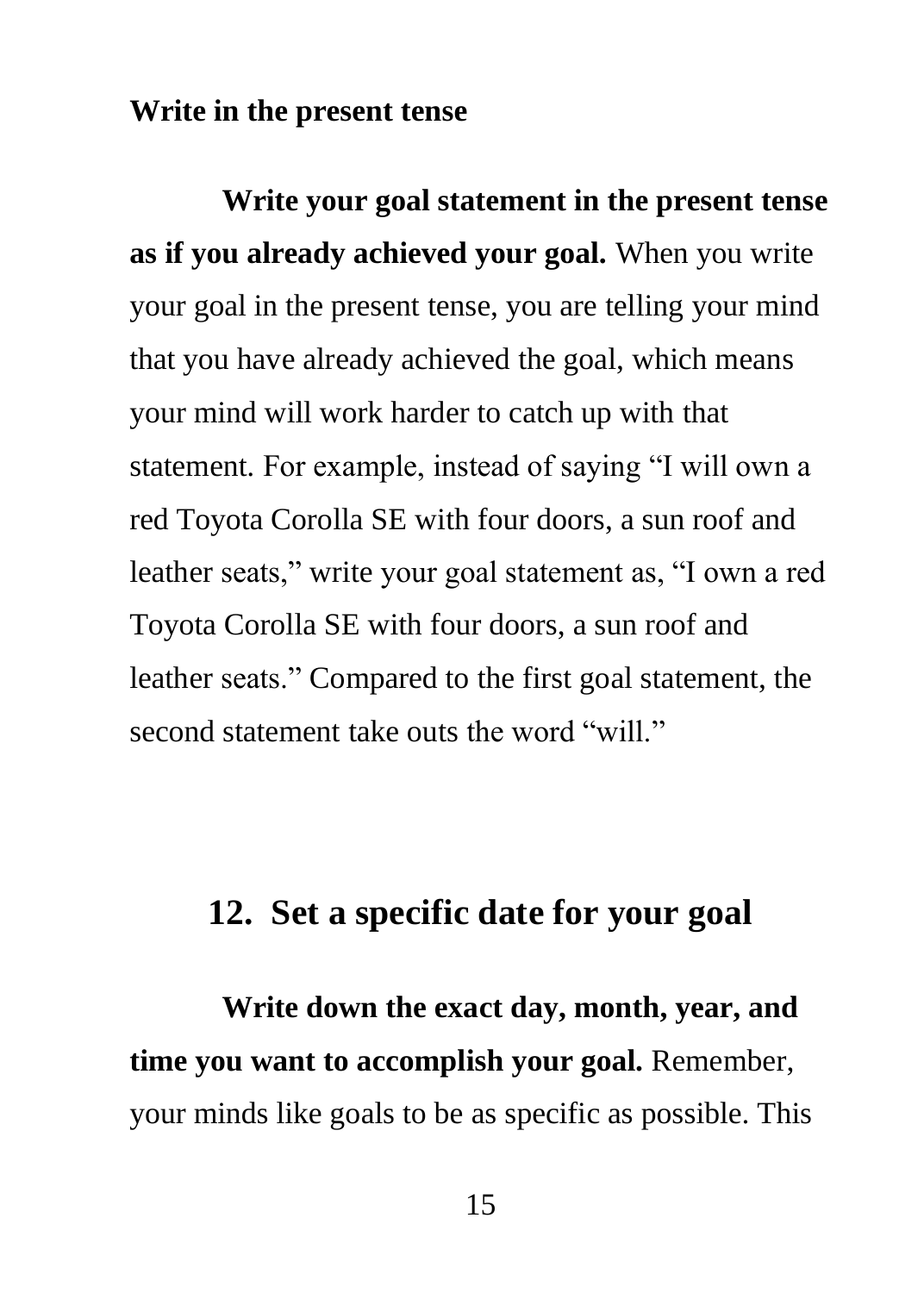helps your mind to figure out exactly what to do and when to do it.

Even though you might not accomplish your goal on the target date, because life is not perfect, your brain will work harder and faster when it knows the specific date and time you want to achieve your goad compared to when you do not have them. For example, let's say you set your target date for achieving your goal on December 31, 2019 at 12pm. Even though you might not achieve your goal on that specific date, your mind would work harder to accomplish your goal as soon as possible. With a target date and time, you might reach your goals on January 31, 2020. Without the target date and time, your brain would work slower and reach your goal in July 31, 2020 instead. Sometimes you can even reach your goal before the target date and time when you set target for it.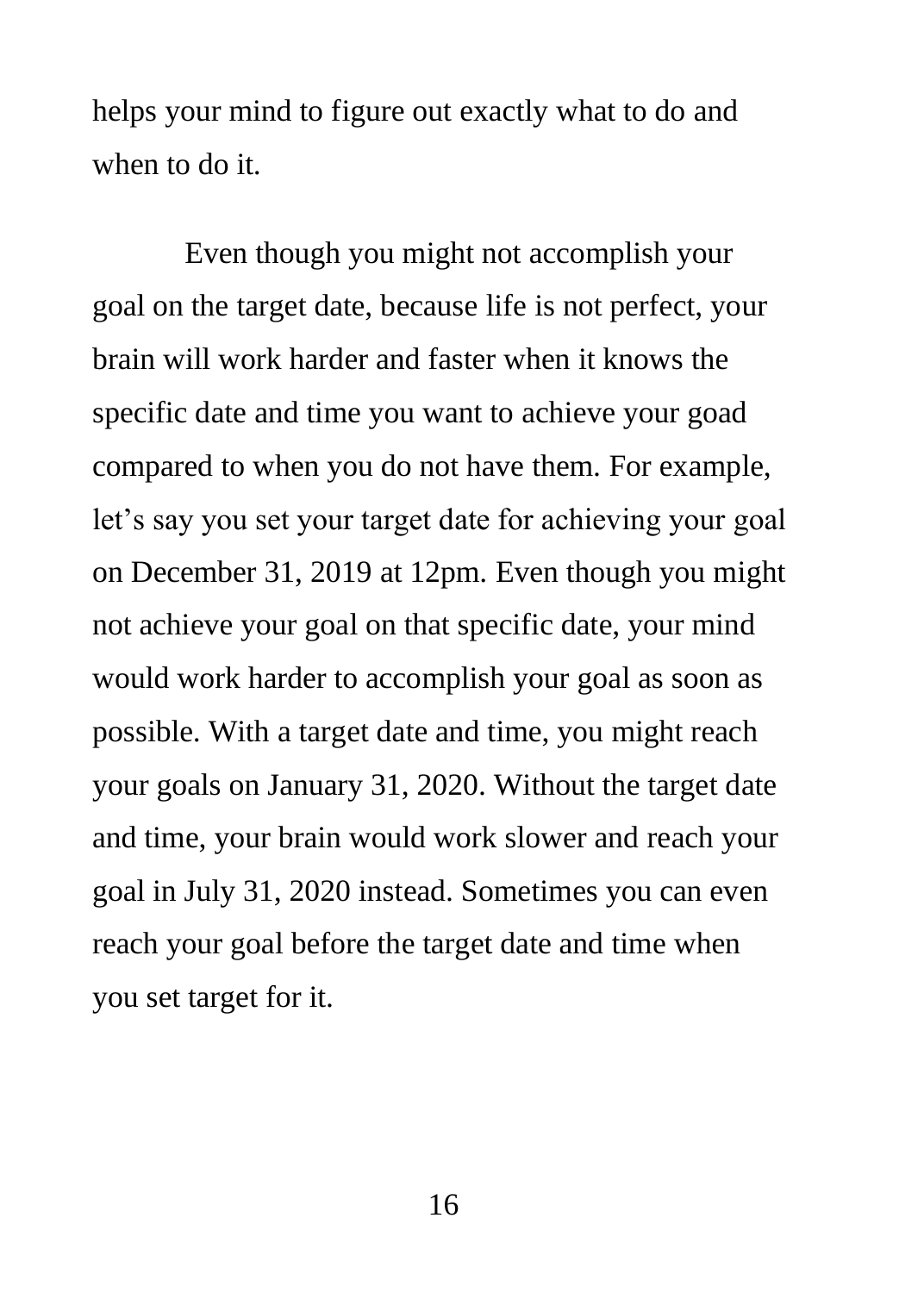**The main purpose of setting the target date and time is to push your brain to work faster and harder, and not to procrastinate.** 

#### **13. What is your goal purpose?**

It is important to discover and know the reason why you want to accomplish your goals. **No one can have great achievements without a steady sense of purpose.** Everyone could have the same goal, but each of us will have a different reason for doing it.

To help you understand the reasons for your goals, think about how your goals will improve your life. For example, even though eating fruits and vegetables will improve or maintain your good health, the most important question is "Why do you need good health?" What are the qualities of good health that you want or need in your life? Good health has many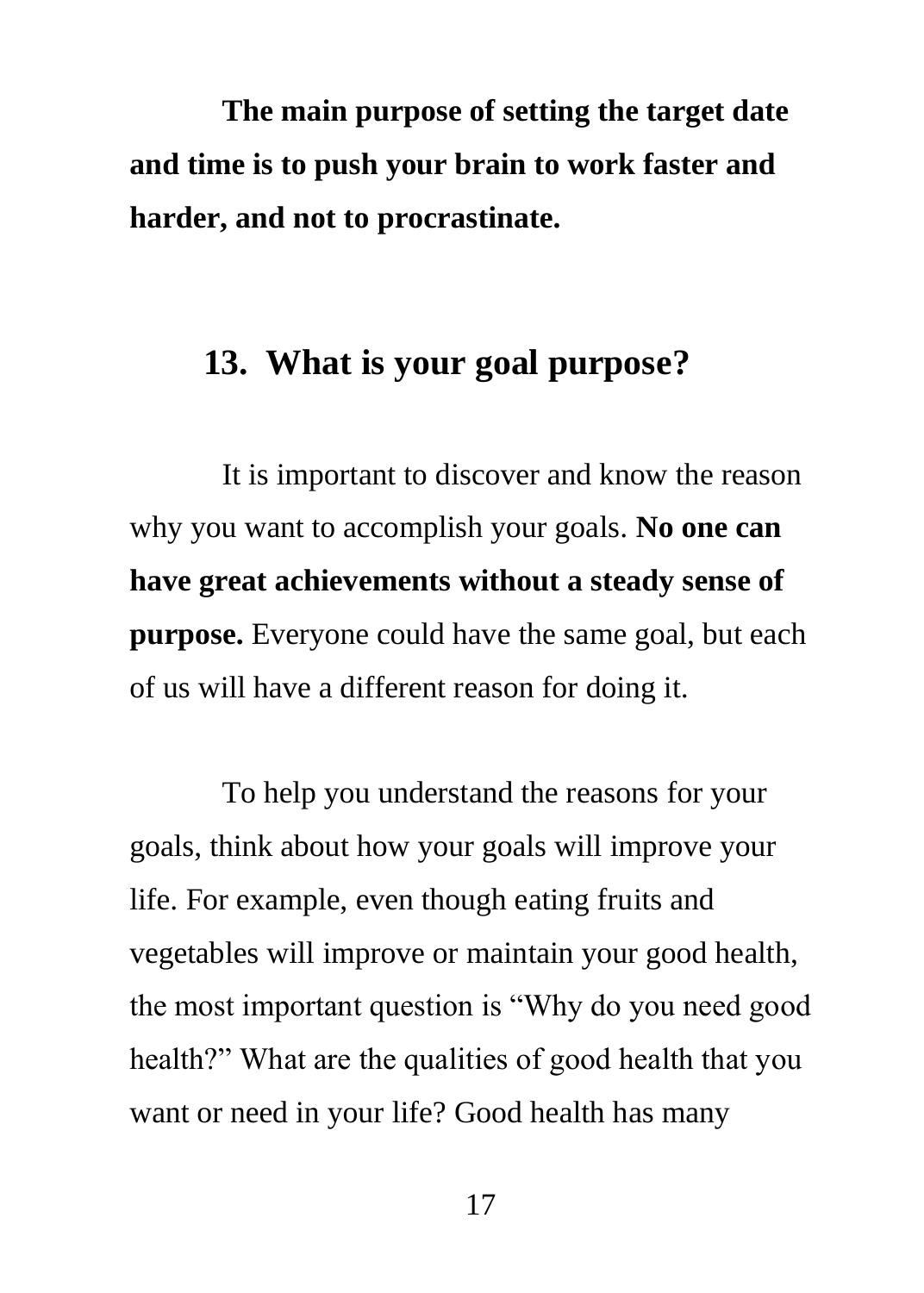benefits, such as energy, strength, focus, and concentration. What is your reason?

Ask yourself, "What or how will your life change if you are able to accomplish your goals?" For example, if you say that your goals will increase your happiness, what things will change in your life that will make you a happier person? Most importantly, do you know what happiness is? You cannot just say you will become a happier person because that is not specific enough for your mind.

**When you have a clear reason for your goal, it will motivate and empower you to take action to achieve your goal.**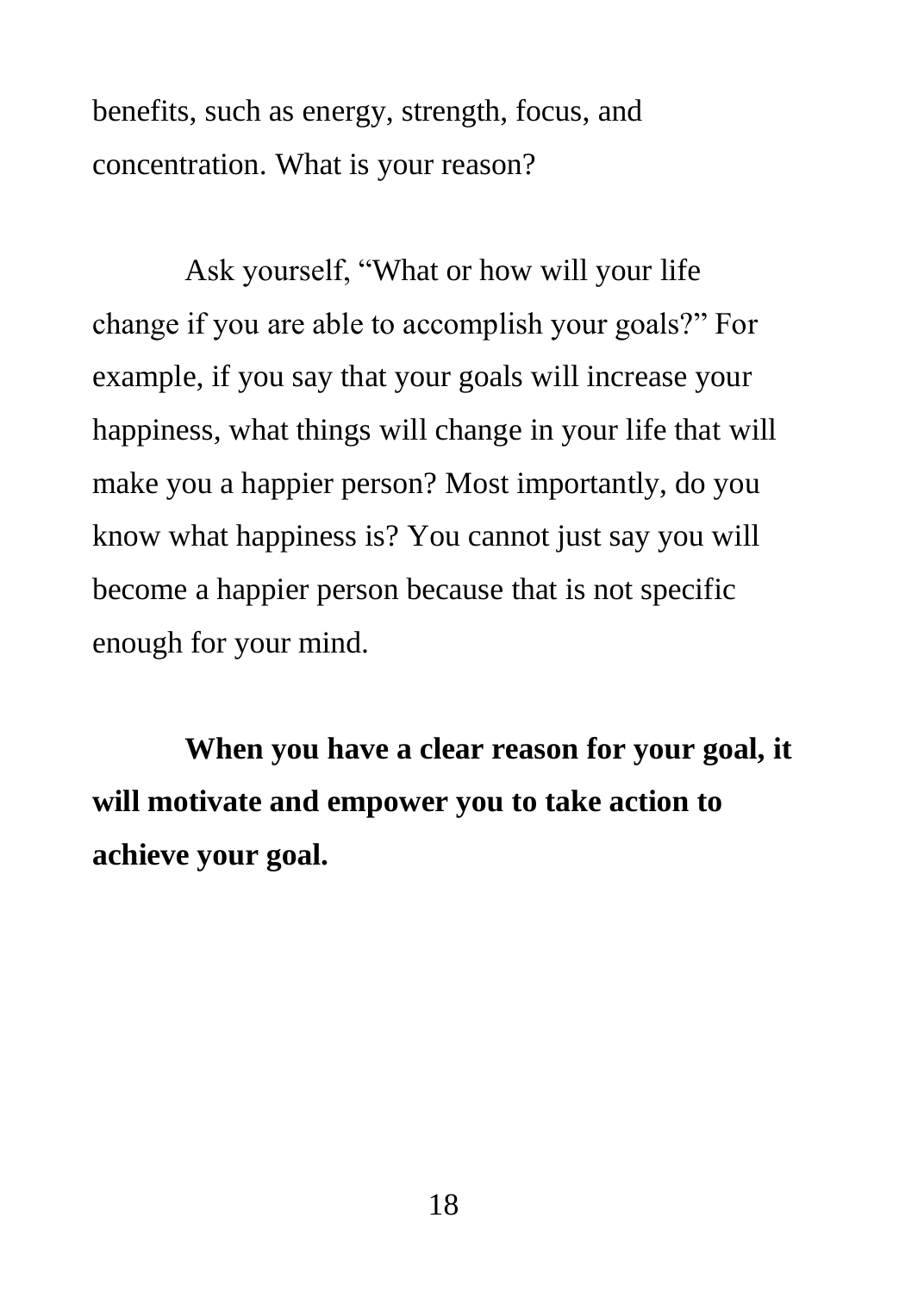#### **14. Action steps for your goals**

There are six questions that will help to determine the action steps to take to achieve your goals. These are the daily steps you will take to reach your goals. **Make sure that your action steps are as specific as possible.** 

When you go through the list of questions below, be realistic. Make sure that your action steps fit in with your current lifestyle and do not just put down anything. Make sure you can invest the time it will take to actually do your steps. **If your steps are not achievable, it will be very difficult for you to accomplish your goals.** 

**1. "What?"** What are you going to do?

**2. "When?"** When are you going to do your "what?" Write down the exact date, day, and time when you are going to do your action step.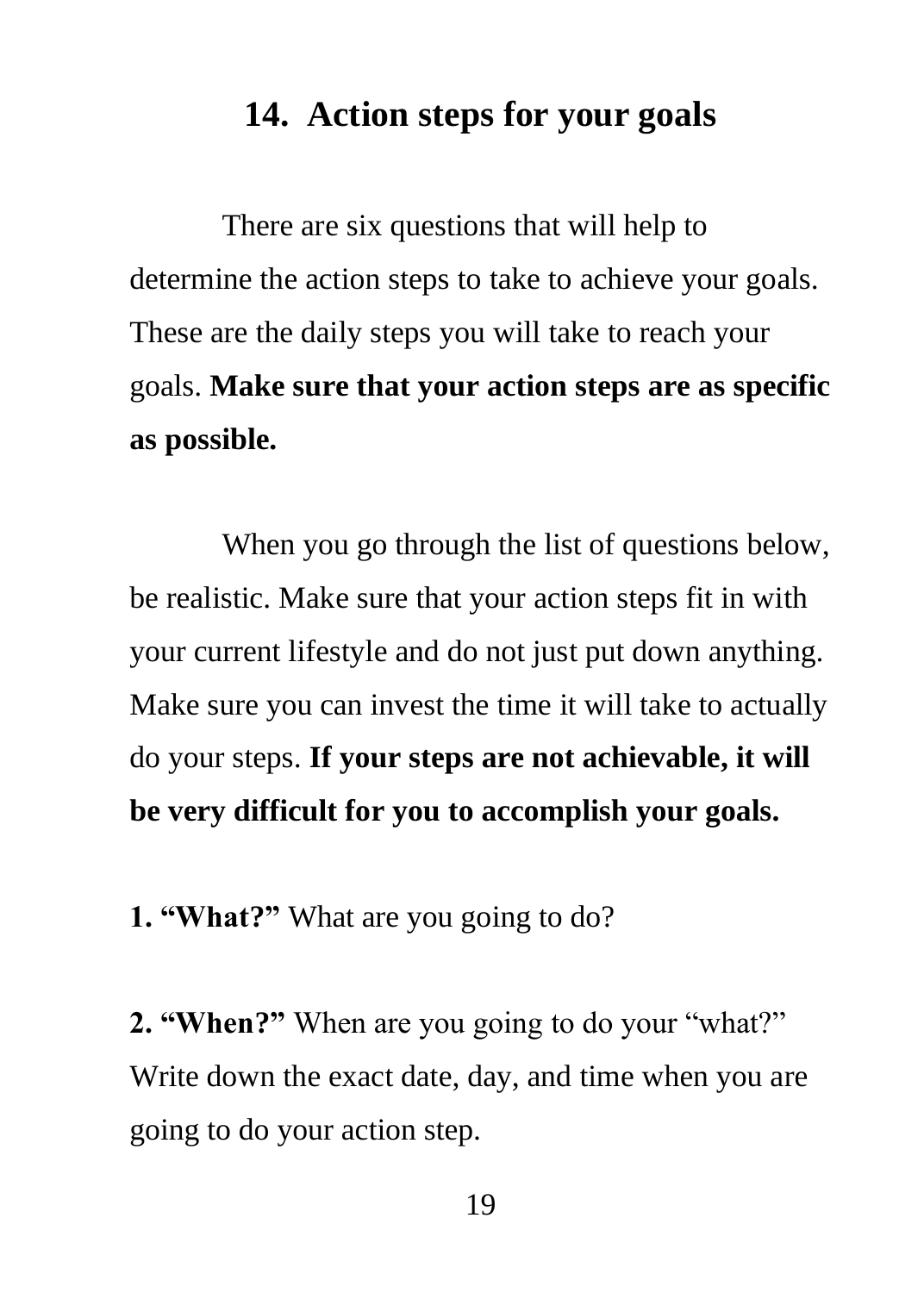**3. "How often?"** How often do you need to do your action step? Do you want to do the action based on a daily, weekly, monthly, or yearly plan? For example, if you plan to exercise on a weekly schedule, how often are you going to exercise each week? Another way to describe this is frequency, the number of times you are going to do the action.

**4. "How much?"** How much time do you need to spend doing your action step? "How much" can also referred to as duration. For example, when you exercise, how long will you exercise for? Is it for 30 or 60 minutes?

**5. "How confident are you?"** On a scale from 1 to 10, 1 being the lowest and 10 being the highest, how confident are you that you can accomplish your action step? For any step your confident level should be at least a 7, because it is important to make sure you can accomplish the action step. If your confidence level is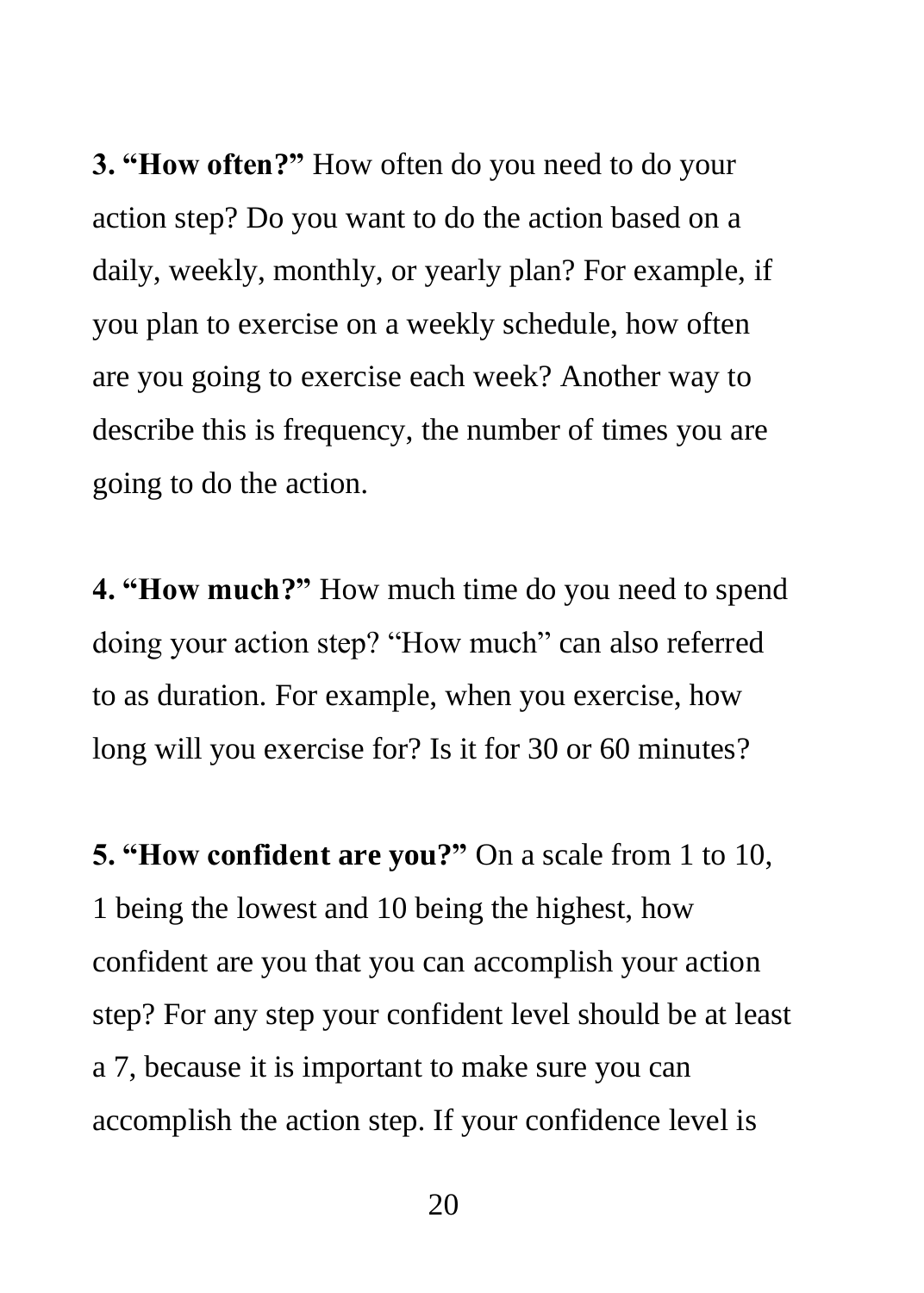below 7, adjust or fix your action step so your confidence will be at least at level 7. For example, if you say that you want to exercise three times per week but then you think it is too much for you, you can change to two times per week. This will make it easier for you to accomplish your exercise routine. Then, as you feel more confident about accomplishing your action step you can increase the number of days you will exercise until you reach your ultimate goal. Or if exercising 60 minutes is too long for you, and your confidence level is ales than 7, then you can reduce your action step to 30 minutes.

**6. "Target Date."** You also want to set a target date for taking your action step.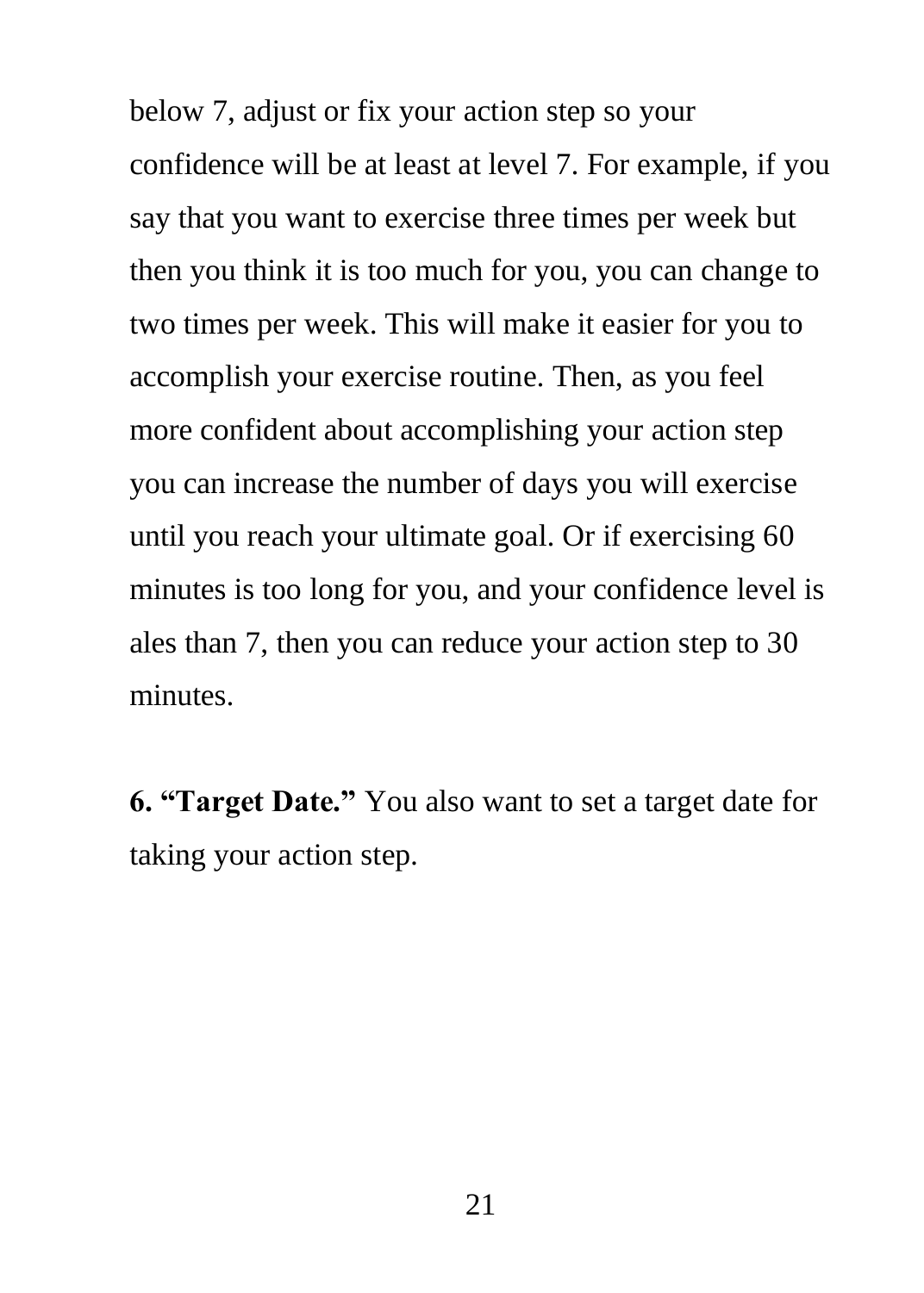#### **15. Goals and beliefs**

Accomplish your goals depends on the actions you take. **Make sure your actions help you to accomplish your goals.** For example, if you want to improve your math skills, then some of your actions should be practicing solving math problems or studying with a math tutor. However, if you read a science book to improve your math skills, how could that improve your math skills? Find the right actions to help you achieve your goals.

First, write down your goal. For example, if your goal is to become a healthier person, then what are your beliefs in becoming a healthier person? For example, some ways to become a healthier person are to develop a healthy diet, exercise, and reduce stress. However, if you apply unhealthy behaviors such as skipping meals or consuming unhealthy foods, then you are not likely to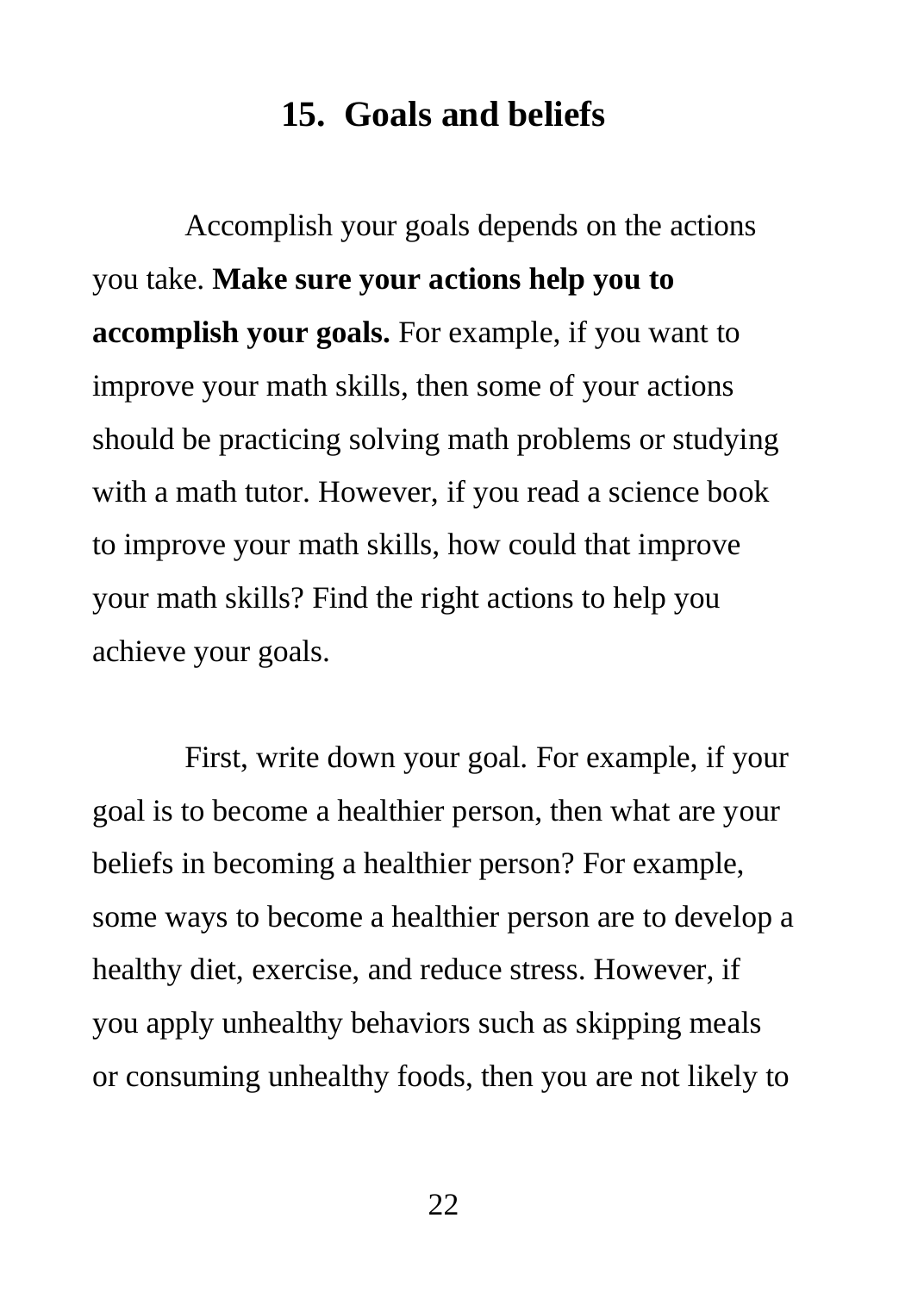become a healthier person. Those behaviors are the opposite of how to improve your health.

Whenever you have a positive goal but apply negative behaviors to try and achieve it, you are contradicting your own beliefs. This would likely prevent you from accomplishing your goal. You simply cannot get a positive result through negative actions or behaviors. **If you have a positive goal, then make sure your beliefs are positive. When your goal and belief matches, it will help you to become successful.** 

#### **16. Create a vision board**

**A vision board allows you to physically see your goals, and it will motivate and empower your mind to find ways to obtain them.** Your brain will see clear representations of your goals on your vision board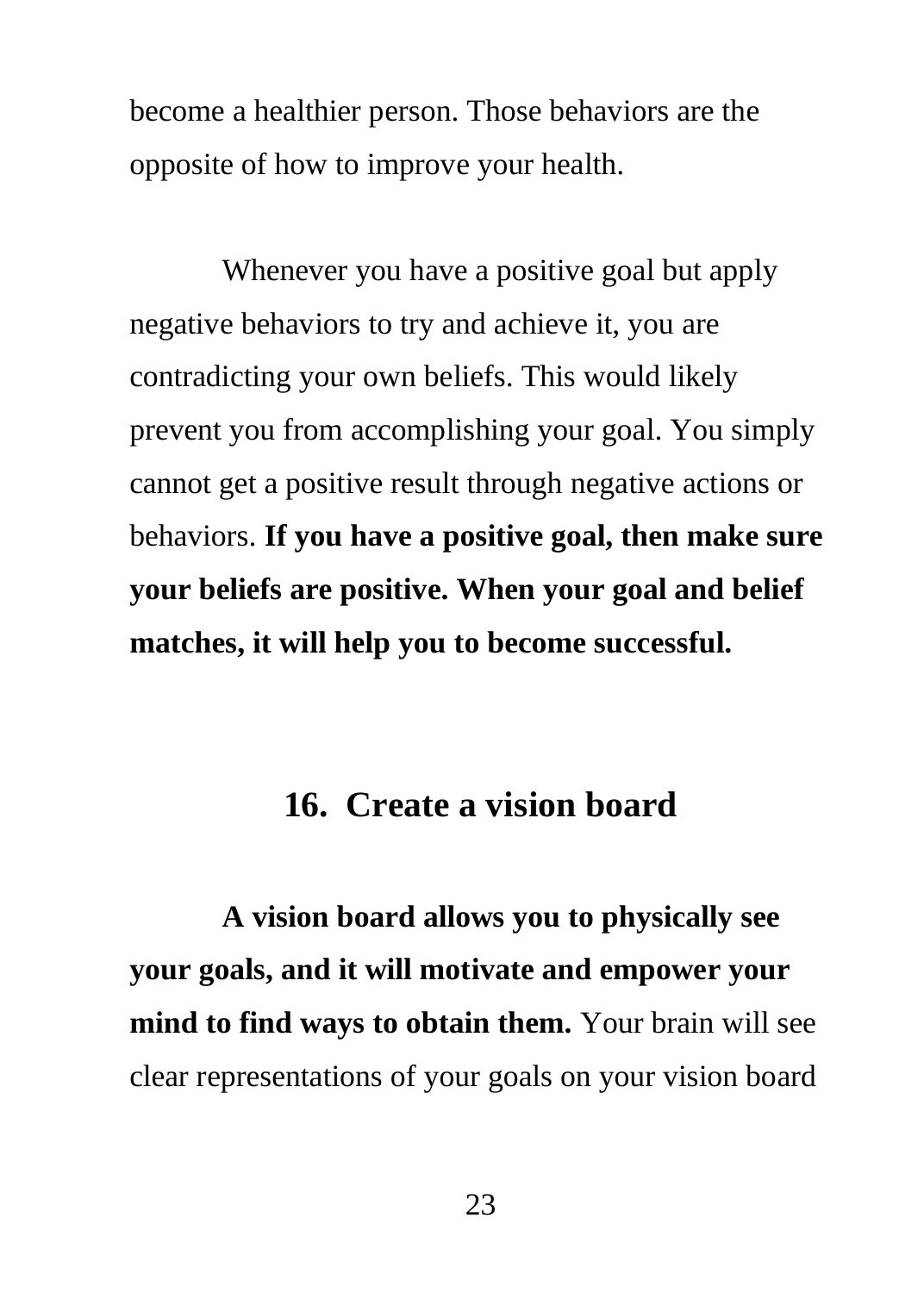and that will help you to stay motivated and work harder to find ways to get what you want.

For example, if you drive in foggy weather you would drive slowly because you cannot see the road clearly. It is the same with your mind. When your goals are not on a vision board, your mind cannot see them as clearly, which makes it more difficult for your mind to find and unleash the right knowledge and skills for you to achieve your goals.

You can use anything on your vision board, to make your goals clear and desirable. You can draw or paste pictures or objects on the board, or use any other method to help you visualize your goals.

**Place your vision board where you can see it easily every day.** The more your mind sees your vision board, the faster it can help you achieve your goals.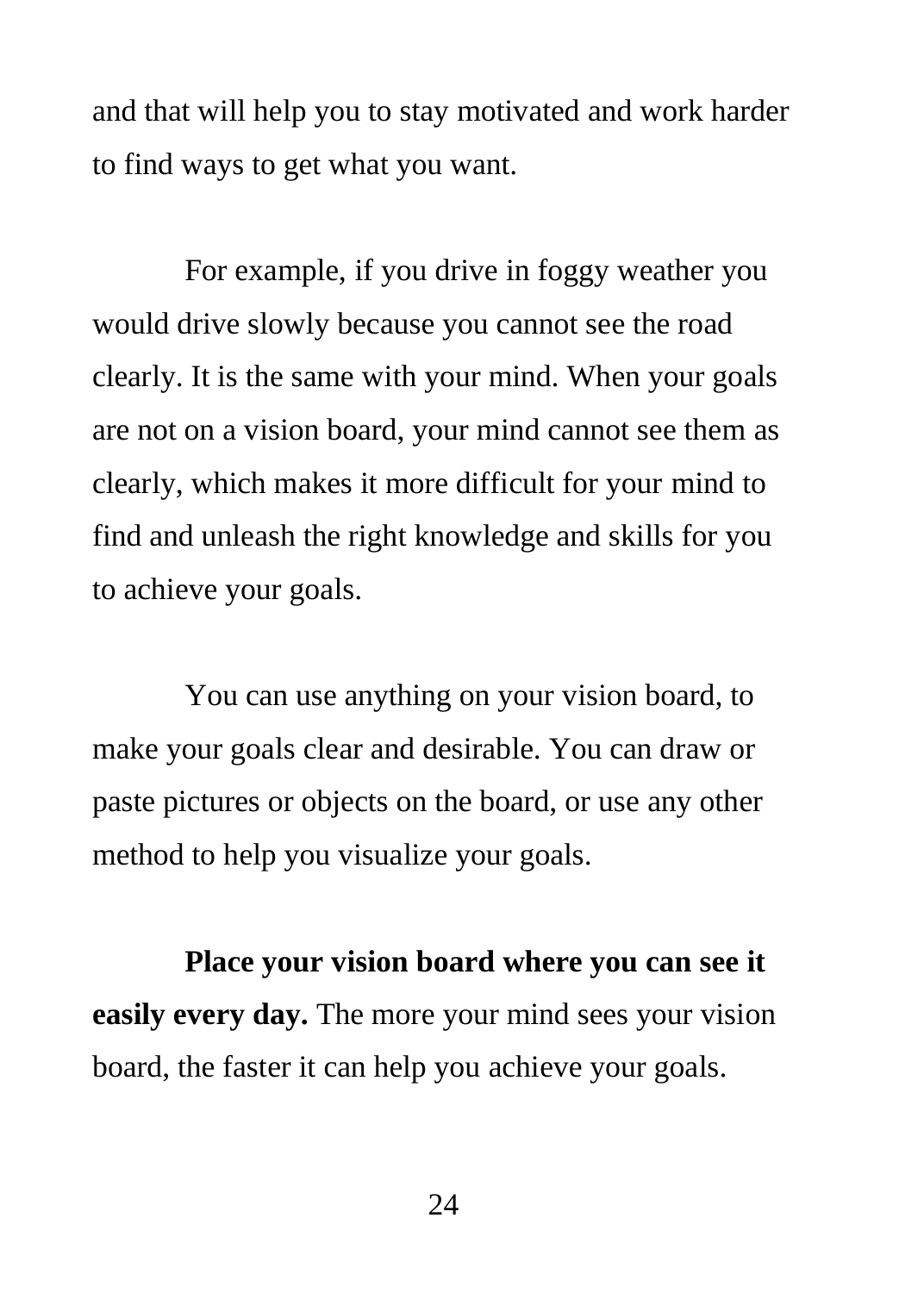#### **17. Reinforce your goals**

It is important to reinforce your goals as much as possible, especially at the beginning when your mind is not accustomed to working towards your goals yet. **When you reinforce your goals it reminds your brain that you are still determined to achieve them.** If you do not reinforce your goals in your mind you may lose track of them, and your motivation level will decrease. Future goals could be easier for you to forget because you are not currently taking any concrete action to achieve them.

If this is the first time you have set goals or if you have new goals, try to reinforce them daily. As your brain becomes accustomed to your goals and does not forget them you may need fewer reminders. **However, do not forget to reinforce your goals every once in a while, to make sure you remember them.**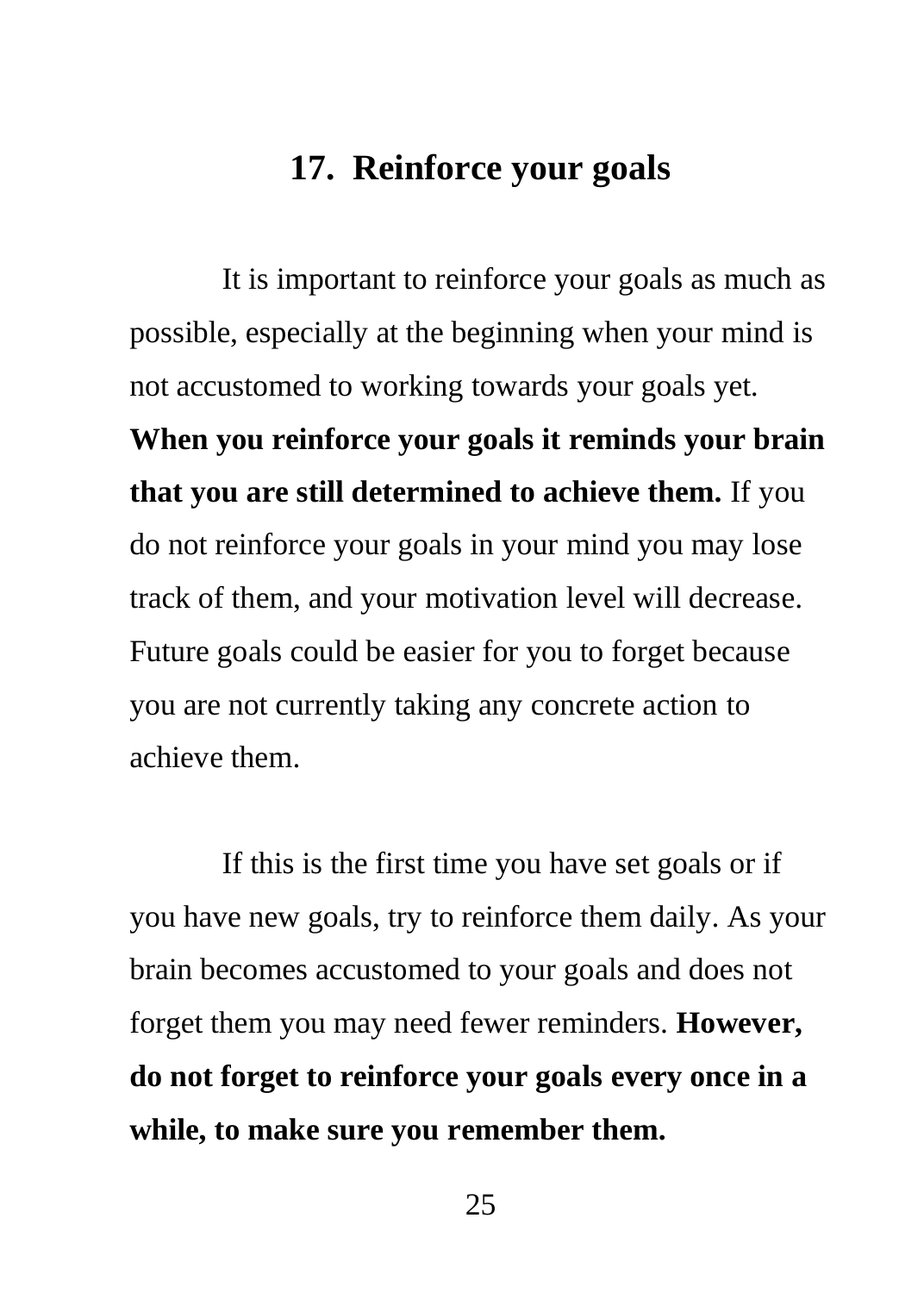#### **18. Celebrate your successes**

**It is important to celebrate all of your goal successes, no matter how small or how big they are.**  Many of us have built a habit of believing that small accomplishments are "not a big deal," and only the big accomplishments deserve rewards. However, if you want big accomplishments, small accomplishments need to be acknowledged first because they are the building blocks to bigger and greater accomplishments.

You can even celebrate certain steps within a goal that were big accomplishments to you. For example, your goal might be to write a book published, and one of your steps was to finish writing the book. When you finish writing your book, celebrate that step because writing your draft took hard work and dedication. After you get your book published, celebrate again!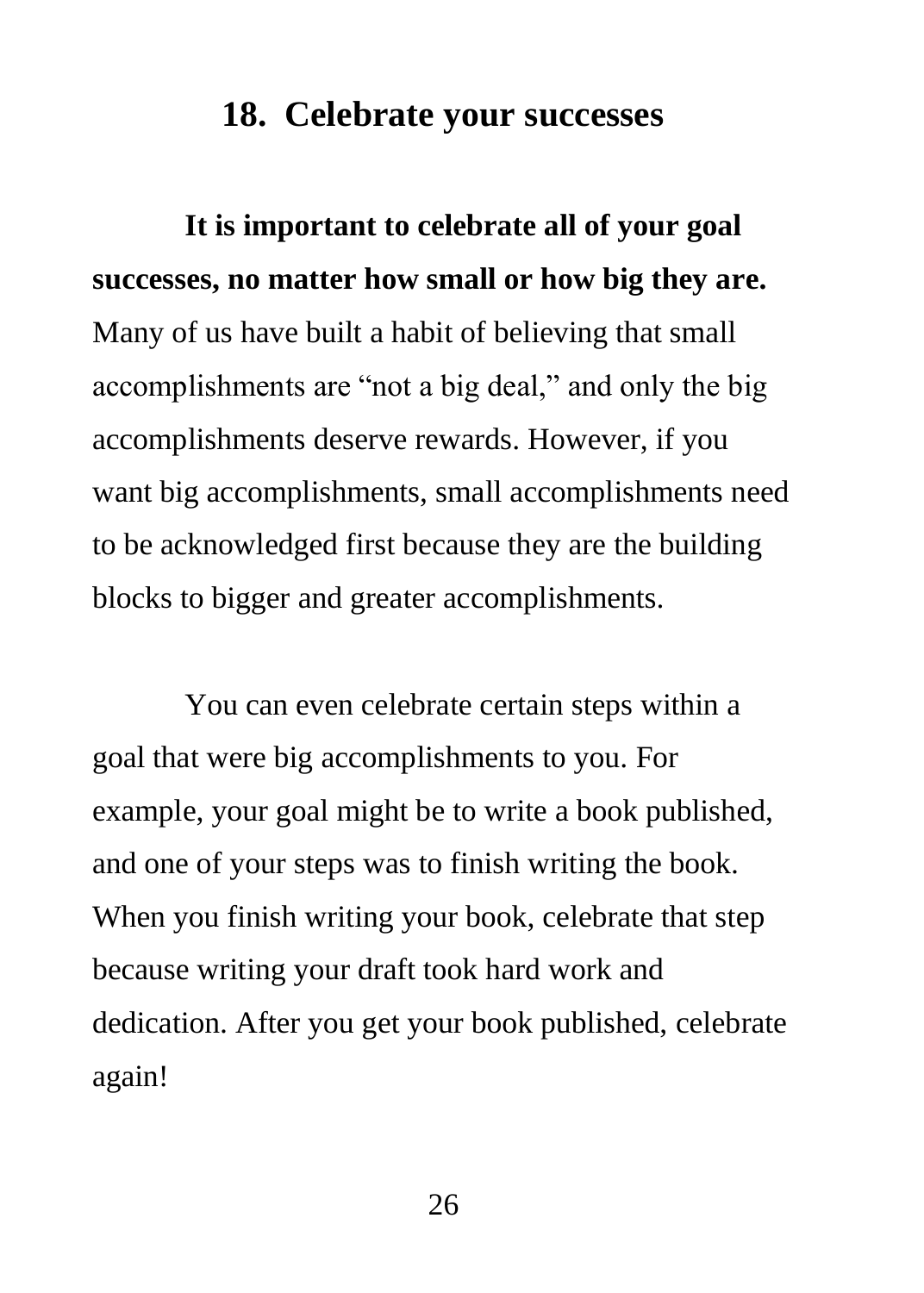As you can see, you could have many opportunities to celebrate your success. **When you celebrate your successes, you acknowledge your strengths, talents, hard work, and your potential to achieve greater things in the future.** 

The first way to acknowledge and celebrate your success is to say out loud on how proud you are of what you have accomplished it, and give yourself a smile. The second way is to share your achievement with others, such as to your family and friends. You do not have to have a party to share your success, but you could simply and casually mention your achievement to them. Third, treat yourself to something you enjoy as a reward for your hard work. Make a list of what you want to award yourself with. After you achieved a goal, pick a reward on your list, treat yourself, and enjoy it!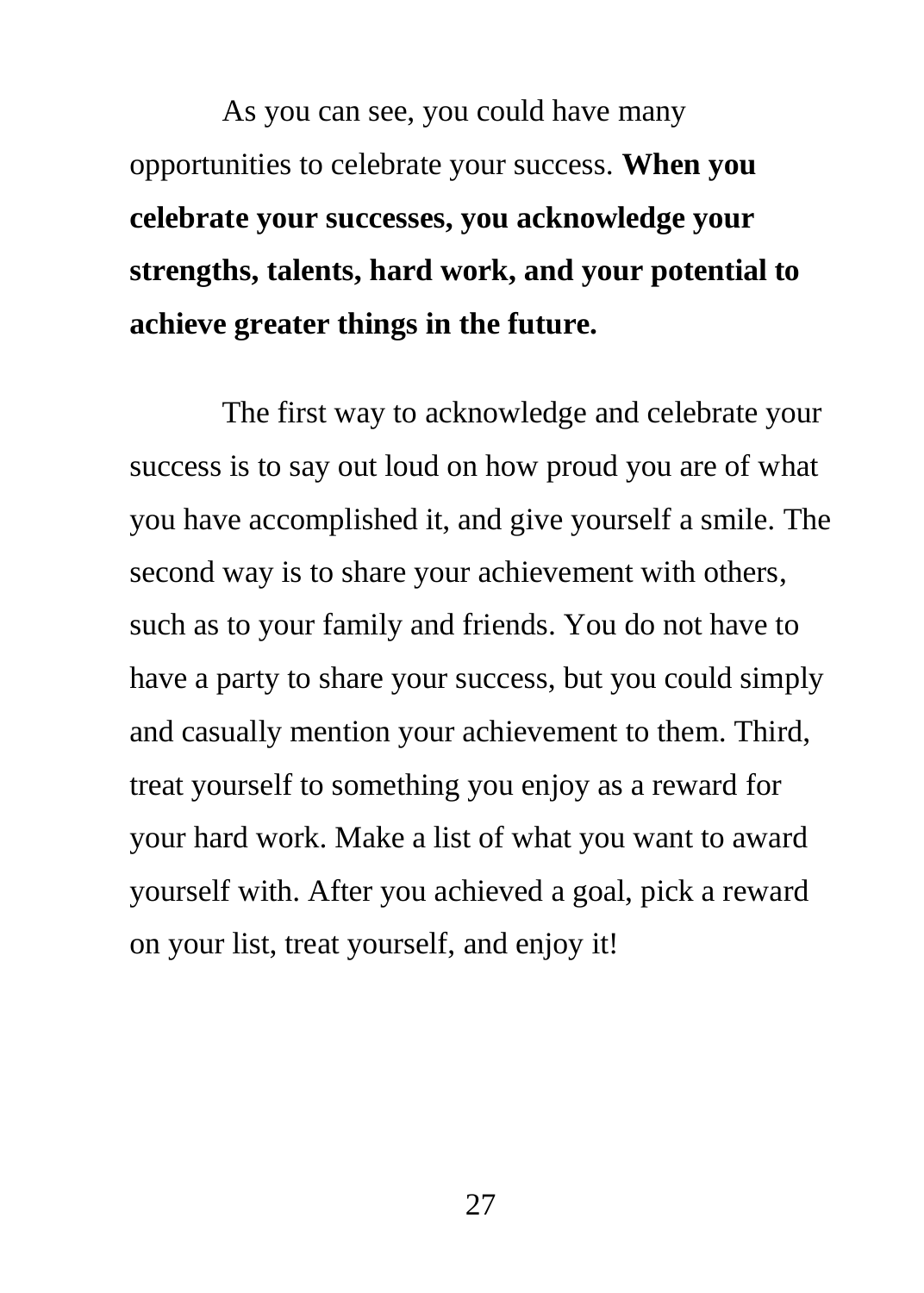#### **19. It is easier than you might think**

Some of your goals might seem difficult at the beginning because your mind might create fear. Every time you experience fear, it just seems harder to accomplish something.

**The good news is that most of the things you want to accomplish might be easier than you might think.** For example, have you ever encountered a situation that seemed difficult at the beginning, but after you took action it did not feel as difficult? If you have ever experienced that, it is because your mind created fear. That does not mean there is really something to be afraid of. In addition, sometimes your mind creates fear because you might not have the skills or knowledge you need at the beginning to become successful. However, when you start taking action, knowledge and skill will manifest to help you become successful. Your mind might not manifest all the knowledge and skills you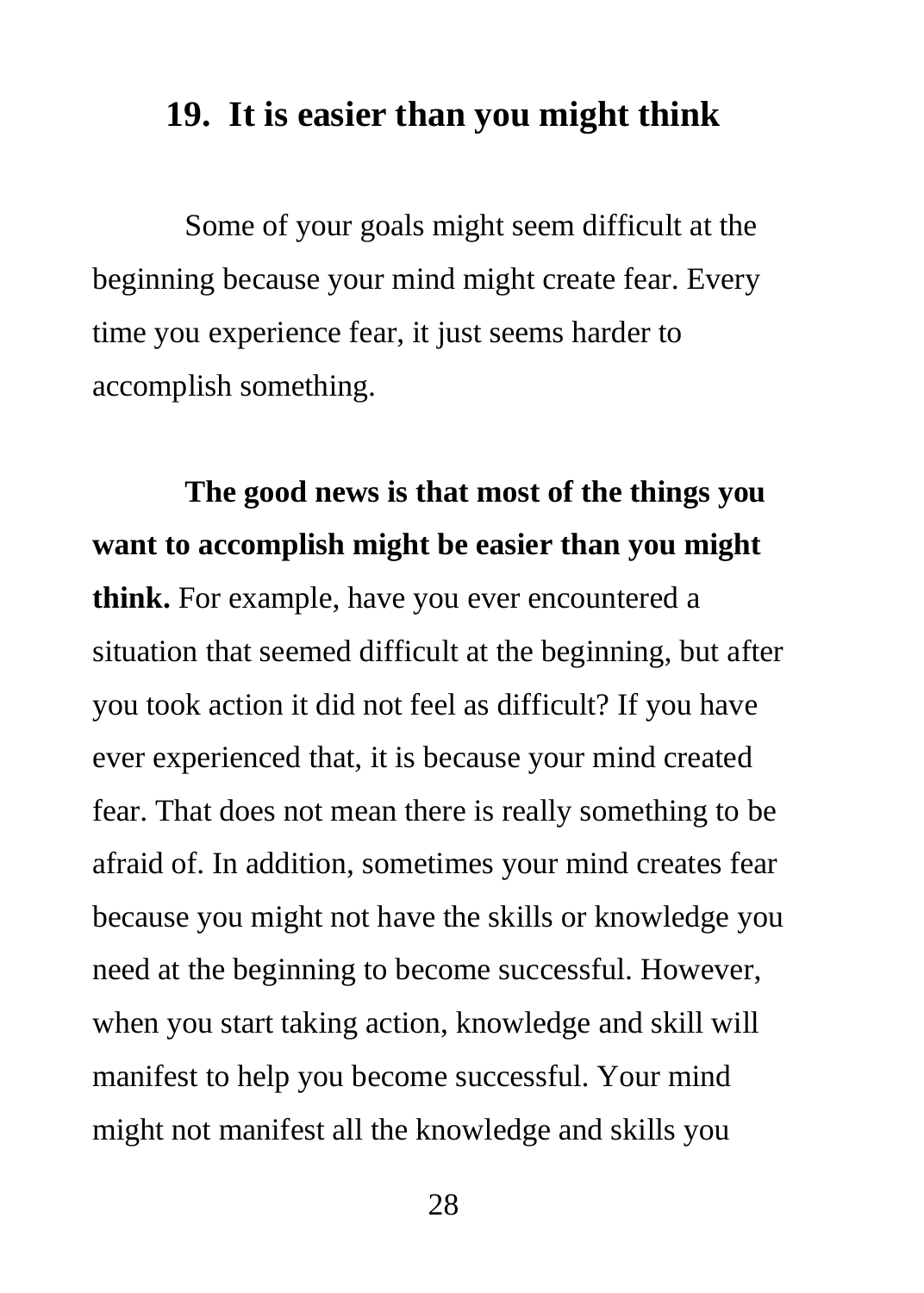need at the same time, but it will unleash the right knowledge and skills as you need them. There is a saying, "when the student is ready, the teacher will appear."

**So if you believe a goal is a difficult level 10, most likely it is really only a level 7.** 

#### **20. Do not limit yourself**

The great thing about the 21st Century is that it does not matter who you are or what you have gone through. **You can achieve and become anyone and anything you want to!** With the advanced technology and the Internet, there is so much knowledge available to help you become successful. Even if you think you are not the person you want to be at the moment, you can become that person.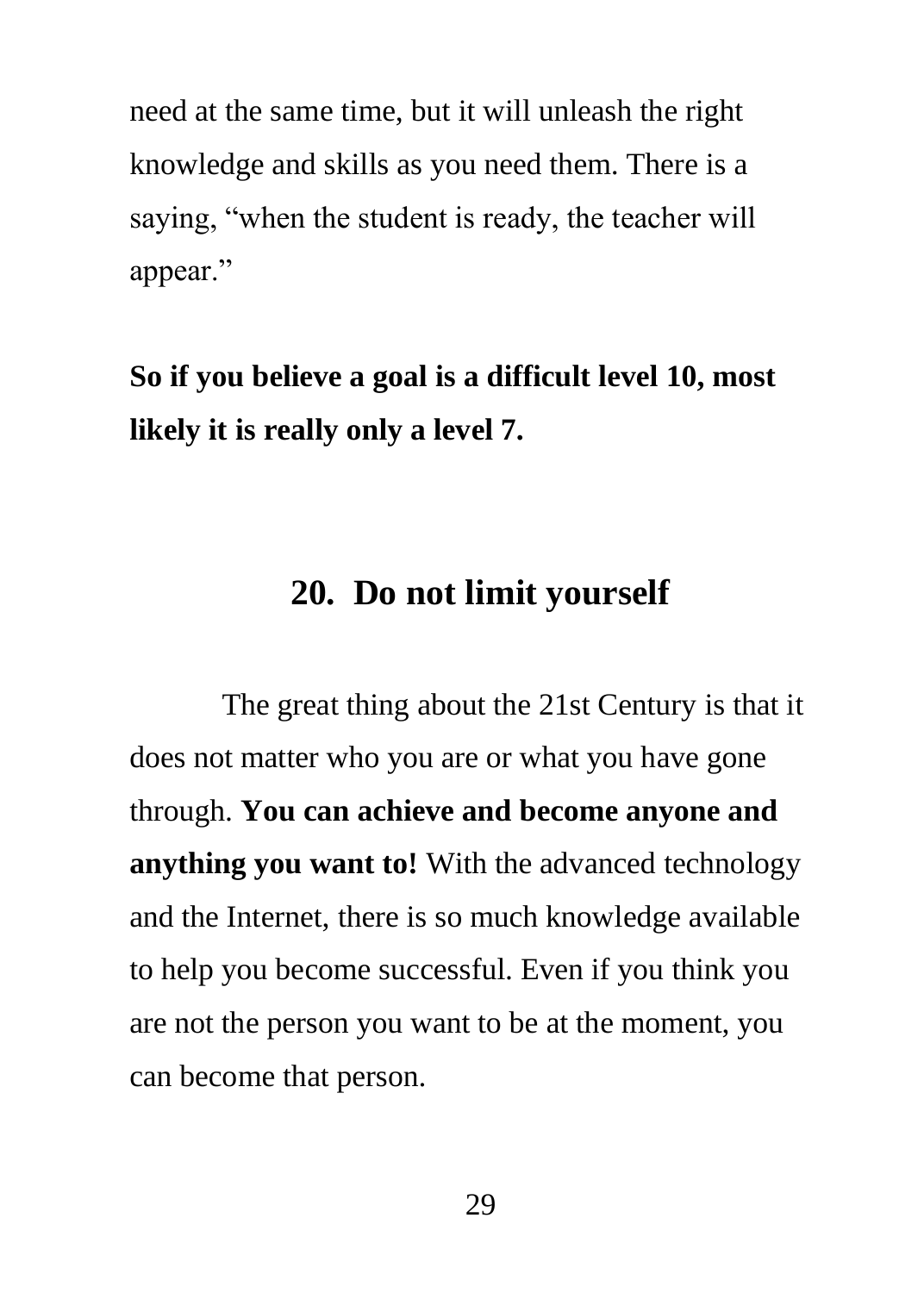**One of the best ways to help you become anything or anyone you want to is to learn and understand more about human potential.** Learning about human potential will help you to understand that every human being has the knowledge and skill to become successful in whatever they desire. Today, much faster to accomplish something compared to decades ago when unlimited information was not available to you. So whatever you want to become or achieve, remember: You can become successful!

#### **21. Everything is learnable and achievable**

With today's unlimited access to information, you can learn anything. **It does not matter what you want to accomplish, there are thousands and even millions of people who have already accomplished what you want to do and have left clues for you to learn and achieve the same thing.** You just need to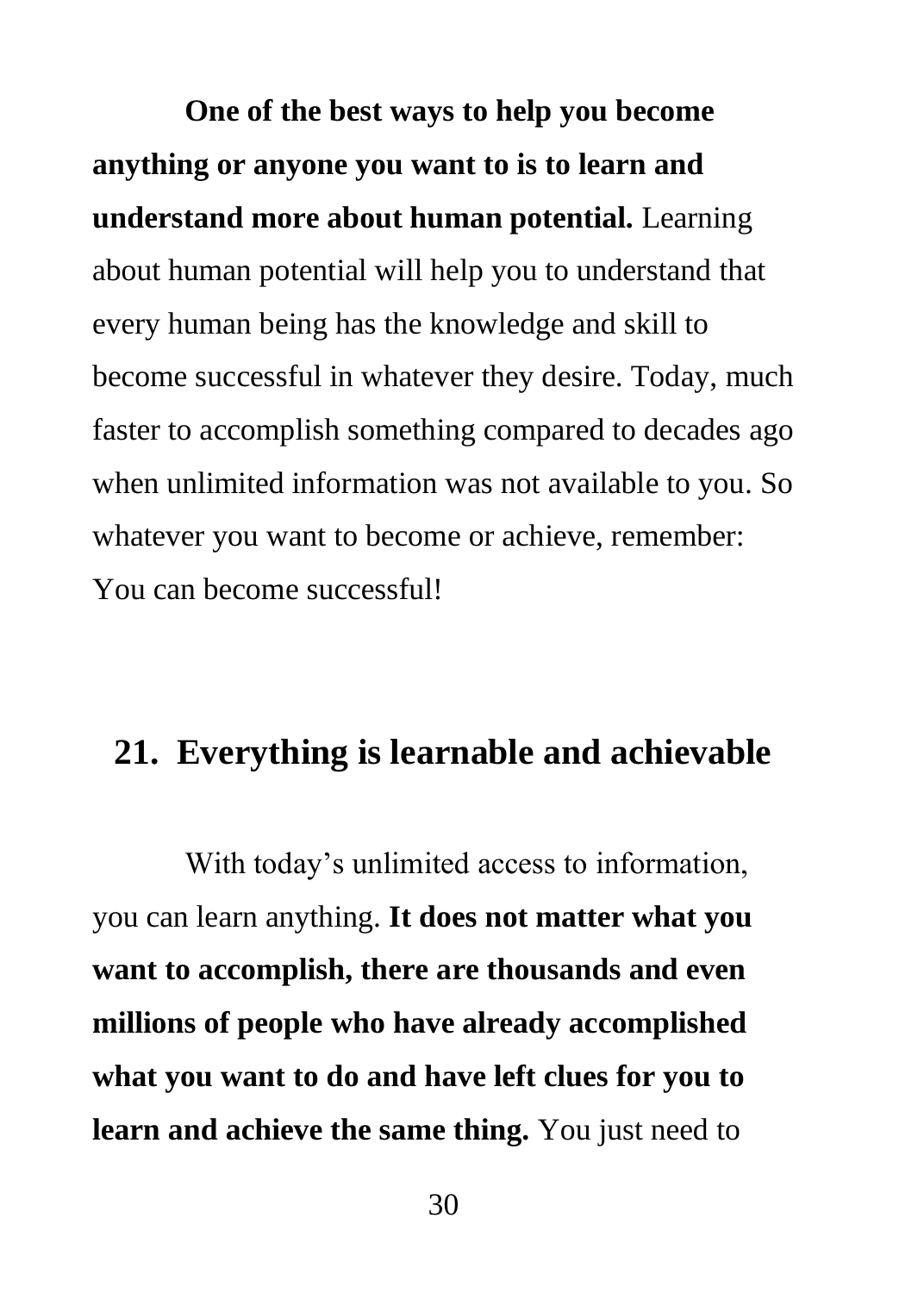research those people, find the clues, and believe in yourself. Before you know it, you will achieve the same thing.

For example, YouTube and Google have a lot of information and directions for you to learn and apply.. In addition to learning online, there are countless books, workshops and seminars to help you achieve anything you want. So when you say that you do not know how to do something, it is not that you do not know what to do, it is a lack of motivation and self-belief. You can find out what you need to know.

**Believe in yourself and take the first step by researching what you want to achieve.** You will be surprised on how quickly you will accomplish your goals once you have taken the first step.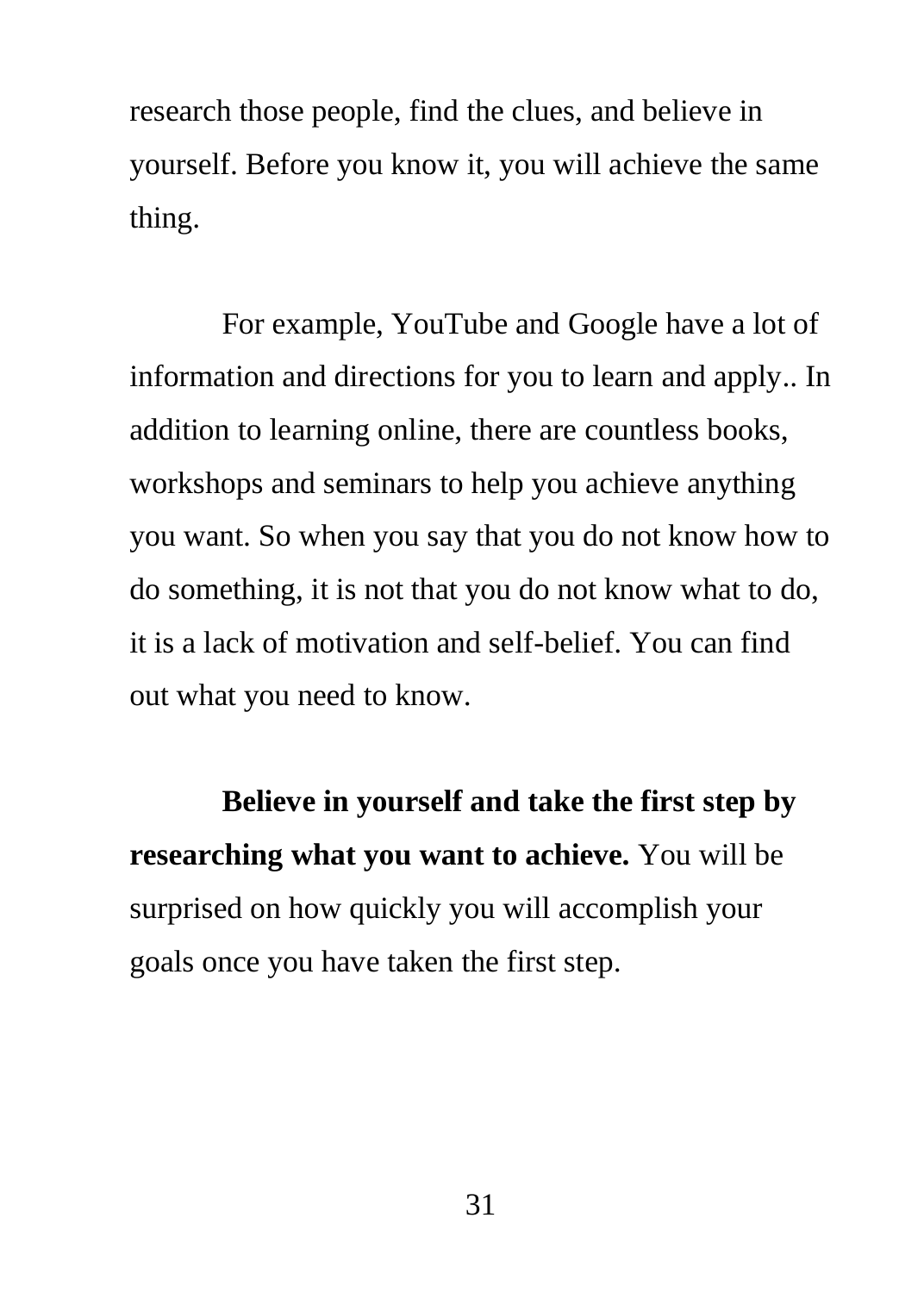#### **22. Adjust as you go**

**Before you decide to give up on your goals, try adjusting them.** Sometimes you might experience a misstep that only needs a little change to help you move forward. Or you may need to tailor your steps to better meet your goals. Or, if you discover that your purpose is not aligned with your goal, examine your goals and see how you can adjust your goals so they align with your purpose again.

First, adjust your action steps, if needed. For example, let's say that your action step is to work at write your book for 60 minutes daily. However, suddenly something happens in your life that needs your attention and it requires you to reduce your 60 minutes of writing. In this case, you would only need to adjust your writing time from 60 to 30 or even 15 minutes for a certain number of days or weeks. After you have taken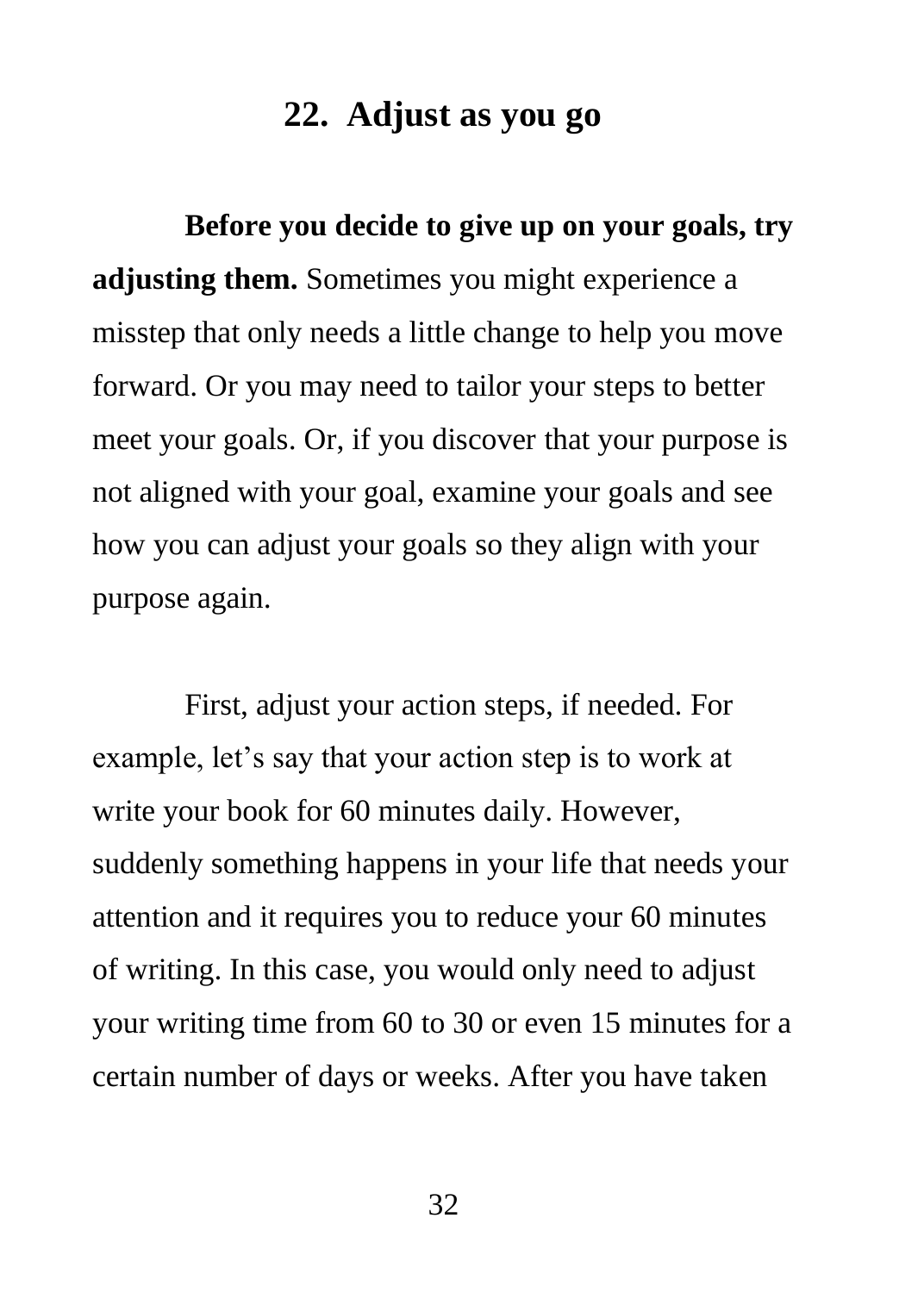care of whatever is necessary you can resume writing every day for 60 minutes, as you originally planned.

When something happens to take some of your attention away from your goals, it does not mean that you are not meant to achieve your goals. Things will happen that you have no control over, and that is fine because life is not perfect. As a matter of fact, your plan will never go as planned or turn out perfectly because a perfect plan does not exist.

If time is not an issue and you have trouble fulfilling your action steps, look at your purpose for that goal. When you have the wrong purpose, or the wrong goal to fulfill your purpose, it will be difficult to motivate yourself to take action. The best motivation comes from within, and that mainly results from your purpose for your goal. Ask yourself, did your purpose come as a result of from external or internal influences?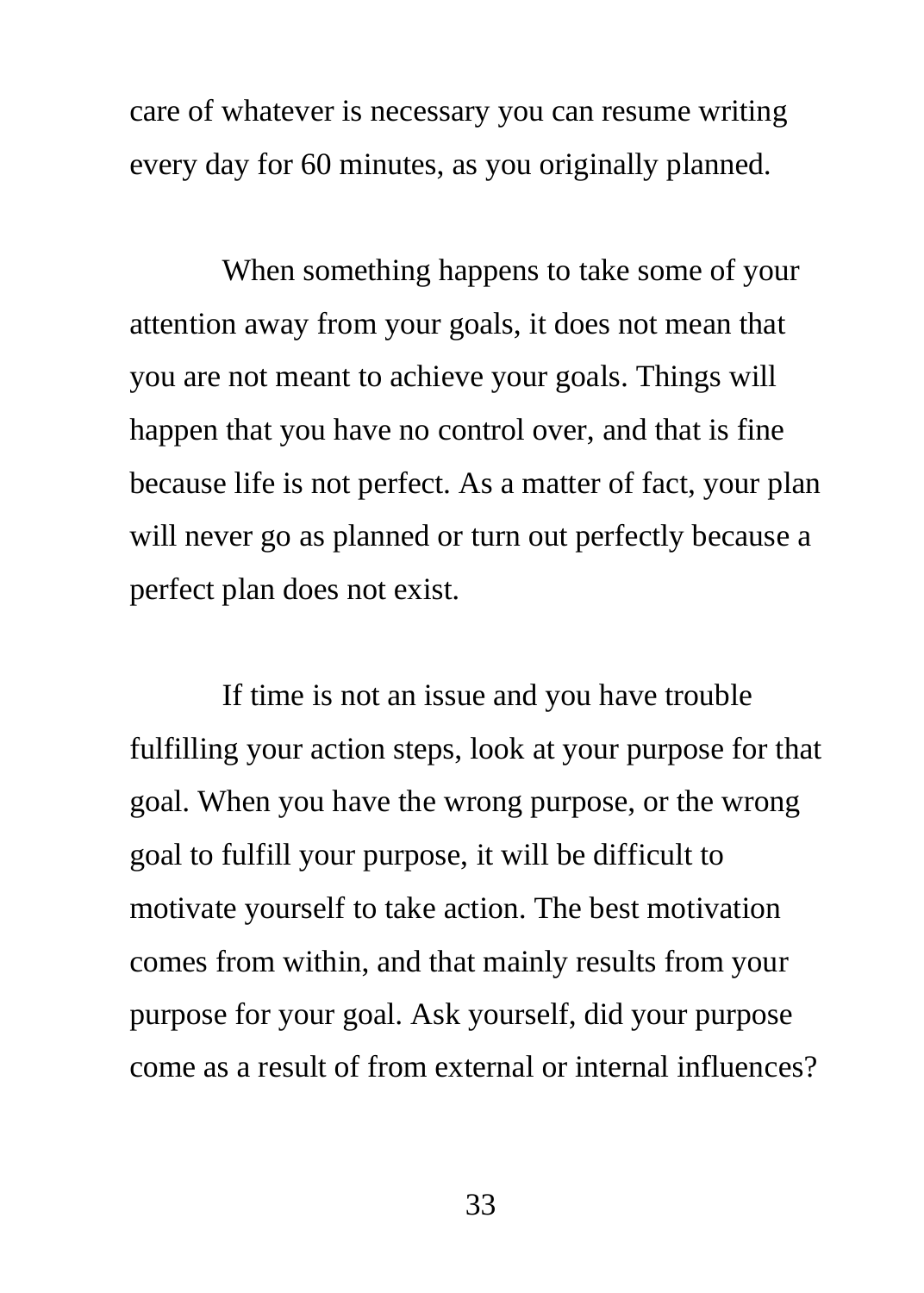**When your purpose is clear and it fits with your inner desires, you will be motivated to take action.**

#### **23. Do you need to let your goal go?**

**There are three main reasons why you might have to let go some of your goals.** First, high levels of external influences on you, such as family, friends, the media, and society might lead you to develop goals that you do not really want to accomplish. If that is the case, it is important for you to give up those goals and find out what your true goals are.

Second, as you grow as a person and learn new things, your interests might change and that means your goals might also change. For example, sometimes certain goals might have been a good fit for you in the past, but they might not be a good fit in your current or future life. Remember, you are constantly changing,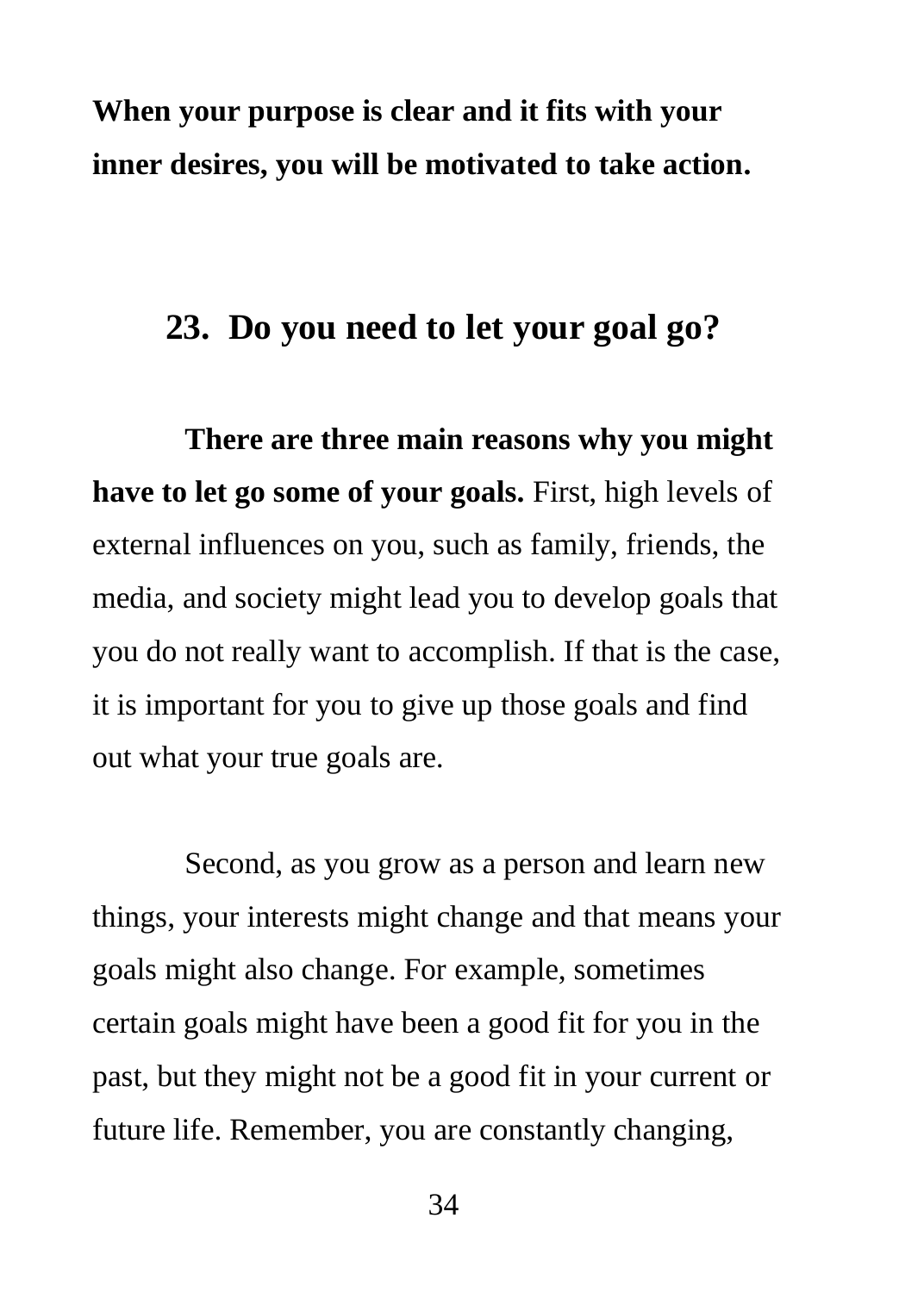which means some of your goals might need to change also.

Third, since you are a human being you are not perfect, and that is ok. Sometimes you might set the wrong goals for you. That's ok.

**When you have to let some of your goals go, it does not mean you are a failure.** When you have goals that you do not like or are not helping your life anymore, those goals can prevent you from become successful at reaching your other goals because they take up your focus and time that could be used on the goals that you really do want to achieve.

Do not to waste your time and effort on unwanted goals. Sometimes certain goals might need to be changed a little bit, or you may need to completely give up some goals.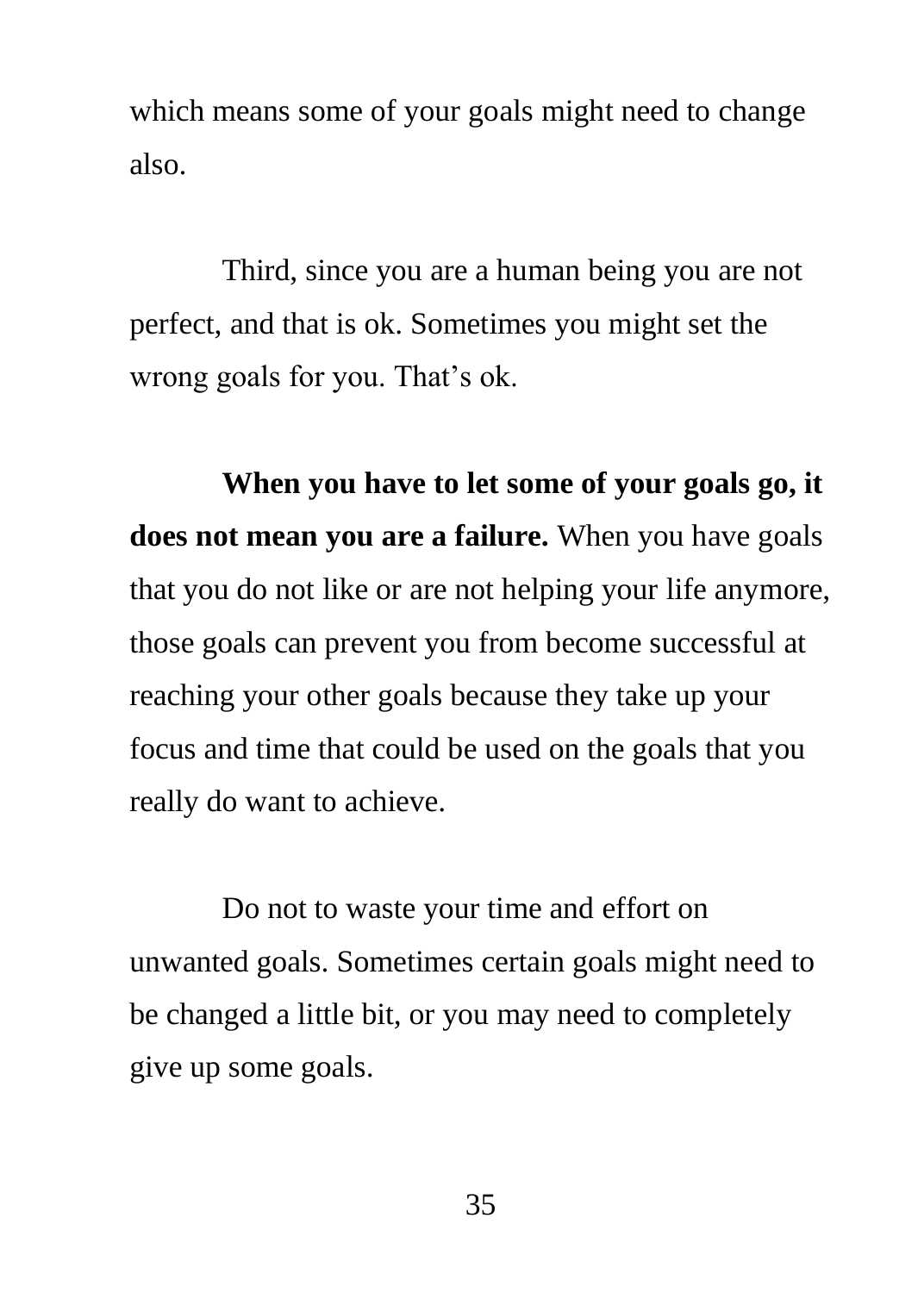#### **24. Focus on three goals at a time**

Even though you may have many goals that you want to accomplish, it is important to focus on no more than three goals at a time. **Since you only have 24 hours in a day, you do not have the time to do everything at once, so it is important to focus on three goals and become successful in them.** Then you can go on to achieve other goals.

When you have too many active goals at once, you will have too many things to do in every 24-hour day, and that might cause you to rush through some of your active steps and not get things done well. **To achieve your goals successfully takes some time.**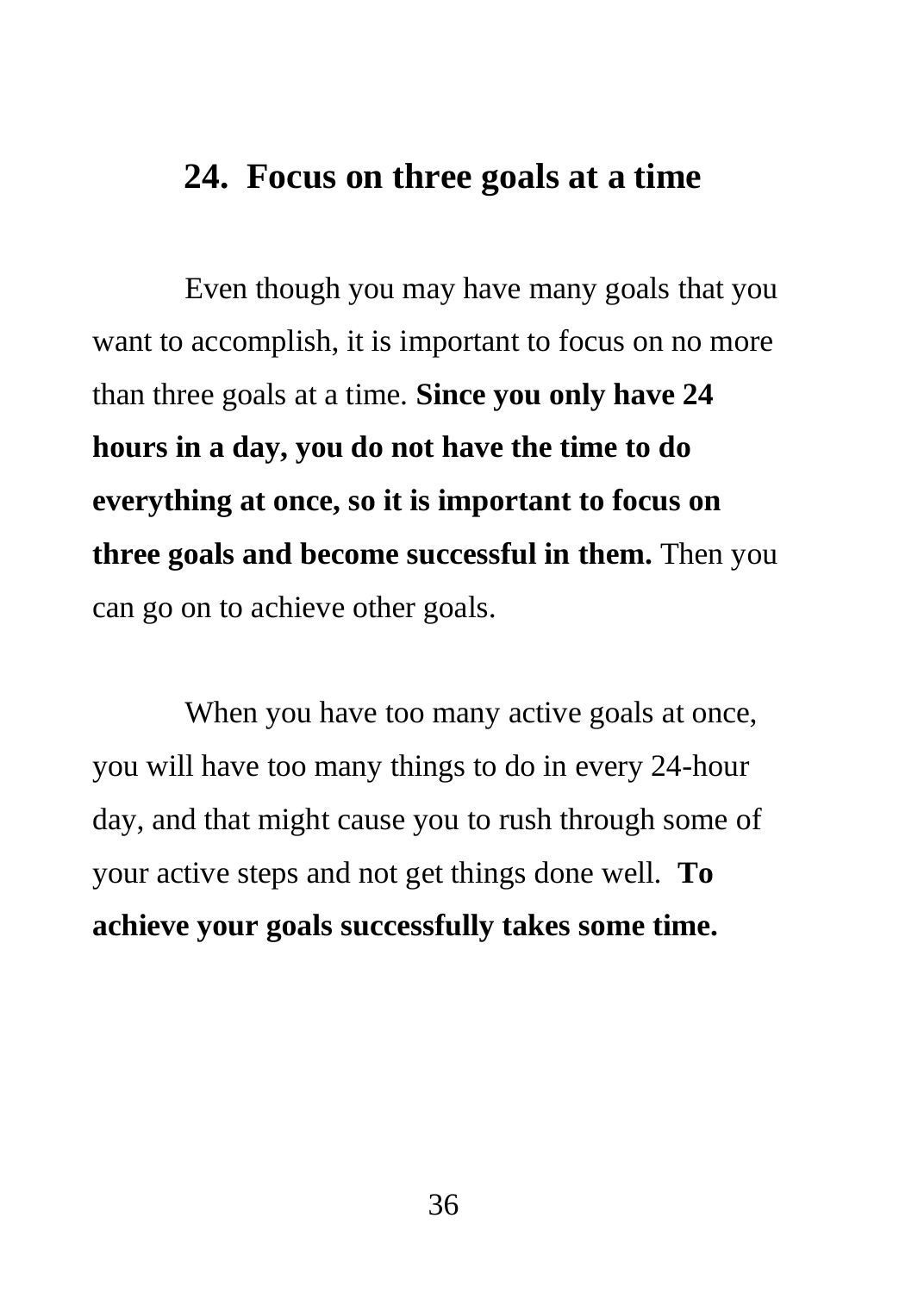#### **25. Goal setting and opportunities**

Opportunities are everywhere, but the most important thing is for you to recognize them as opportunities and grab a hold of the right opportunities for you. Not every opportunity will be a good fit for you. **In order for you to know which opportunities are best for you, you first have to know what you are working toward, and what you need to accomplish that.**

When you set goals, you are clearer on what you want because you have taken the time to write your goals down and make sure they really express what you want to do or achieve. At any moment you have many thoughts inside your head, and it can be difficult for the mind to understand which thoughts you want to focus on. **When you set goals, you separate what you want from the other thoughts inside your head.** As a result, your mind will have a clearer vision of what you want so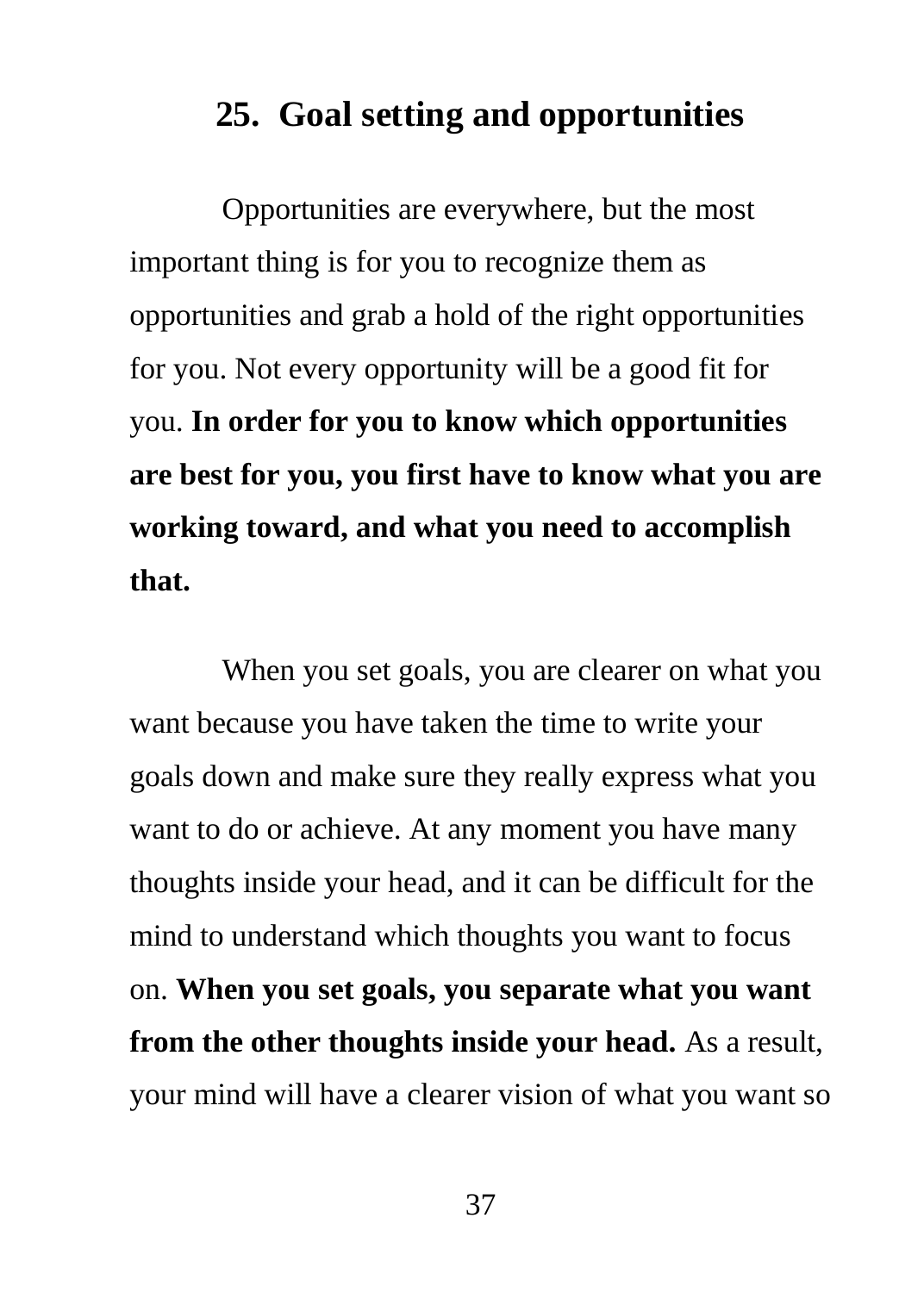it can recognize the right opportunities for you. So, make sure your goals are as clear as possible.

#### **26. Goal setting decreases stress**

The main thing that makes us feel the most stress is not knowing where we are going in life. **However, when you set goals, you create a path to where you want to go, or to do what you want to achieve.** This allows your brain to become less fearful of the future and the unknown, and as a result your mind creates less stress.

Start right now and turn your desires into goals. Do not worry if your plan for your goal might not seem successful at the beginning. You can adjust your plan whenever you want to or need to. As long as you have a plan for your min to follow, you feel as much stress.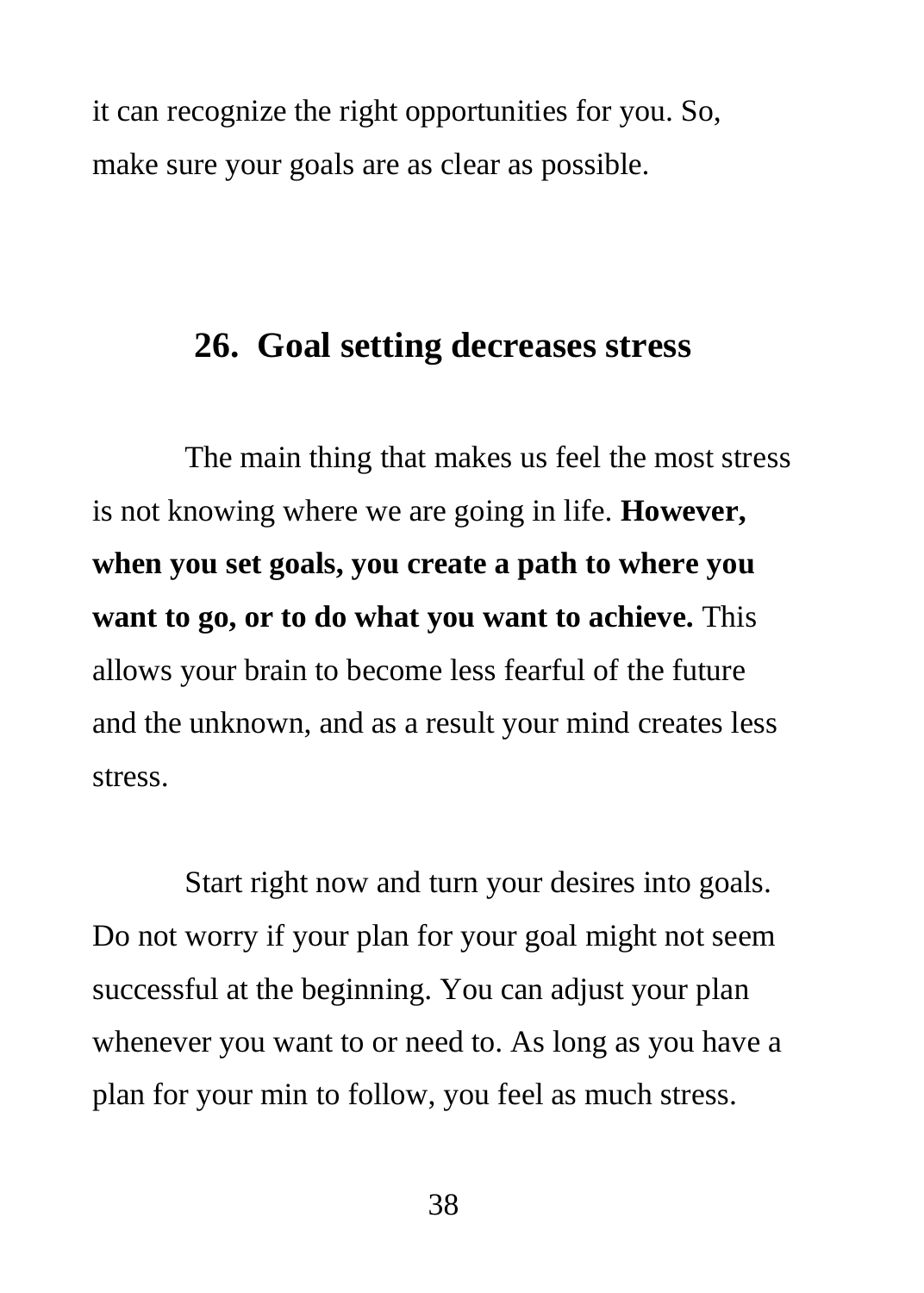In addition, to keep your stress level low it is important for you to keep moving toward your goal. When you put your goal on hold for too long by not taking action to move forward, your mind starts to create doubts because it is not sure if you are still committed to your goal. **Even if you can only take a small step every day toward your goal, that small step will help to keep your mind focused.** As a result, you will not feel lost and afraid. Setting goals is a very helpful tool to help you decrease your worries, fear and stress.

#### **27. Goal setting and being in control of your life**

**When you set goals you take control of your life because you create your own action steps to achieve your goals.** You are telling yourself what you need to do. However, when you do not set goals, you are more likely to take random steps or allow others to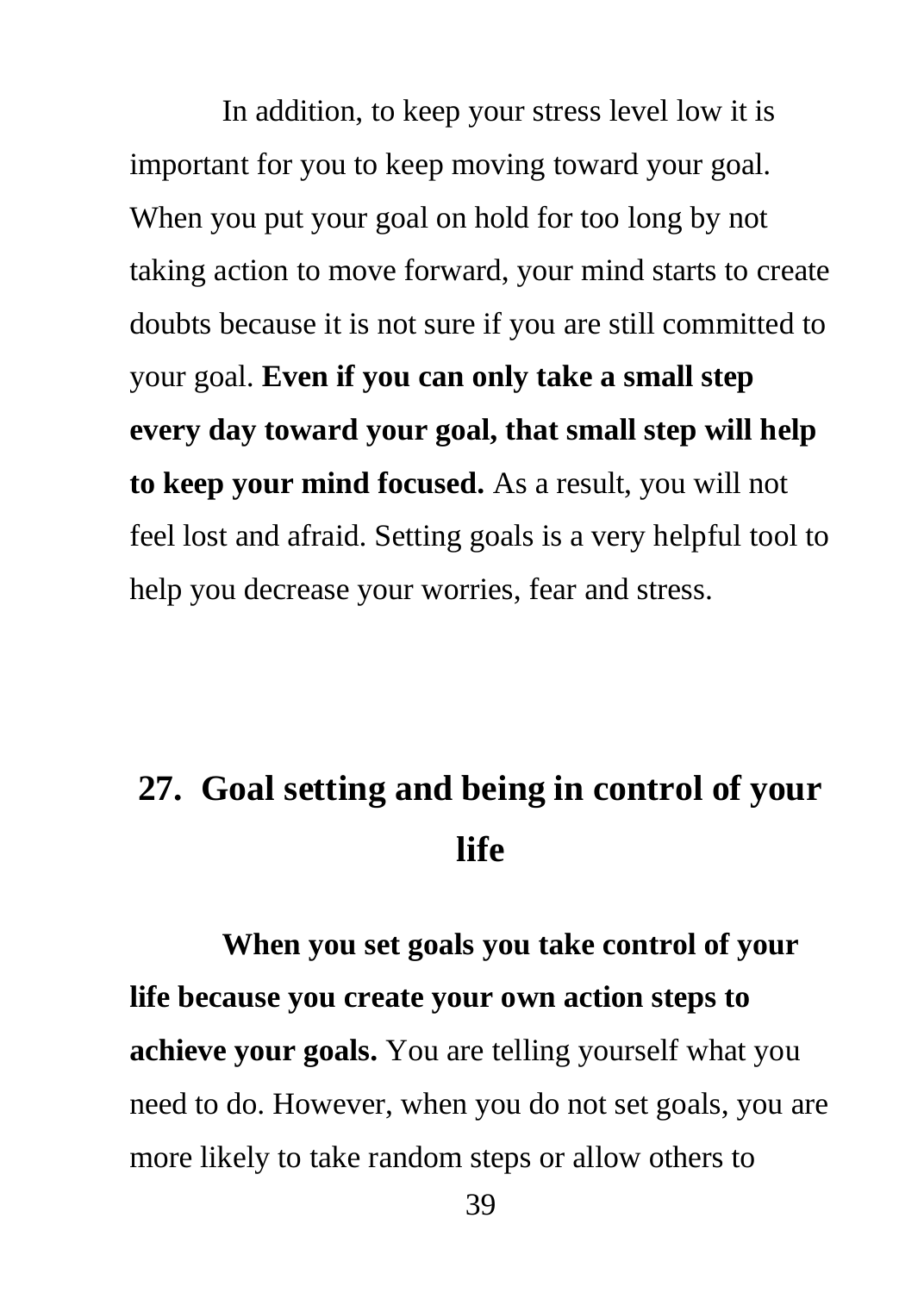determine your action steps. When that happens, you are more likely to feel that you have lost control of your life because you are taking action steps based on another person's way of thinking.

For example, even though you and some other people might have similar goals, you would each have different reason or purposes for pursing the goals. Different purposes require different action steps to become successful. For example, let's say that you both set a goal to develop good health, but the purpose of achieving good health might be different for each of you. You might want good health to have more energy while the other person might want good health to help manage a health challenge such as diabetes. Even though there are certain things that both of you would do similarly to reach good health, there would also be different things each of you would do, based on your own purpose.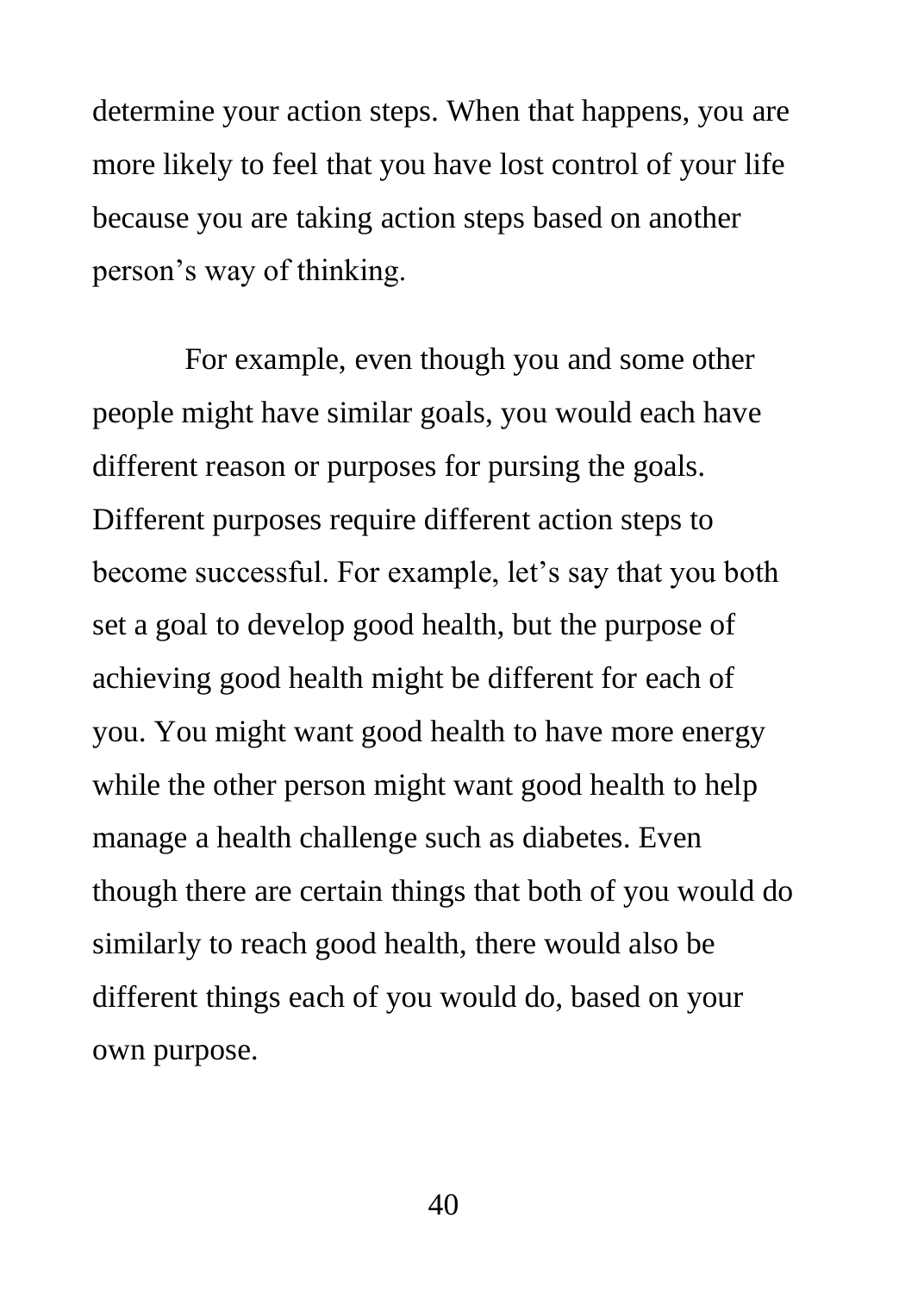**In this case, when you set goals, you may need to separate yourself from others to create your own action steps.** This is part of being in control of your life.

#### **28. Increase your self-esteem**

Self-esteem is believing and valuing yourself. It comes from realizing that you already have enough strengths, skills, and knowledge to become successful in whatever you set out to do and achieve, and understanding that you can always learn more than you know right now.

In order to accomplish your goals, it is not a lack of knowledge or skill that holds you back as much as a lack of self-belief. **The more you believe in yourself the faster you will find ways to accomplish what your goals.**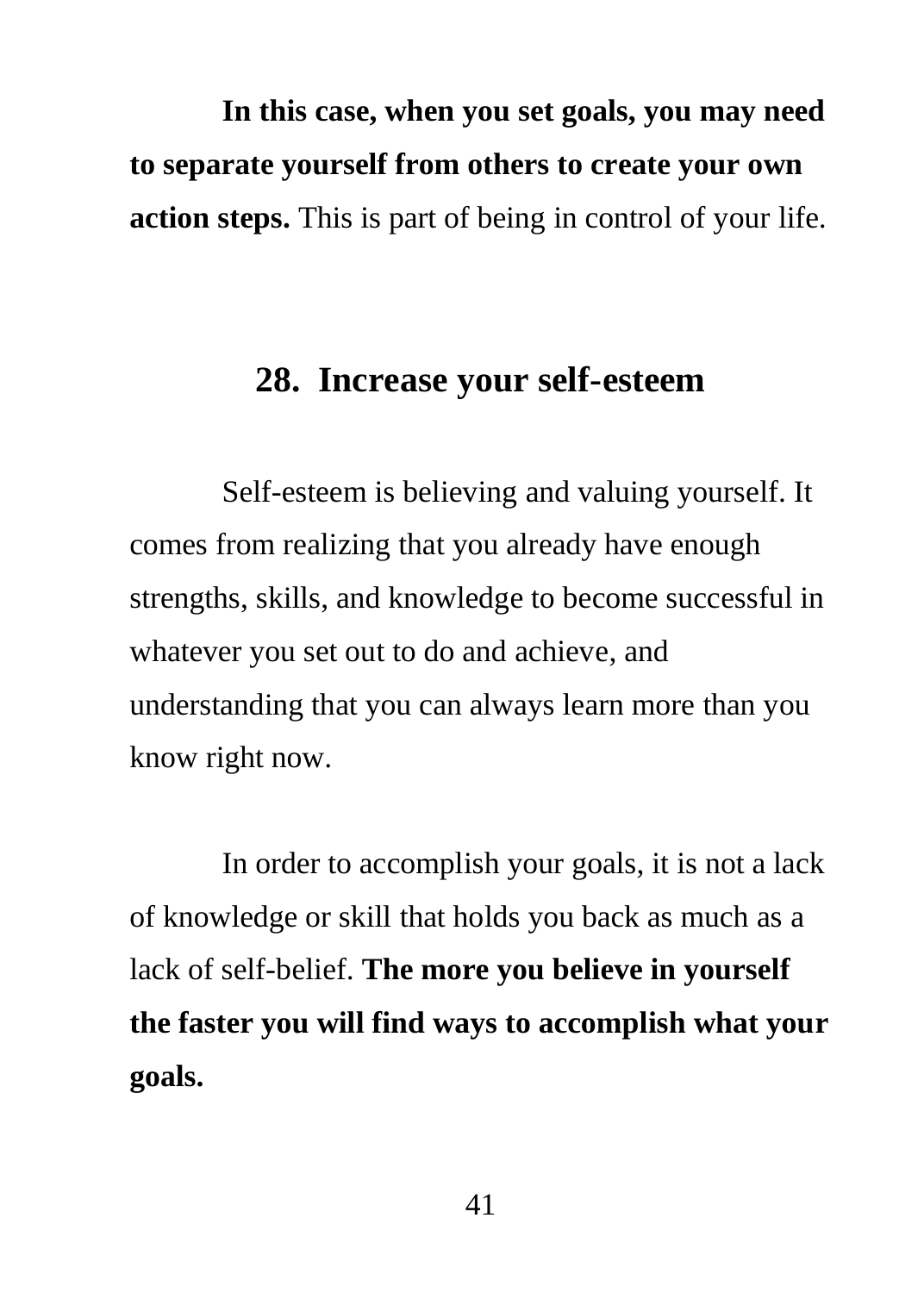Self-esteem also gives you the inner strength to step outside of your comfort zone and set challenging goals that will empower, motivate, and inspire you. Selfesteem gives you the inner strengths to move forward when you face a roadblock with your goals. **When you have a high level of self-esteem you will discover that failure is not a negative experience but an opportunity to learn and grow and discover new opportunities.** 

**Below are six ways to help increase your self-esteem:**

- 1. **Dare to be different!** Self-esteem is about being as yourself. The more you are true to yourself, the higher your self-esteem will become.
- 2. **Keep your promises:** Self-esteem is about you. The more you keep your promises to yourself and others, the higher your self-esteem will be.
- 3. **Self-acceptance:** Accepting yourself will help you to realize how terrific a person you are, no matter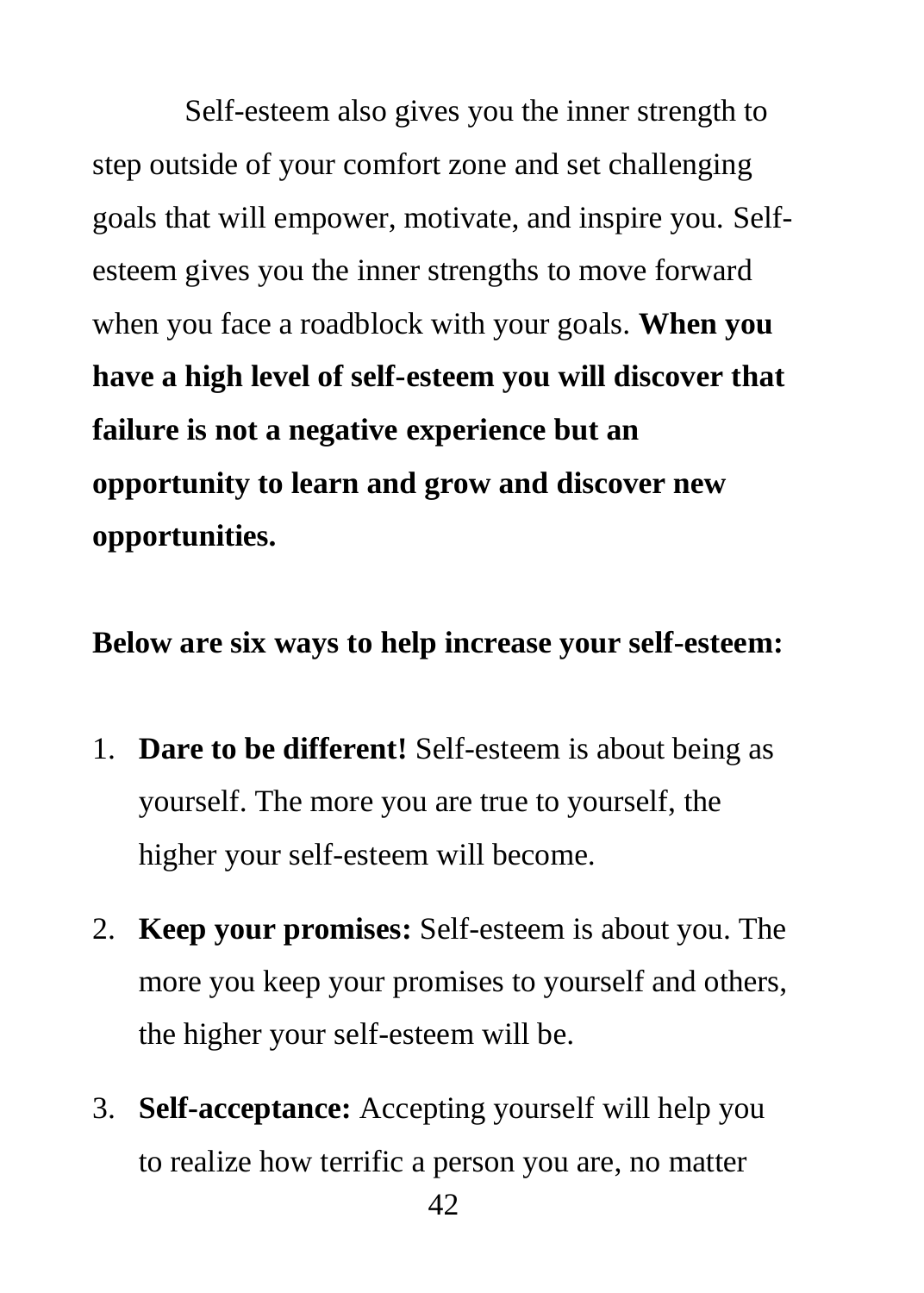what kinds of negative qualities and experiences you have had.

- 4. **Take good care of yourself:** Make sure to take good care of yourself physically, mentally, spiritually, emotionally, and in every other area of your life.
- 5. **Share from your heart:** Sharing from your heart allow you to understand more about the emotions that will boost your self-esteem and happiness.
- 6. **Follow your belief system:** Create a belief system that you can refer to help you make good decisions.

#### **29. Control your emotions**

Do you allow your emotions to influence you to act or behave in certain ways that you do not want? It is very likely that your emotions could be stopping you from achieving the things that you want to do.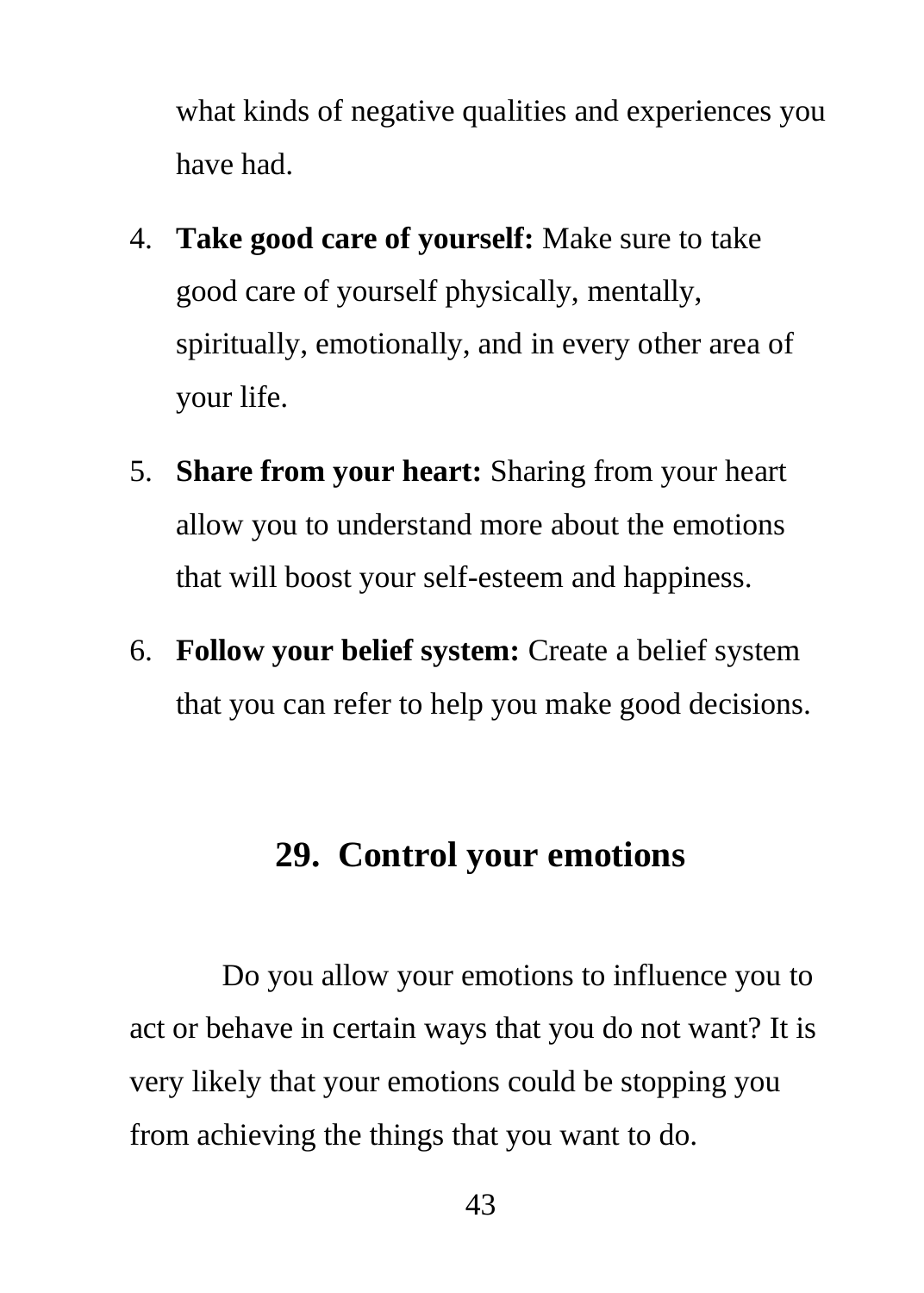For example, you might want to take action to achieve something but your doubt and the emotion of fear prevents you from taking a step you need to take to become successful. In this case, if you allow your doubts and fear to take control of your choices and behaviors, you would have a more difficult time achieving your goals.

**Learn how to control your emotions and do not let them control you.** For example, if you know that your anger emotion tends to control you, learn how to control your anger because that emotion is not helping you. It is the same with your fear. Learn how to control your fear by learning where it comes from and what the fear emotion actually means in your life. When you have a better understanding of what your emotion of fear is, you can start to control it so it won't influence you in negative ways or stop you from taking appropriate and necessary actions.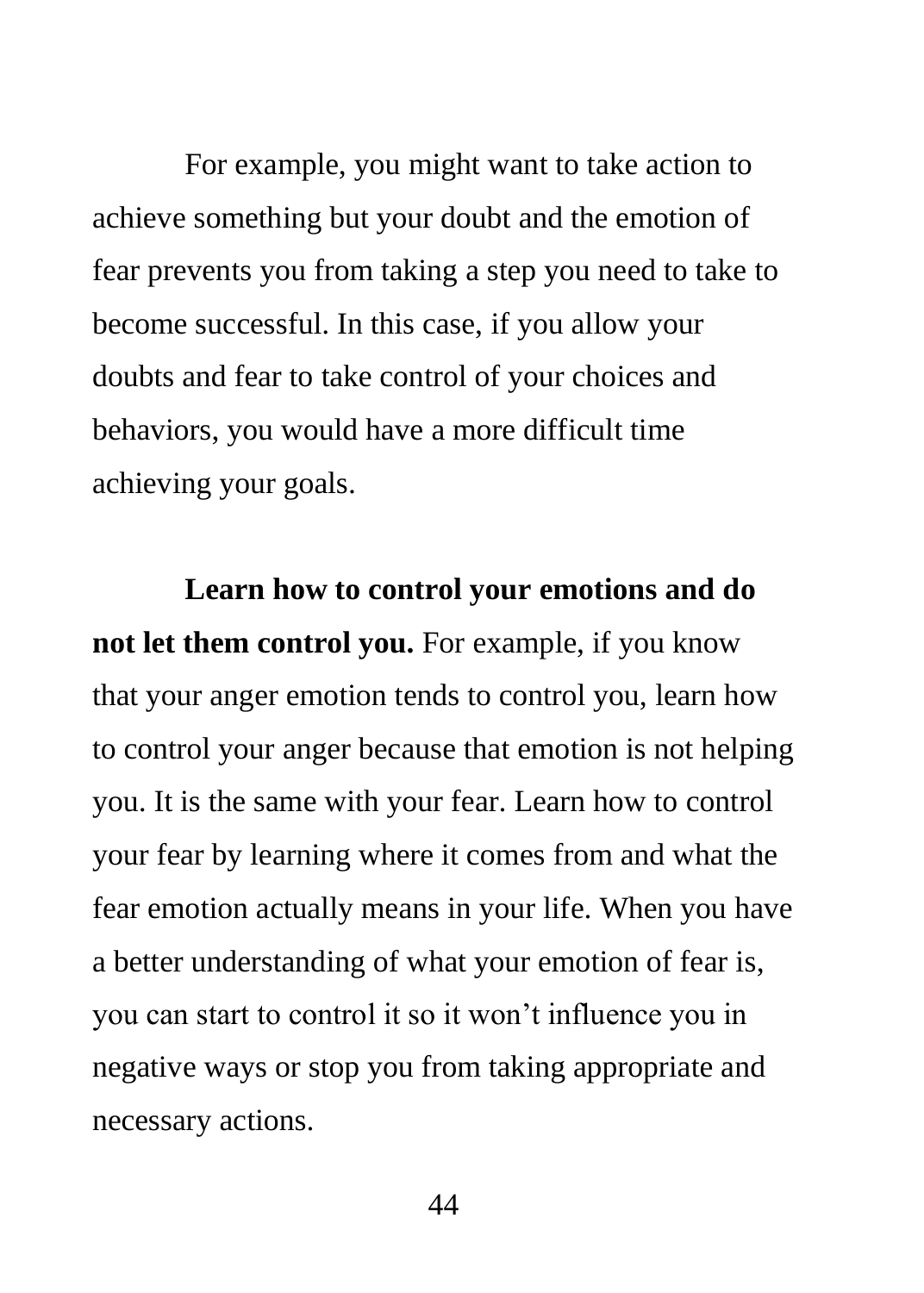#### **30. Persistence**

**If you want to successfully achieve your goals, persistence is the most important quality you will need.** Success does not develop overnight and sometimes it you might try and fail several times. It is unlikely that you will know everything you need to become successful the first time you try to reach your goals. When you fail, it does not mean you should quit on your goals. You just need to look for the next best option to achieve your goal. It is not realistic to expect that you will achieve all of your goals the first time you try.

Remember, there is a path to every goal. You just need to find that path. **Your patience and persistence levels will be a big part of your success in achieving your goals.**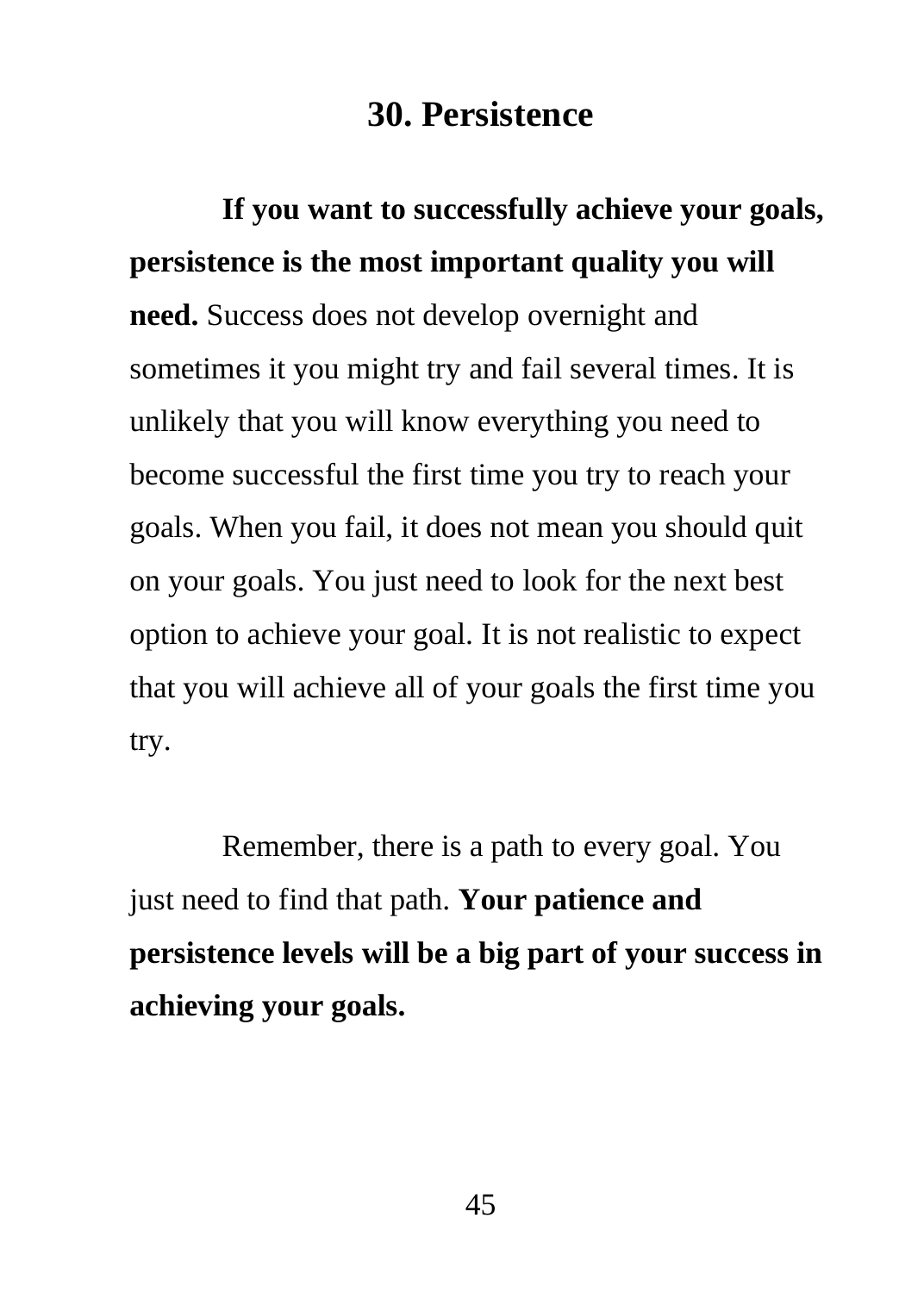#### **31. Ask for help**

Do not be afraid to ask for help. It is impossible for you to know everything, especially if you are pursuing a goal that is outside your comfort zone or involves doing something that you have never done before.

**Asking for help is not a sign of weakness but a sign of strength and courage.** Some societies influence us to hide our weaknesses. However, in order to overcome our weaknesses, we need the help of others.

**If you are not asking for help when you need it, you are unlikely to achieve your goals.** In addition, people love to help because that is just a very human trait.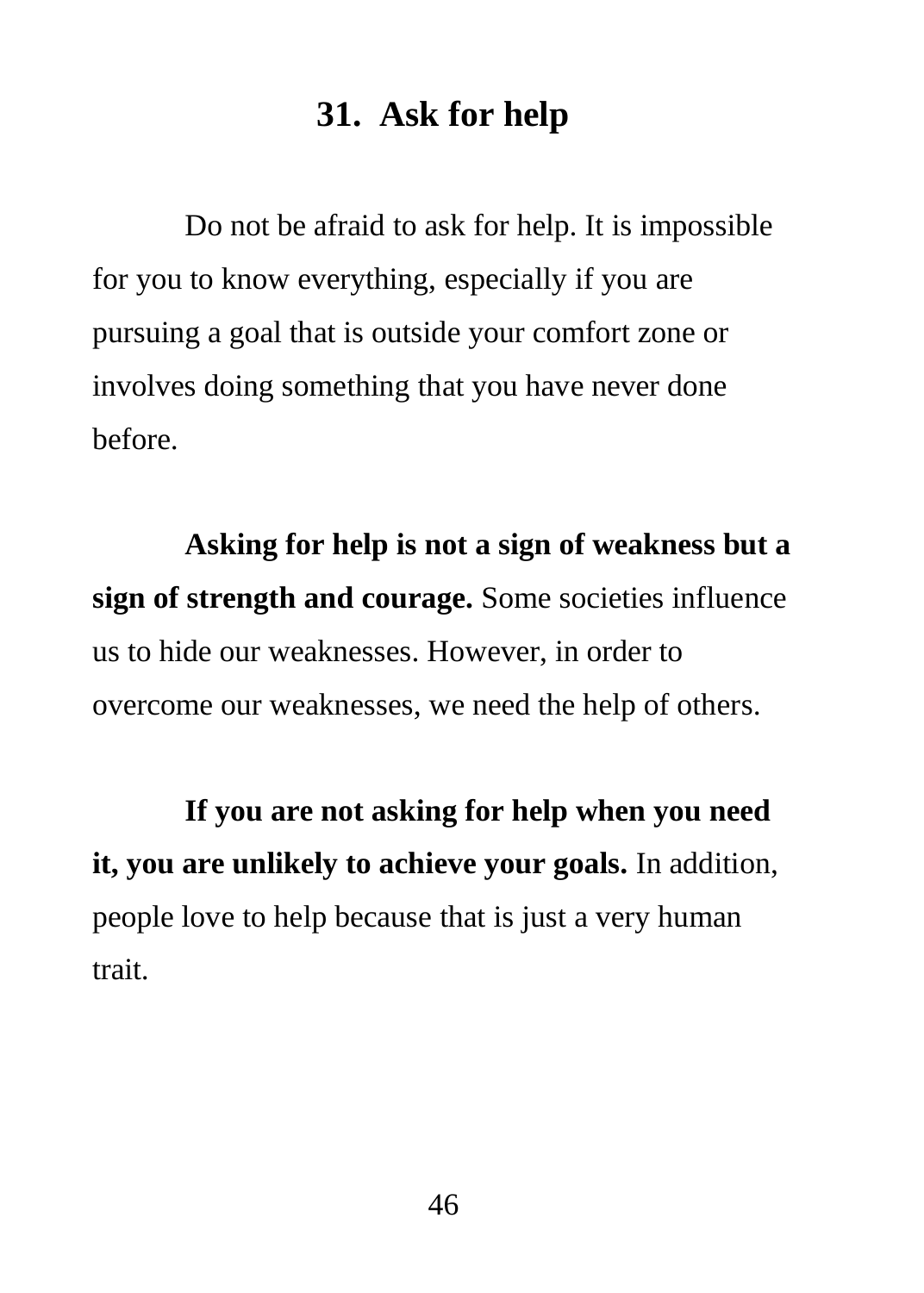#### **32. Be a good student**

**When you are a good student, you are more likely to follow directions correctly, and this will give you have a higher chance of successfully achieving your goals.** When you first begin to learn something, it is important to do exactly what you are taught. Do not take shortcuts or skip certain steps because you think you can do it better without them.

Remember, no matter what you want to do, people have left clues with exact step-by-step information to help you become successful. You do not need to waste your time thinking of different ways to do something when the path or blueprint has already been laid out for you.

**In addition, being a good student also take some of the guess work out of what you need to do, and this helps to decrease your fear.** You will know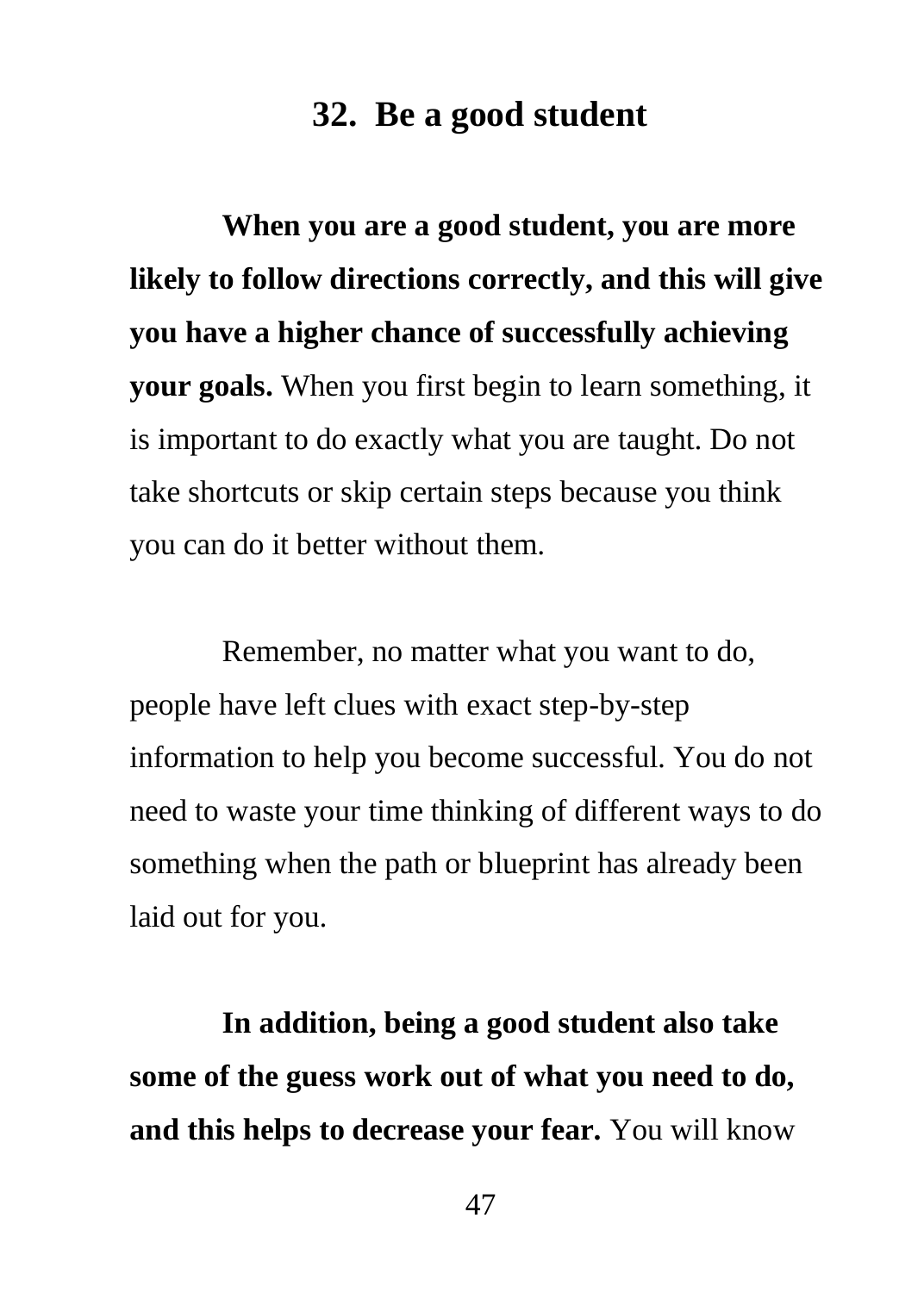exactly what to do by following the blueprint that has been laid out for you. However, if you take shortcuts or try something different, your brain may start to create fear because you are doing something different and unknown, and the mind does not like that.

#### **33. Master your small daily commitments**

**Learn to master your small daily commitments and you will master and fulfill your big commitments and goals.** If you cannot master your small commitments, then you are unlikely to master your big commitments.

For example, do you tend to make a commitment to read a new book next month but then fail to read it? Do you tend to make a commitment to do something for another person, but fail to do it? Do you tend to make a commitment to help your family, but fail to do it? Do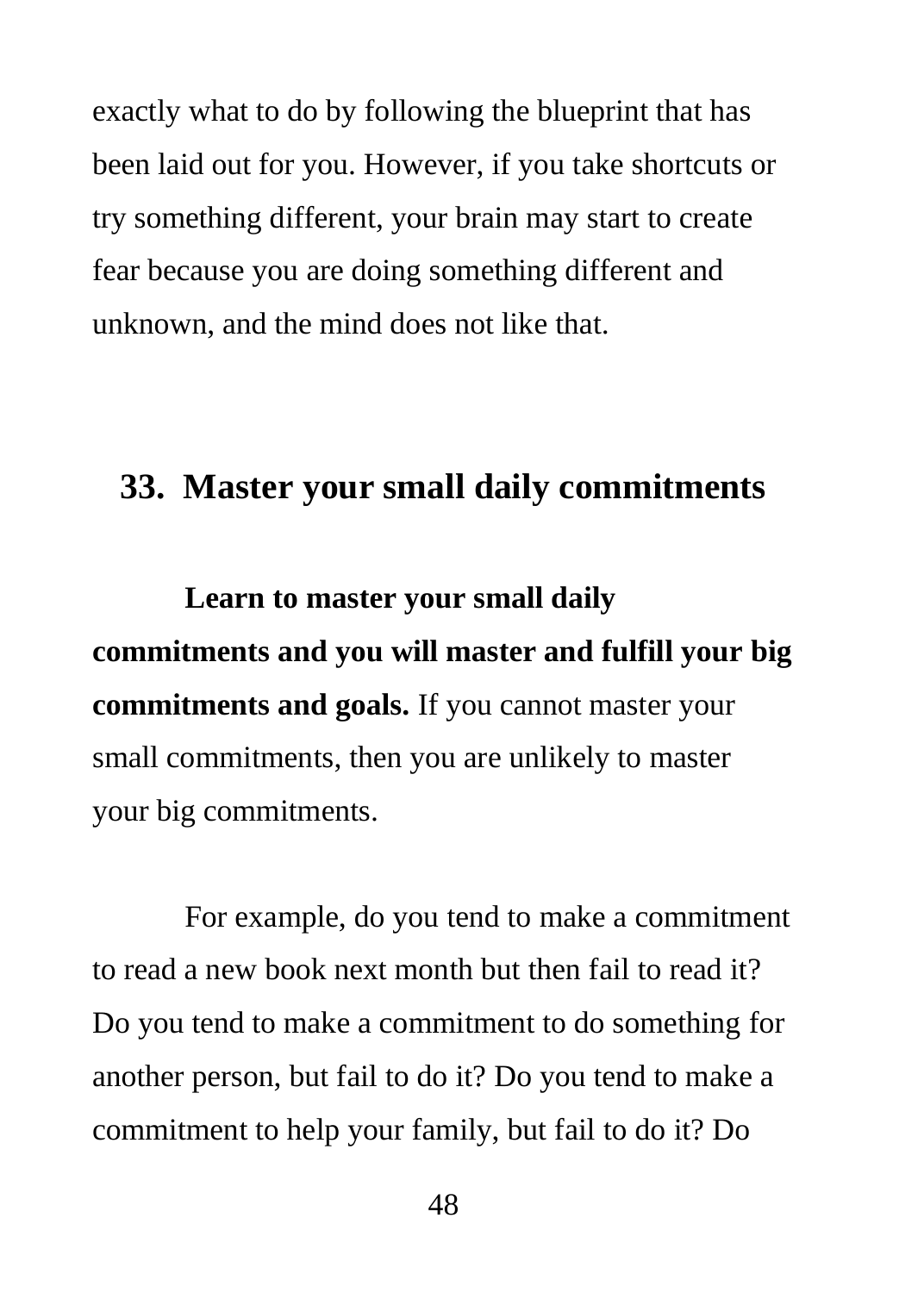you tend to make a commitment to meet up with a friend, but fail to do so? Do you tend to a make commitment to exercise twice per week, but fail to do it?

Look through your small daily commitments and see where you can improve. The daily commitments that you agree to or set for yourself set the tone for how well you can succeed at fulfilling your big goals.

**When you build the habit of keeping your commitments you are building the habit of taking action.** Then you will be unlikely to quit on your goals because goal setting is about taking action. Remember, your commitments are important to achieving your goals. The more commitments you keep, small and big, the higher the chance you will have of successfully achieving your goals.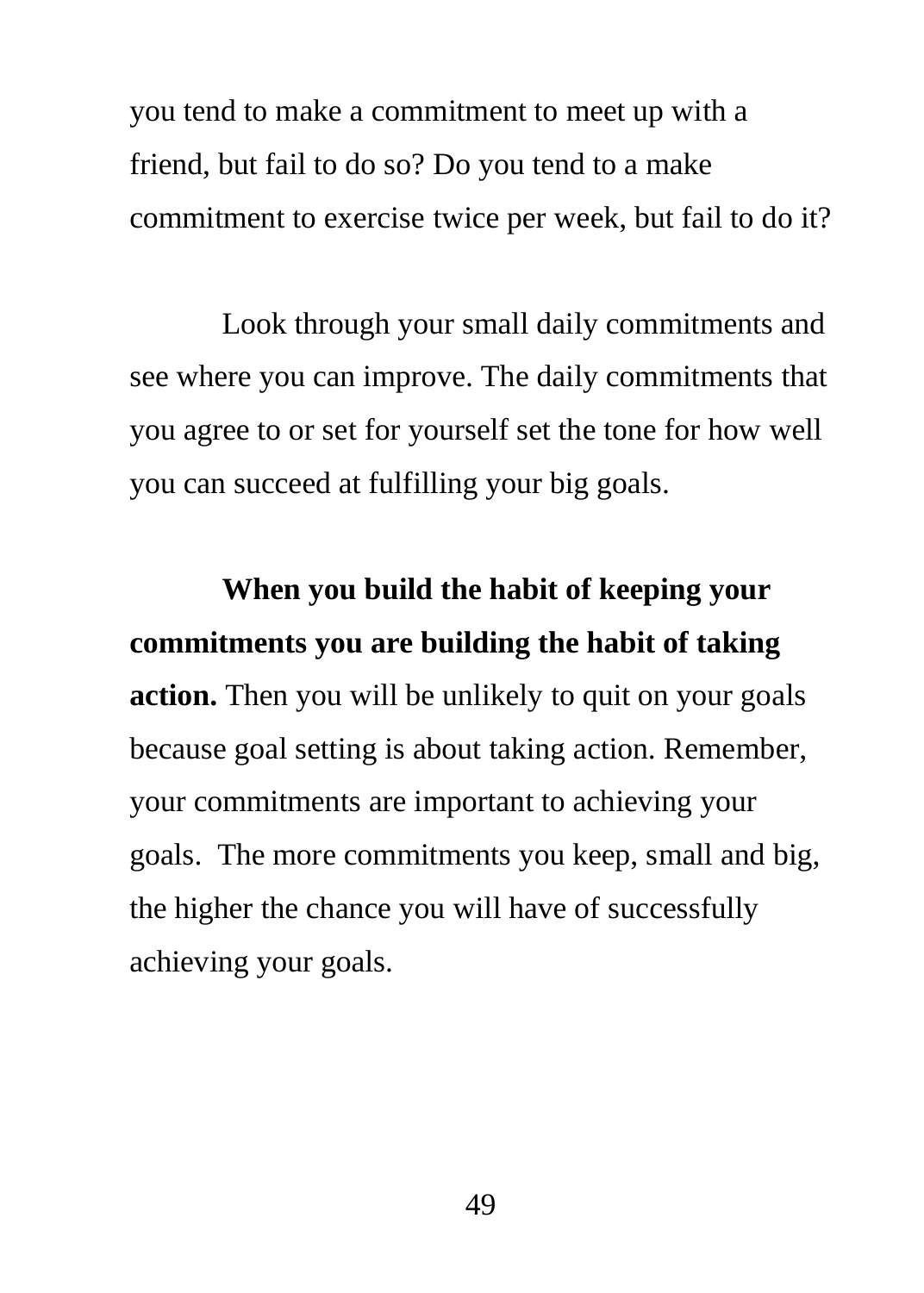#### **34. Start now**

Do not make excuses that you do not have the time or you need to wait for the perfect time to start working to achieve your goals. There will always be reasons or excuses for you not to start. **Your mind can do a very good job of coming up with reasons and excuse not to do something.** However, they are just excuses. It is important to become aware of them and move past them.

Realize that no matter what you want to accomplish the fear of failing will always be there—but that does not mean failure will actually happen. **If you want to decrease your fear, you have to take action.** Action conquers fear. The more action you take, the less fear you will have.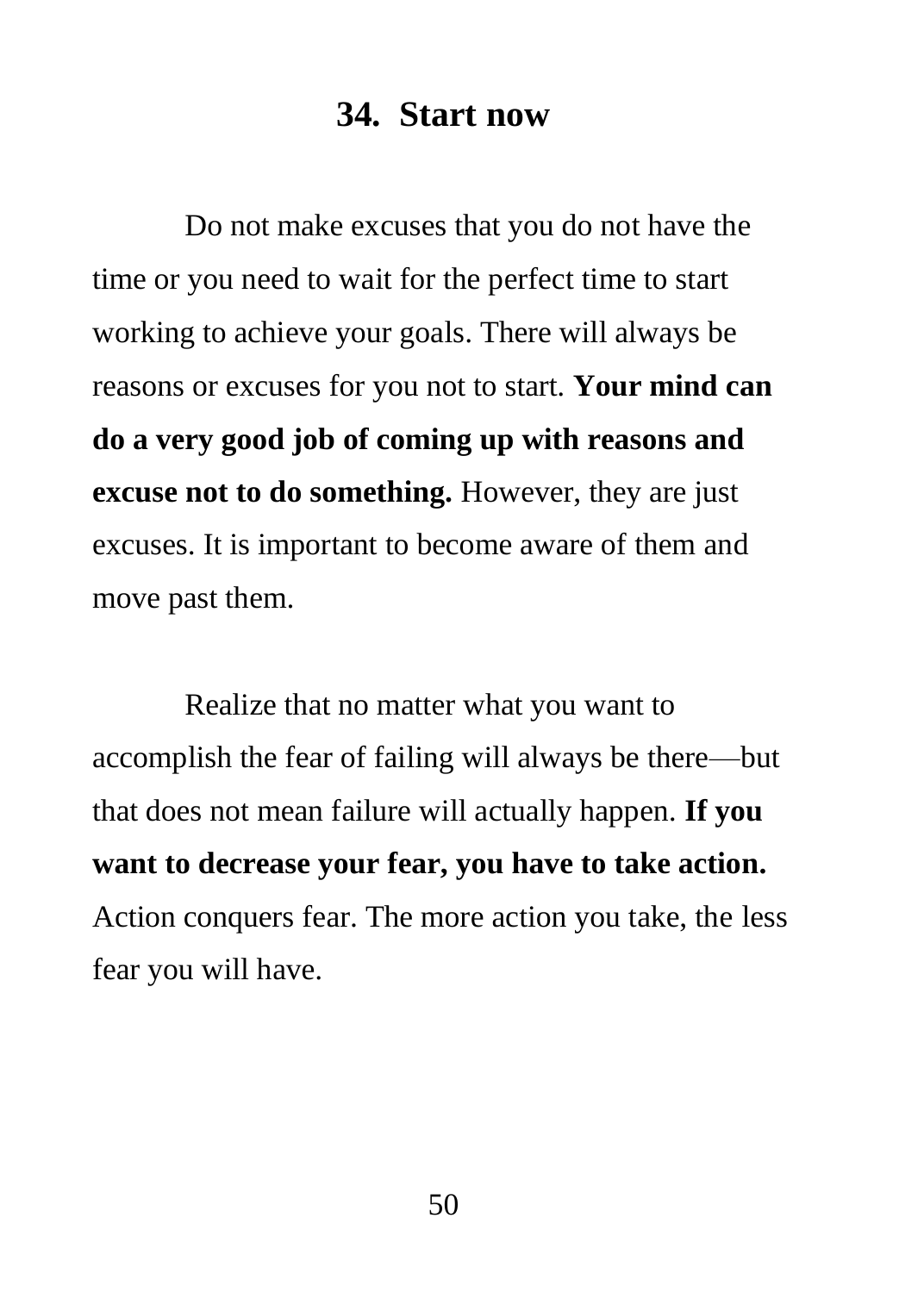#### **35. About the author --- Mykim Tran**

Mykim Tran is a personal transformation expert, speaker, educator, life coach, and author. She seeks to help transform individuals to become the best version of themselves and in reaching their full potential. Mykim is a national best-selling author of *Self-Esteem Building: How to live your life as YOU* and other self-help books on life and happiness topics such as self-confidence, goal setting, stress management, health and wellness, and career development. Mykim is the founder and CEO of Wake-Up Foundation, a non-profit agency, in transforming individuals to become social change agents to promote stronger communities. Mykim is a certified Recovery Coach. She received her bachelor's degree in Media Communications from California State University of Sacramento, and her master's degree in Psychology at Walden University. She is currently a PhD student at Saybrook University with a focus on Humanistic Psychology.